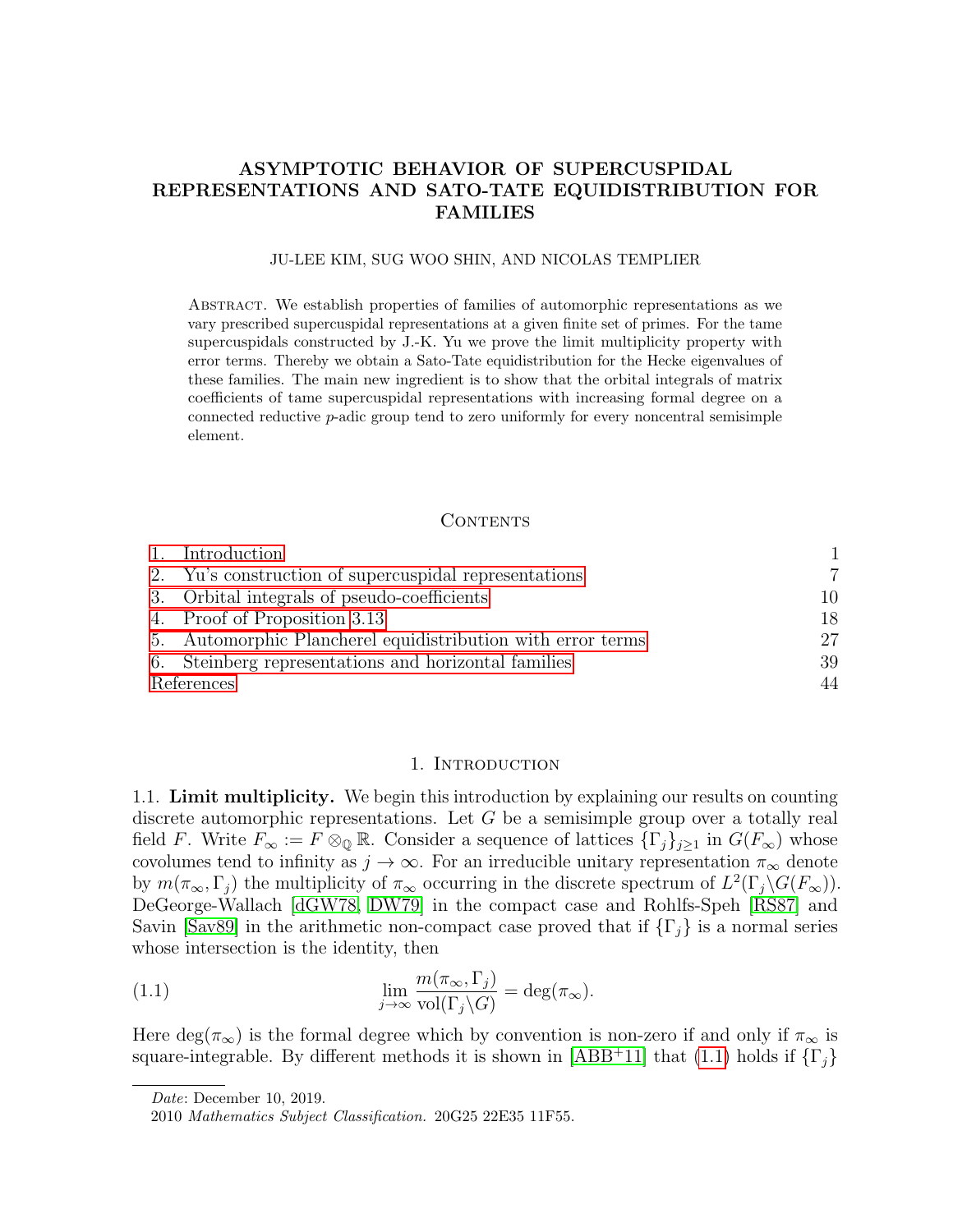is Benjamini-Schramm convergent and uniformly discrete (which recovers the compact case but not the non-compact case).

Our goal is to investigate refinements where instead of the lattice  $\Gamma_i$  we impose a prescribed supercuspidal representation  $\sigma_j$ . Let u be a finite place, and consider a sequence  ${\{\sigma_i\}_{i\geq 1}}$  of tame supercuspidal representations of  $G(F_u)$  whose formal degrees tend to infinity as  $j \to \infty$ . For an irreducible algebraic representation  $\xi$  of  $G(F_{\infty})$  with regular highest weight, let  $\Pi_{\infty}(\xi)$  denote the L-packet of square-integrable representations of  $G(F_{\infty})$  whose infinitesimal and central characters are dual to those of  $\xi$ . Write  $m(\xi, \sigma_i)$ for the number of discrete automorphic representations  $\pi$  in  $L^2(G(F)\backslash G(\mathbb{A}_F))$ , counted with automorphic multiplicity  $m(\pi)$ , such that  $\pi_{\infty} \in \Pi_{\infty}(\xi)$ ,  $\pi_u \simeq \sigma_j$ , and  $\pi$  is unramified at all finite places away from u. By results of Harish-Chandra the cardinality  $|\Pi_{\infty}(\xi)|$  is equal to the order of the Weyl group of  $G(F_{\infty})$  divided by the order of the Weyl group of a maximal compact subgroup of  $G(F_{\infty})$ . Informally one of our main results (Corollary [5.8,](#page-34-0) cf. [\(1.4\)](#page-3-0) below) states, provided that the residue characteristic of  $F_u$  is sufficiently large, that

<span id="page-1-2"></span>(1.2) 
$$
\lim_{j \to \infty} \frac{m(\xi, \sigma_j)}{\deg(\sigma_j)} = c |\Pi_{\infty}(\xi)| \dim \xi
$$

for a positive constant c independent of  $\xi$ . We refer to §[5.2](#page-27-0) for the determination of c which is related to the Tamagawa number of G.

Note that the integer  $|\Pi_{\infty}(\xi)| \dim \xi$  is equal to  $\sum_{\pi_{\infty} \in \Pi_{\infty}(\xi)} \deg(\pi_{\infty})$  up to a multiplicative constant depending only on the Haar measure on  $G(F_{\infty})$ . Compared with [\(1.1\)](#page-0-1), we are averaging over  $\pi_{\infty}$  ranging in the L-packet  $\Pi_{\infty}(\xi)$  for technical simplicity in the trace formula; this simplification does not interfere with the new phenomena at the finite prime u that we are concentrating on.

<span id="page-1-3"></span>Example 1.1. For the group PGL(2) consider discrete automorphic representations that ramify above a single prime q and are unramified elsewhere. Let  $\mathcal{D}_k$  be the discrete series representation of  $PGL(2,\mathbb{R})$  of weight  $k \geq 2$  (necessarily even). For each simple supercuspidal representation  $\sigma$  of PGL $(2, \mathbb{Q}_q)$  with  $q > 3$ , there is an exact multiplicity formula

<span id="page-1-0"></span>(1.3) 
$$
m(\mathcal{D}_k, \sigma) + m(\mathcal{D}_k, \sigma') = \frac{k-1}{12}(q^2 - 1),
$$

where  $\sigma'$  is the other representation with the same affine generic character as  $\sigma$ , see [\[Gro11\]](#page-44-0). (The assumptions in [\[Gro11\]](#page-44-0) differ slightly, but one can verify that the same argument applies, the key point being that  $PGL(2,\mathbb{Q})$  has no q-torsion.)

Simple supercuspidal representations for  $PGL_2(\mathbb{Q}_q)$  coincide with the representations of  $GL_2(\mathbb{Q}_q)$  of conductor  $q^3$  and trivial central character. There are  $2(q-1)$  distinct simple supercuspidal  $\sigma$ 's, partitioned into  $q-1$  pairs  $\{\sigma, \sigma'\}$ , thus [\(1.3\)](#page-1-0) leads to the observation [\[Gro11\]](#page-44-0) that for any even integer  $k \geq 2$  and any prime  $q > 3$ , the dimension of the space  $S_k(q^3)$ <sup>new</sup> of newforms of weight k and level  $\Gamma_0(q^3)$  is<sup>[1](#page-1-1)</sup>

$$
m(\mathcal{D}_k, \Gamma_0(q^3))^{\text{new}} = \dim S_k(q^3)^{\text{new}} = \frac{k-1}{12}(q+1)(q-1)^2.
$$

 $\dim S_k(q^3)^{\text{new}} = \dim S_k(q^3) - 2 \dim S_k(q^2) + \dim S_k(q),$ 

and the dimension formulas of  $S_k(N)$  derived from Riemann-Roch [\[Mar05\]](#page-44-1).

<span id="page-1-1"></span><sup>&</sup>lt;sup>1</sup>This formula can also be established from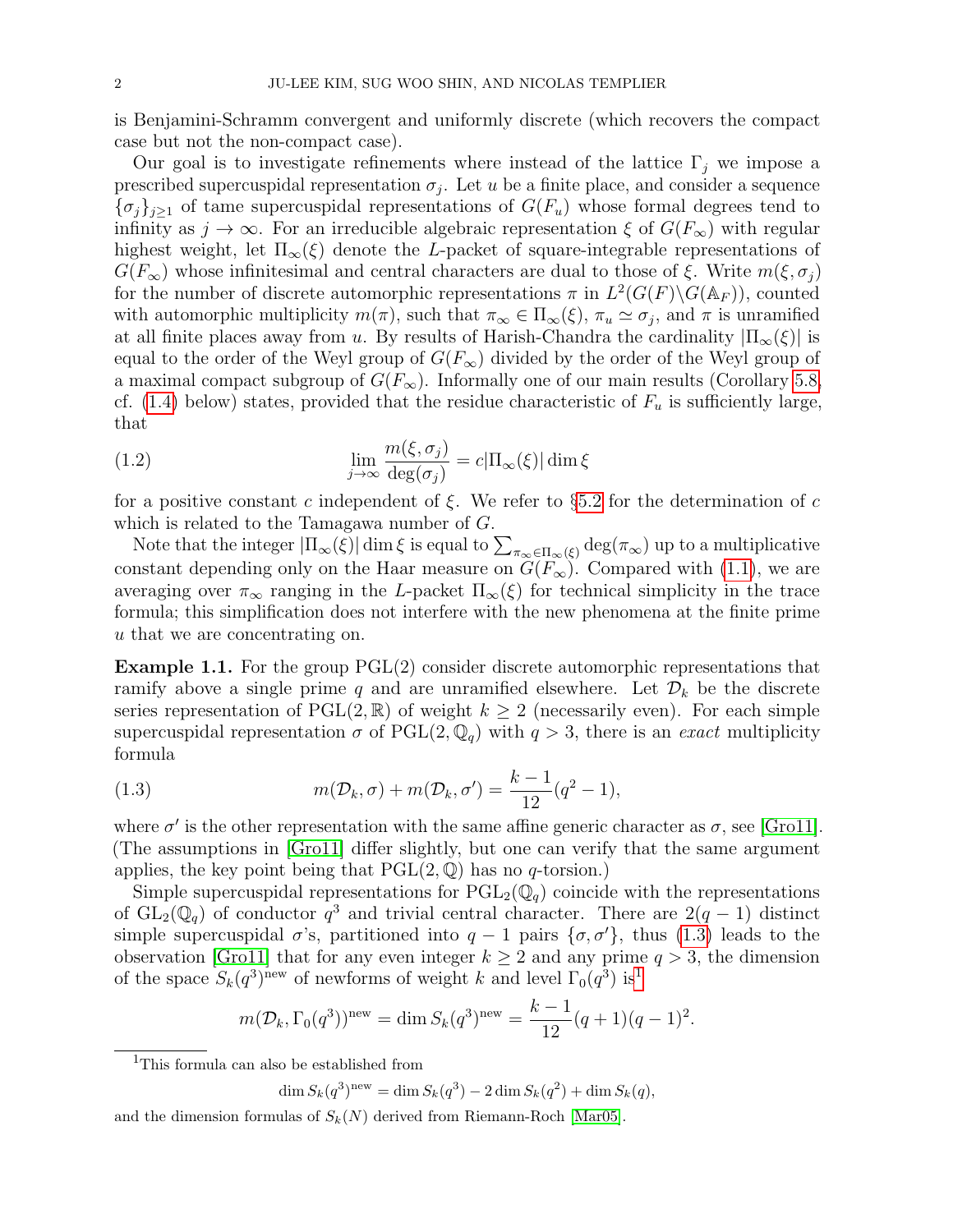Since the formal degree of  $\mathcal{D}_k$  is  $\frac{k-1}{12}$ , this is a strong form of the limit multiplicity property [\(1.1\)](#page-0-1) as  $q \to \infty$ .

On the other hand, we establish by the same method of proof as [\(1.2\)](#page-1-2), see also [\[Wei09\]](#page-45-2), the following asymptotic

$$
m(\mathcal{D}_k, \sigma) \sim \frac{k-1}{24} (q^2 - 1), \text{ as } k, q \to \infty,
$$

because the formal degree of simple supercuspidals is  $deg(\sigma) = deg(\sigma') = \frac{q^2-1}{2}$  $\frac{-1}{2}$ . Thus, the asymptotic [\(1.2\)](#page-1-2) and the exact formula [\(1.3\)](#page-1-0) are consistent, although none implies the other.

Depth aspect. Recall the notion of depth of an admissible representation [\[MP94\]](#page-45-3). As a special case of Conjecture [3.15](#page-16-0) below, we conjecture that for a sequence  $(\sigma_j)_{j\geq 1}$  of supercuspidal representations of a p-adic group, the condition  $\deg(\sigma_i) \to \infty$  is equivalent to depth $(\sigma_i) \to \infty$ . In our present context of tame supercuspidals, this is easy to verify (see, e.g., the proof of Proposition [3.13\)](#page-15-0).

We may refer to the asymptotic [\(1.2\)](#page-1-2) as a limit multiplicity result in the depth aspect. Indeed we view it as an analogue at finite places of the limit multiplicity in the "weight aspect" [\[Shi12,](#page-45-4) [ST16\]](#page-45-5). Indeed in the weight aspect, the roles of  $\sigma_j$  and  $\xi$  are interchanged, namely  $\sigma_j$  remains fixed and  $\xi \to \infty$  (in the sense that the highest weight for  $\xi$  gets arbitrarily far from the walls), whereas the above families have fixed  $\xi$  and  $\deg(\sigma_i) \to \infty$ . In fact, we also establish hybrid results in this paper, where both  $\xi$  and  $\sigma_i$  tend to infinity. For example our results below allow us to obtain an error bound for [\(1.2\)](#page-1-2), saving powers for both dim( $\xi$ ) and deg( $\sigma_i$ ) (Corollary [5.10](#page-35-0) below).

<span id="page-2-0"></span>1.2. Quantitative equidistribution for a family. In the same context as before, for simplicity, let G be a split semisimple group over a totally real field  $F$  with trivial center. (In the main text  $G$  need not be either split or semisimple with trivial center.) Let each of  $S_0$  and S be a finite set of finite places of F such that  $S \neq \emptyset$  (but  $S_0$  could be empty) and  $S_0 \cap S = \emptyset$ . Denote by  $S_{\infty}$  the set of infinite places of F and put  $\mathfrak{S} := S_{\infty} \cup S_0 \cup S$ . Set  $F_{S_0} := \prod_{v \in S_0} F_v$  and  $\mathbb{A}_F^S := \prod'_{v \notin S} F_v$ . Let  $K_{S_0}$  be an open compact subgroup of  $G(F_{S_0})$ , and  $K^{\mathfrak{S}}$  an open compact subgroup of  $G(\mathbb{A}_F^{\mathfrak{S}})$  which is the product of hyperspecial subgroups over  $v \notin \mathfrak{S}$  (which arise from a global Chevalley group for G over  $\mathbb{Z}$ ). We will consider

- irreducible algebraic representations  $\xi$  of  $G(F_{\infty})$  with regular highest weight,
- irreducible supercuspidal representations  $\sigma$  of  $G(F_S)$ .

For a technical reason we will impose the condition that  $\xi \in \text{Irr}_{C}^{\text{reg}}(G(F_{\infty}))$  for a fixed constant  $C \geq 1$  (see §[5.4](#page-29-0) for details; the error bound in the theorem depends on C).

Let  $\mathcal{F}(\xi, \sigma, K_{S_0})$  be the multi-set of discrete automorphic representations  $\pi$ , counted with multiplicity  $m(\pi) \dim(\pi_{S_0})^{K_{S_0}}$  (a number occurring naturally in the limit multiplicity problem), such that  $\pi_{\infty} \in \Pi_{\infty}(\xi)$ ,  $\pi_{S} \simeq \sigma$ , and  $(\pi^{\mathfrak{S}})^{K^{\mathfrak{S}}} \neq 0$ . We let both  $\xi$  and  $\sigma$  vary, which puts discrete series representations at infinite places (grouped in L-packets) and supercuspidal representations at finite places on an equal footing. Write  $m(\xi, \sigma, K_{S_0}) :=$  $|\mathcal{F}(\xi,\sigma,K_{S_0})|$ . Fix a Haar measure on  $G(\mathbb{A}_F)$ .

Our main result in a simpler form is the following Sato-Tate equidistribution for the family  $\mathcal F$ . See Theorem [5.4](#page-32-0) and Corollaries [5.8](#page-34-0) and [5.10](#page-35-0) for precise statements. In the special case where  $\sigma$  is fixed, our result generalizes [\[ST16,](#page-45-5) Thm. 9.19].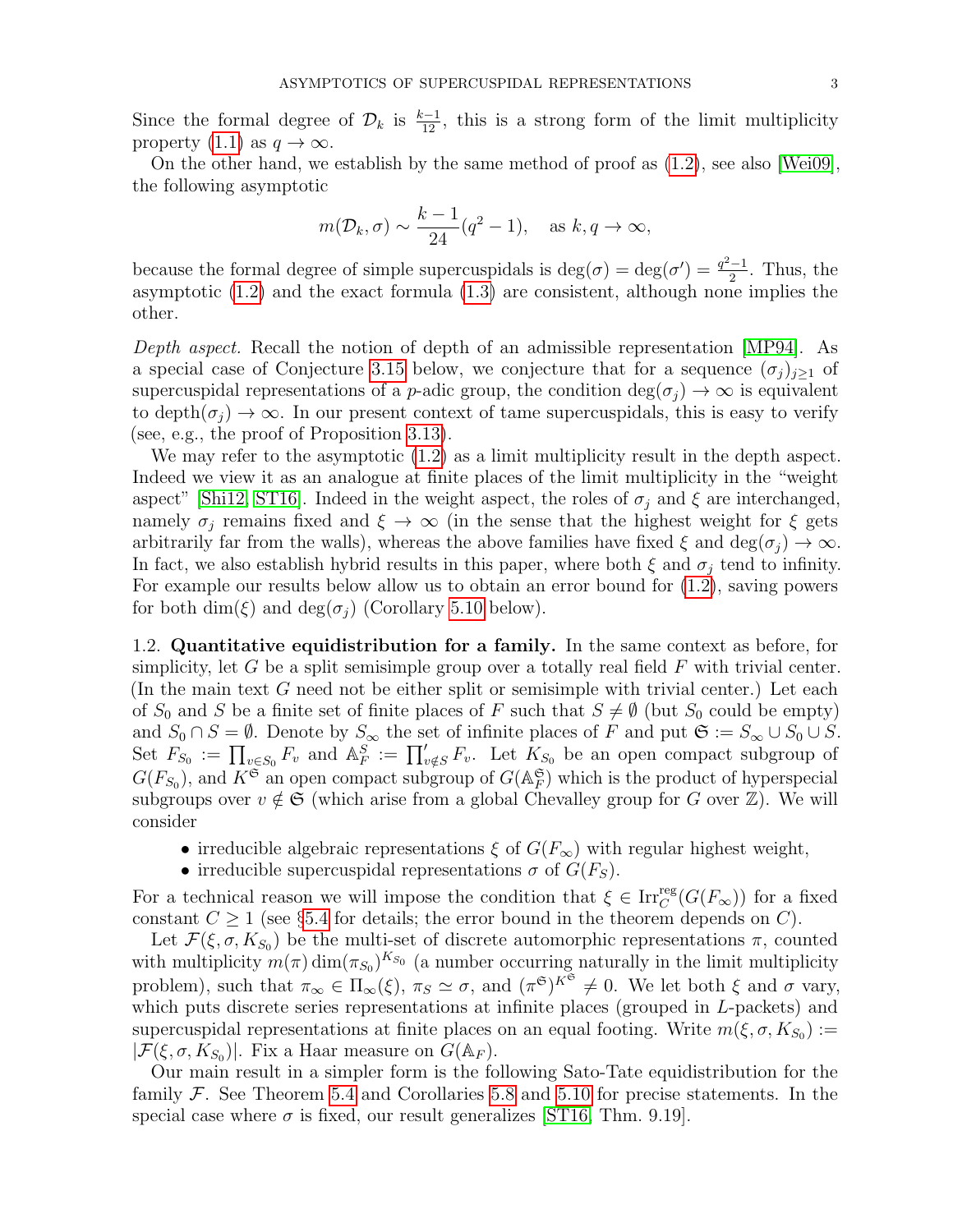<span id="page-3-3"></span>**Theorem 1.2.** Suppose that the residue characteristic of every  $v \in S$  is sufficiently large (in a way depending on G). We have the limit multiplicity formula as  $\dim(\xi)$ ,  $\deg(\sigma) \to \infty$ 

<span id="page-3-0"></span>(1.4) 
$$
m(\xi, \sigma, K_{S_0}) \sim c \cdot \dim(\xi) \deg(\sigma)
$$

for an explicit constant  $c > 0$ . Moreover there exist  $\nu$ ,  $A > 0$  depending only on G such that for every  $\xi$  and  $\sigma$  as above, and for every function  $\phi: G(\mathbb{A}_F^{\mathfrak{S}}) \to \mathbb{C}$  which is the characteristic function of a  $K^{\mathfrak{S}}$ -double coset, we have the asymptotic formula

<span id="page-3-1"></span>(1.5) 
$$
\sum_{\pi \in \mathcal{F}(\xi,\sigma,K_{S_0})} \text{tr } \pi^{\mathfrak{S}}(\phi) = m(\xi,\sigma,K_{S_0})\phi(e) + O(m(\xi,\sigma,K_{S_0})^{1-\nu} \|\phi\|_1^A).
$$

The multiplicative constant depends on G, C, S,  $K_{S_0}$  but is independent of  $\xi$ ,  $\sigma$  and  $\phi$ .

**Example 1.3.** Suppose  $G = \text{PGL}(2)$  and  $F = \mathbb{Q}$ . We take  $S_0 = \emptyset$  and S any non-empty finite set of sufficiently large finite primes. We are counting, for even integer weights  $k \geq 2$ , and irreducible supercuspidal representations  $\sigma$  of PGL(2,  $\mathbb{Q}_s$ ), the number  $m(\mathcal{D}_k, \sigma)$  of cusp forms  $f \in \mathcal{F}(\mathcal{D}_k, \sigma)$  of weight k unramified outside of S and with local component  $\sigma$ at S. The limit multiplicity asymptotic [\(1.4\)](#page-3-0) recovers [\[Wei09\]](#page-45-2) as in Example [1.1:](#page-1-3)

<span id="page-3-2"></span>
$$
m(\mathcal{D}_k, \sigma) \sim \frac{k-1}{12} \deg(\sigma)
$$
 as  $k, \dim(\sigma) \to \infty$ .

The second assertion [\(1.5\)](#page-3-1) on Sato-Tate equidistribution is new already in this case of PGL(2). For example, if the function  $\phi$  is a Hecke operator  $T_n$  for some integer  $n \geq 1$  not divisible by any prime in  $S$ , then:

(1.6) 
$$
\sum_{f \in \mathcal{F}(\mathcal{D}_k, \sigma)} \frac{a_n(f)}{\sqrt{n}} = m(\mathcal{D}_k, \sigma) \delta_{n=0} + O(n),
$$

where  $\delta_{n=\square}$  is one if n is a perfect square and zero otherwise. Note that we normalize  $a_n(f)$  in such a way that Deligne's bound reads  $|a_n(f)| \leq 2$ . The above precise error term (corresponding to  $\nu = 1$  and  $A = 0$ ) is derived from the Sally-Shalika character formula [\[KST16,](#page-44-2) App. A]. Similarly as in §[1.1,](#page-0-2) the equidistribution  $(1.6)$  is a refinement of an earlier result. Namely, Serre [\[Ser97\]](#page-45-6) considered the trace of the Hecke operator  $T_n$  on the space  $S_k(N)$  of cusp forms f of weight k and level  $\Gamma_0(N)$ , and established for  $n \geq 1$ coprime with  $N$ ,

$$
\sum_{f \in \mathcal{F}(\mathcal{D}_k, \Gamma_0(N))} \frac{a_n(f)}{\sqrt{n}} = m(\mathcal{D}_k, \Gamma_0(N)) \delta_{n=0} + O(n).
$$

Remark. Interestingly, the depth aspect families studied in this paper are rather thin compared to the families formed by varying a lattice subgroup. In favorable situations, and assuming that  $S_0 = \emptyset$ , the global root number of  $\pi \in \mathcal{F}(\xi, \sigma, \emptyset)$  depends only on  $\xi$  and  $\sigma$ . This almost never happens for thicker families arising from limit multiplicity problems where the whole lattice subgroup  $\Gamma_i$  varies.

Conductor vs depth. We view the sets  $\mathcal{F}(\xi, \sigma, K_{S_0})$  with varying tame supercuspidal representations  $\sigma$  of  $G(F_S)$  as forming a harmonic family in the sense of [\[SST16\]](#page-45-7). Then Theorem [1.2](#page-3-3) essentially gives us the Sato–Tate equidistribution for families stated as Conjecture 1 in [\[SST16\]](#page-45-7). One difference is that the formulation of [\[SST16,](#page-45-7) Conj. 1] involves analytic conductors whereas our results are expressed in terms of formal degrees. The relation between formal degree and conductor is not yet established in general, this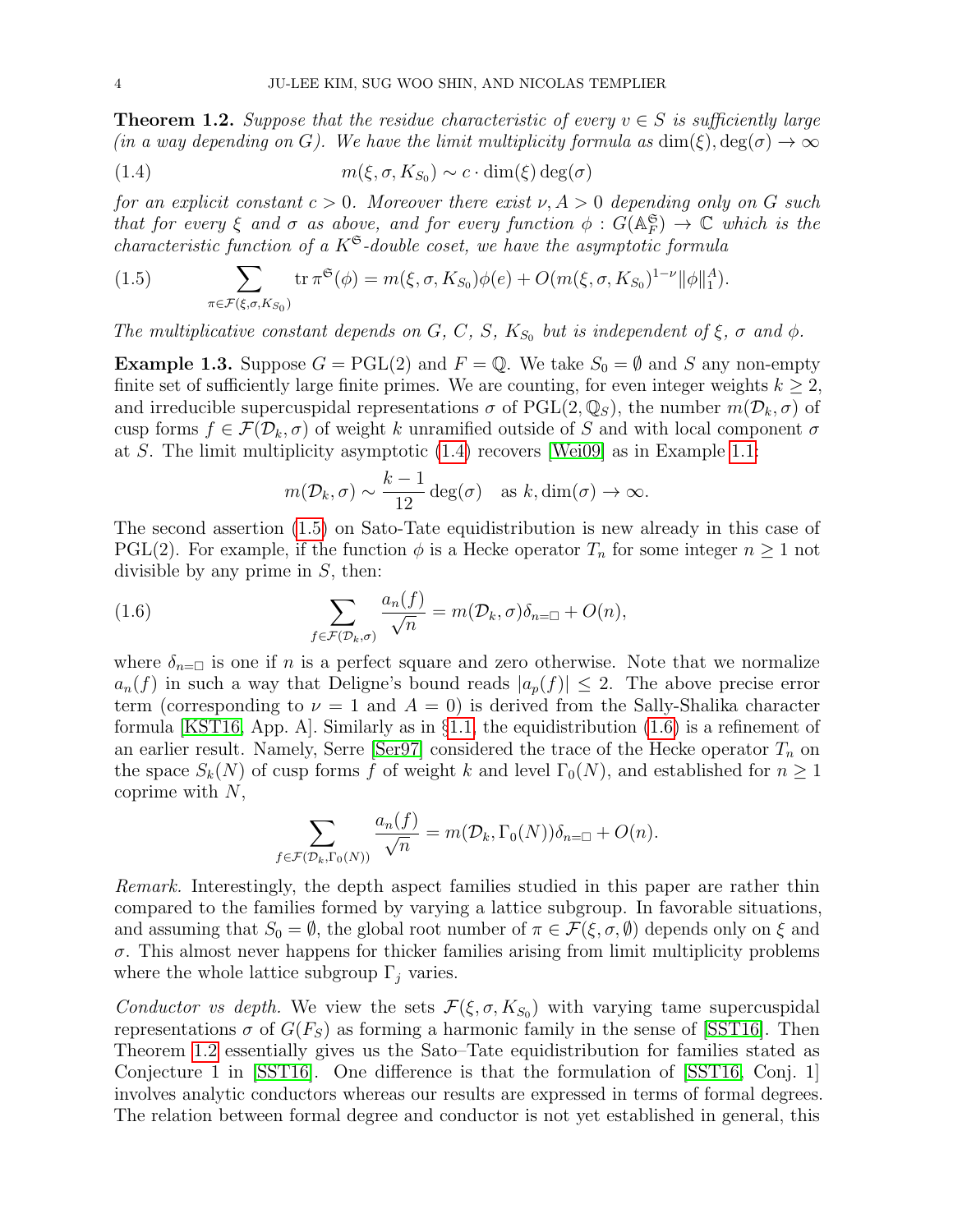is a problem closely related to that of the depth preservation in the local Langlands correspondence [\[Yu09\]](#page-45-8).

1.3. Bounds towards Ramanujan. We can deduce from Theorem [1.2](#page-3-3) an average bound towards Ramanujan. For every place  $v \notin \mathfrak{S}$  and every  $\theta > 0$ , there is  $\rho > 0$  such that

<span id="page-4-0"></span>(1.7) 
$$
\#\{\pi \in \mathcal{F}(\xi,\sigma,K_{S_0}), \log_v |\alpha(\pi_v)| > \theta\} \ll m(\xi,\sigma,K_{S_0})^{1-\varrho},
$$

where  $\alpha(\pi_v)$  is the Satake parameter of the unramified representation  $\pi_v$ . It is unitarily normalized so that  $|\alpha(\pi_v)| = 1$  if and only if  $\pi_v$  is tempered. The multiplicative constant and the exponent  $\varrho$  are independent of  $\xi$  and  $\sigma$  (they depend only on  $G, C, S, K_{S_0}, \theta, v$ ). The proof proceeds in the same way as for [\[MT,](#page-45-9) Cor. 1.8]. Namely we first construct a function  $\phi_1$  which is a bi-K<sub>v</sub>-invariant function on  $G(F_v)$  such that tr  $\pi_v(\phi_1)$  is uniformly small for  $|\alpha(\pi_v)| \leq 1$  and uniformly large for  $|\alpha(\pi_v)| \geq q_v^{\theta}$ . Then we apply Theorem [1.2](#page-3-3) for  $\phi := (\phi_1 * \phi_1^{\vee})^{*k}$  with the integer  $k \ge 1$  chosen proportional to  $\log m(\xi, \sigma, K_{S_0})$ , see [\[MT,](#page-45-9) §3].

The estimate [\(1.7\)](#page-4-0) shows that exceptions to the Ramanujan bound are sparse. For quasisplit classical groups the Ramanujan bound may be reduced to the self-dual or conjugate self-dual case of general linear groups via work of Arthur [\[Art13\]](#page-43-4) and Mok [\[Mok15\]](#page-45-10). The latter case is settled when cuspidal automorphic representations are cohomological (over totally real fields in the self-dual case; over CM fields in the conjugate self-dual case) by [\[Clo91,](#page-43-5) [Kot92,](#page-44-3) [Shi11,](#page-45-11) [Clo13,](#page-43-6) [Car12\]](#page-43-7). In particular the Ramanujan conjecture is known for the representations  $\pi \in \mathcal{F}(\xi, \sigma, K_{S_0})$  if G is a split classical group.<sup>[2](#page-4-1)</sup> For exceptional groups G very little is known and even a formulation of the Ramanujan conjecture is delicate, see [\[Sar05\]](#page-45-12) and [\[Sha11\]](#page-45-13) for recent treatments.

1.4. Trace formula and tame supercuspidal coefficients. We find that the limit multiplicity and quantitative equidistribution described above are related to asymptotic properties of orbital integrals. The first step in the proof of Theorem [1.2](#page-3-3) is to express the left-hand side of [\(1.5\)](#page-3-1) as the spectral side of the trace formula for a suitably chosen test function. Since the weight  $\xi$  is regular and  $\sigma$  is supercuspidal we can use the simple trace formula.

There exist test functions  $f_{\sigma}$  that single out the given supercuspidal representation  $\sigma$  in the trace formula, obtained by forming matrix coefficients.<sup>[3](#page-4-2)</sup> In our situation J.-K. Yu's construction gives  $\sigma$  as compactly induced from a finite dimensional representation on a compact open modulo center subgroup of  $G(F_S)$ . (Every  $\sigma$  arises in this way if the residue characteristics of places in S are sufficiently large by the exhaustion theorem  $\text{[Kim07]}$ . This provides an explicit  $f_{\sigma}$  which is essential for our purpose.

We can now explain in more details the geometric side in the application of the trace formula. The geometric side is a sum over conjugacy classes of semisimple elements  $\gamma \in G(F)$  of a volume term times a global orbital integral. The global orbital integral is a product of orbital integrals at ramified places in S, for which the main contribution is  $\mathcal{O}_{\gamma}(f_{\sigma})$ , and orbital integrals at unramified places.

Here we are varying the supercuspidal coefficient  $f_{\sigma}$  which is unlike the usual applications of the trace formula where it is fixed. A general approach to this situation appears in [\[ST16\]](#page-45-5)

<span id="page-4-1"></span><sup>&</sup>lt;sup>2</sup>Here we use the fact that  $\xi$  has *regular* highest weight. This forces the representation of Arthur's SL(2) in the global Arthur parameter to be trivial by examining the infinitesimal character at infinite places.

<span id="page-4-2"></span><sup>&</sup>lt;sup>3</sup>In general  $f_{\sigma}$  is compactly supported only modulo center of G, but the center is finite as G is semisimple. In the main text we work with reductive groups with compact center but see Remark [3.14.](#page-16-1)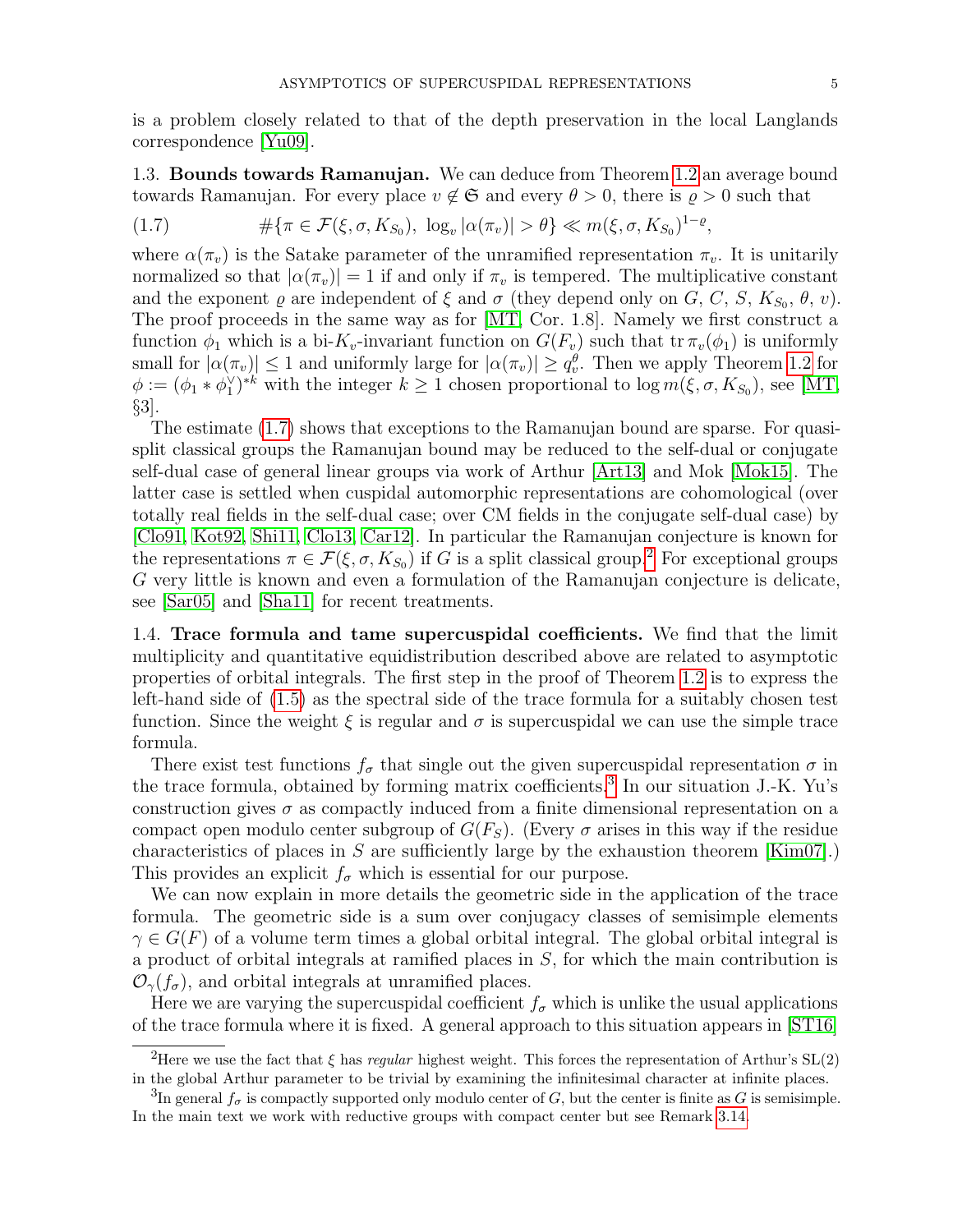in the weight aspect and we can use the results of [\[ST16\]](#page-45-5) to estimate most of the terms in the geometric side of the trace formula, except for  $\mathcal{O}_{\gamma}(f_{\sigma})$  which is new.

For the proof of [\(1.2\)](#page-1-2) we establish that  $|\mathcal{O}_{\gamma}(f_{\sigma})| = o(\deg(\sigma))$  as  $deg(\sigma) \to \infty$ , and for any fixed  $\gamma$ . The proof of Theorem [1.2](#page-3-3) is much more difficult due to the uniformity in  $\phi$ . As in [\[ST16\]](#page-45-5) the number of terms in the geometric side is unbounded, and uniform estimates for orbital integrals are needed. Moreover the estimate for  $\mathcal{O}_{\gamma}(f_{\sigma})$  has to be made quantitative and uniform in  $\gamma$  which we discuss in the next subsection.

1.5. Asymptotic behavior of orbital integrals. We have seen in the previous subsection that our approach leads to the problem of establishing uniform bounds for orbital integrals of supercuspidal coefficients. In general it would be desirable to develop a quantitative theory of orbital integrals. This is for example advocated in the introduction of [\[DS00\]](#page-44-5). Our present problem of establishing uniform bounds for  $\mathcal{O}_{\gamma}(f_{\sigma})$  goes in this direction.

Theorem [3.11](#page-15-1) below states that there exists a constant  $\eta < 1$  depending only on the group  $G(F_S)$  such that for all noncentral elements  $\gamma$  and all tame supercuspidal representation  $\sigma$ of  $G(F_S)$ , we have

<span id="page-5-0"></span>(1.8) 
$$
D(\gamma)^{\frac{1}{2}} |O_{\gamma}(f_{\sigma})| \ll \deg(\sigma)^{\eta},
$$

where  $D(\gamma)$  is the discriminant of  $\gamma$ . This result is the technical heart of the paper.

The properties of  $\mathcal{O}_{\gamma}(f_{\sigma})$  are related to the trace character  $\Theta_{\sigma}(\gamma)$ . In fact the two quantities agree if  $\gamma$  is regular elliptic, and we derive some consequences in §[3.5.](#page-16-2) However it should also be noted that for our application it is essential to include the case where  $\gamma$ is non-regular elliptic (in which case  $\Theta_{\sigma}(\gamma)$  is undefined). For explicit computations of  $\Theta_{\sigma}(\gamma)$  for regular semisimple  $\gamma$ , we refer to [\[AS09,](#page-43-8) [DS,](#page-44-6) [Kal\]](#page-44-7).

In some special cases  $\mathcal{O}_{\gamma}(f_{\sigma})$  can be computed exactly, especially if one allows an additional average of  $\sigma$  (over an L-packet). In fact one could allow  $\sigma$  to be not only supercuspidal but also discrete series representations. Notably if  $\sigma$  is the Steinberg representation, then Kottwitz [\[Kot88\]](#page-44-8) constructed an Euler-Poincaré function  $f<sup>EP</sup>$  which is a pseudo-coefficient for  $\sigma$ . In this case [\(1.8\)](#page-5-0) holds with  $f_{\sigma} = f^{\text{EP}}$  in the horizontal aspect as the residue characteristics of places in  $S$  grow to infinity, see Section [6.](#page-38-0)

Though exact formulas for orbital integrals and for trace characters are extremely difficult to obtain beyond some special cases, we manage to prove the desired asymptotic [\(1.8\)](#page-5-0). We indicate an outline of our proof. It follows from Yu's construction that the function  $f_{\sigma}$  can be chosen as a matrix coefficient and is supported on an explicit open compact subgroup  $J \subset G(F_S)$ . We recall in Section [2](#page-6-0) how J is constructed from a generic G-datum. From this we reduce the estimate to the orbital integral of the characteristic function of a larger compact open subgroup  $L<sub>s</sub>$  which is generated by a principal congruence subgroup and a parahoric subgroup of a proper twisted Levi subgroup. We conclude the proof in Section [4](#page-17-0) based on a detailed analysis of Moy-Prasad subgroups.

1.6. Prescribed Steinberg representations. In a direction somewhat orthogonal to our main results described above, we have developed the case of families with prescribed Steinberg representations. We let the group G and the finite sets  $S$ ,  $S_0$  of finite places be as before (§[1.2\)](#page-2-0). Let  $St_S$  be the Steinberg representation of  $G(F_S)$ . We consider the multi-set  $\mathcal{F}(\xi, \text{St}_S, K_{S_0})$  of discrete automorphic representations  $\pi$ , counted with multiplicity  $m(\pi) \dim_{\pi_{S_0}} K_{S_0}$  such that  $\pi_{\infty} \in \Pi_{\infty}(\xi)$ ,  $\pi_S \simeq \text{St}_S$ , and  $(\pi^{\mathfrak{S}})^{K^{\mathfrak{S}}} \neq 0$ . We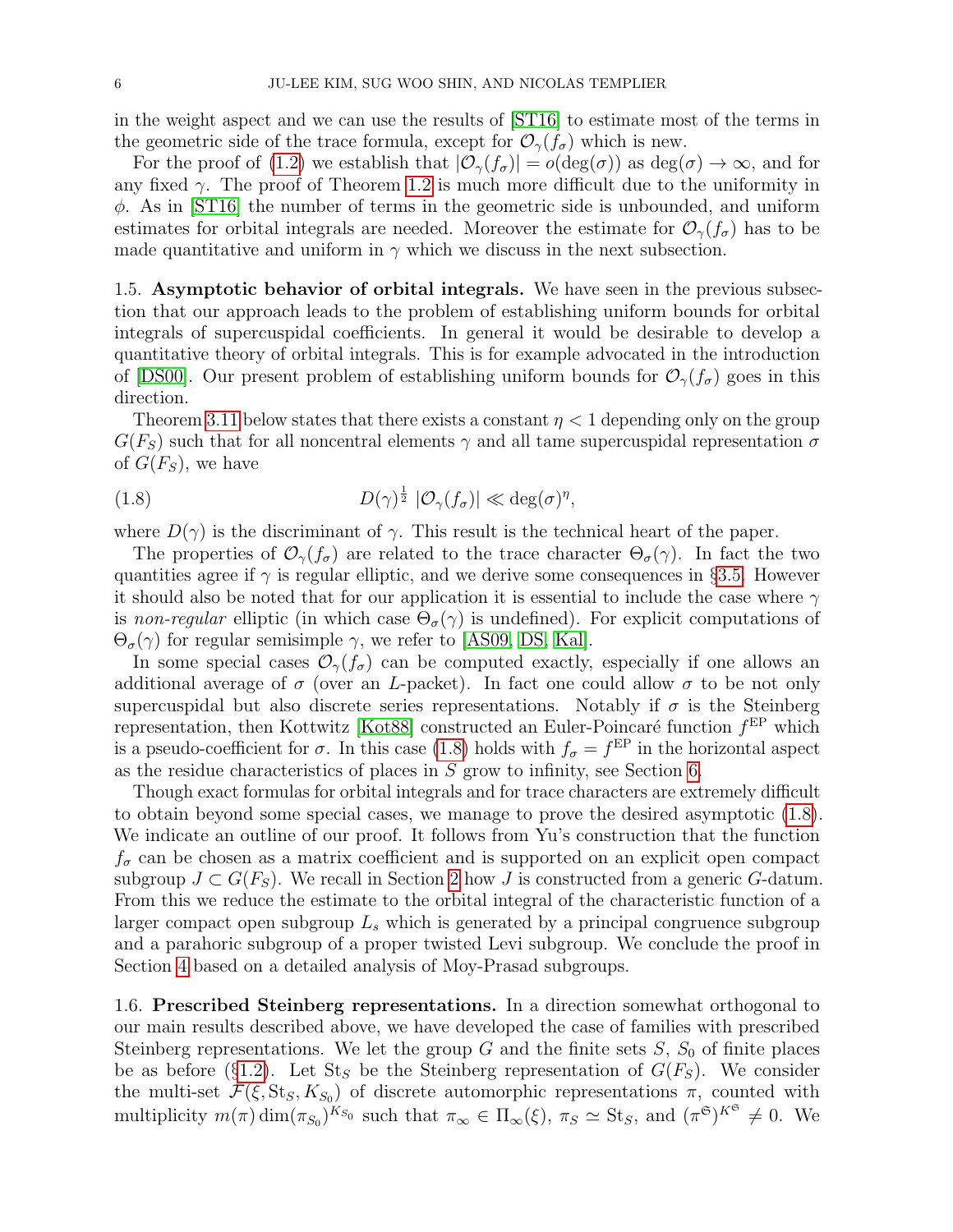let S vary and refer to  $\mathcal{F}(\xi, \text{St}_S, K_{S_0})$  as an horizontal family. This is to be compared with the previous vertical families  $\mathcal{F}(\xi, \sigma, K_{S_0})$  where S was fixed and  $\sigma$  was a varying supercuspidal representation of  $G(F<sub>S</sub>)$ .

In this case the needed estimates for orbital integrals can be deduced from results of Kottwitz on Euler-Poincaré functions [\[Kot88\]](#page-44-8). We establish the Sato-Tate equidistribution for these horizontal families. The main point is that our method [\[ST16\]](#page-45-5) described above for vertical families applies almost without change to these horizontal families, but with the simplification that the rather subtle bound on orbital integrals from Sections [3](#page-9-0) and [4](#page-17-0) is replaced with easier bounds such as [\(6.5\)](#page-40-0) below. In the following example we explain the significance of the result for classical modular forms and refer to Theorem [6.4](#page-39-0) for the precise statement in general.

**Example 1.4.** Consider again the group PGL(2). The Steinberg representation  $St_q$  and the quadratic twist of the Steinberg representation  $St_q \otimes \chi_q$  are the two representations of  $PGL(2,\mathbb{Q}_q)$  of level  $\Gamma_0(q)$ , thus

$$
m(\mathcal{D}_k, \operatorname{St}_q) + m(\mathcal{D}_k, \operatorname{St}_q \otimes \chi_q) = \dim S_k(q)^{\operatorname{new}} = \dim S_k(q) - 2 \dim S_k(1).
$$

We note that  $\mathcal{F}(\mathcal{D}_k, \mathsf{St}_q)$  (resp.  $\mathcal{F}(\mathcal{D}_k, \mathsf{St}_q \otimes \chi_q)$ ) is the set of cuspidal modular forms of weight k, level  $\Gamma_0(q)$  with global root number 1 (resp. -1), see e.g. [\[CM04\]](#page-43-9). Iwaniec–Luo– Sarnak [\[ILS00,](#page-44-9) Cor. 2.14] proved that the following asymptotic holds:

$$
m(\mathcal{D}_k, \text{St}_q) \sim \frac{k-1}{24}q, \text{ as } k, q \to \infty
$$

and similarly for  $m(\mathcal{D}_k, \mathbf{St}_q \otimes \chi_q)$ . We shall discuss this in a more general context in Section [6](#page-38-0) and revisit the  $PGL(2)$  case in Example [6.6.](#page-41-0)

1.7. Notation. Let F be a number field, S (any) finite set of places of F, and  $S_{\infty}$  the set of all infinite places of F. Then set  $F_S := \prod_{v \in S} F_v$ ,  $F_{\infty} := F \otimes_{\mathbb{Q}} \mathbb{R}$ ,  $\mathbb{A}_F^S := \prod_{v \notin S} F_v$ , and  $\mathbb{A}_F^{S,\infty}$  $E_F^{S,\infty} := \prod_{v \notin S \cup S_{\infty}} F_v$ , where  $\prod'$  denotes the restricted product over all places v under the given constraint. Now let  $G$  be a connected reductive group over  $F$ . The center of G is denoted  $Z(G)$ , the maximal Q-split torus in the center of  $\text{Res}_{F\mid Q}G$  is  $A_G$ , and  $A_{G,\infty} := A_G(\mathbb{R})^0$ . Write  $G_{\infty}$  for  $\text{Res}_{F_{\infty}/\mathbb{R}}(G \times_F F_{\infty})$ .

Let  $\mathcal{H}(G(\mathbb{A}_F^S)) = C_c^{\infty}(G(\mathbb{A}_F^S))$  denote the space of locally constant compactly supported C-valued functions on  $G(\mathbb{A}_F^S)$ . Similarly  $\mathcal{H}(G(F_S))$  is defined. The unitary dual of  $G(F_S)$ is denoted  $G(F_S)^\wedge$ . Its Plancherel measure is written as  $\widehat{\mu}_S^{\text{pl}}$ <sup>pl</sup>. We typically write  $\phi_S$  for an element of  $\mathcal{H}(G(F_S))$  and  $\phi_S$  for the associated function  $\pi_S \mapsto \text{tr } \pi_S(\phi_S)$  on  $G(F_S)^{\wedge}$ .

When  $\pi$  is an admissible representation of a *p*-adic group G, write  $\Theta_{\pi}$  for its Harish-Chandra character. We write  $[g, h] := ghg^{-1}h^{-1}$  for  $g, h \in G$ .

1.8. **Acknowledgment.** We thank late Paul Sally for helpful discussions. We are grateful to the referees for their numerous corrections and suggestions. S.W.S. is partially supported by NSF grant DMS-1449558/1501882 and a Sloan Fellowship. N.T. is partially supported by NSF grant DMS-1200684/1454893.

### 2. Yu's construction of supercuspidal representations

<span id="page-6-0"></span>In this section we review the construction of supercuspidal representations of a  $p$ adic reductive group from the so-called generic data due to Jiu-Kang Yu and recall from [\[Kim07\]](#page-44-4) that his construction exhausts all supercuspidal representations provided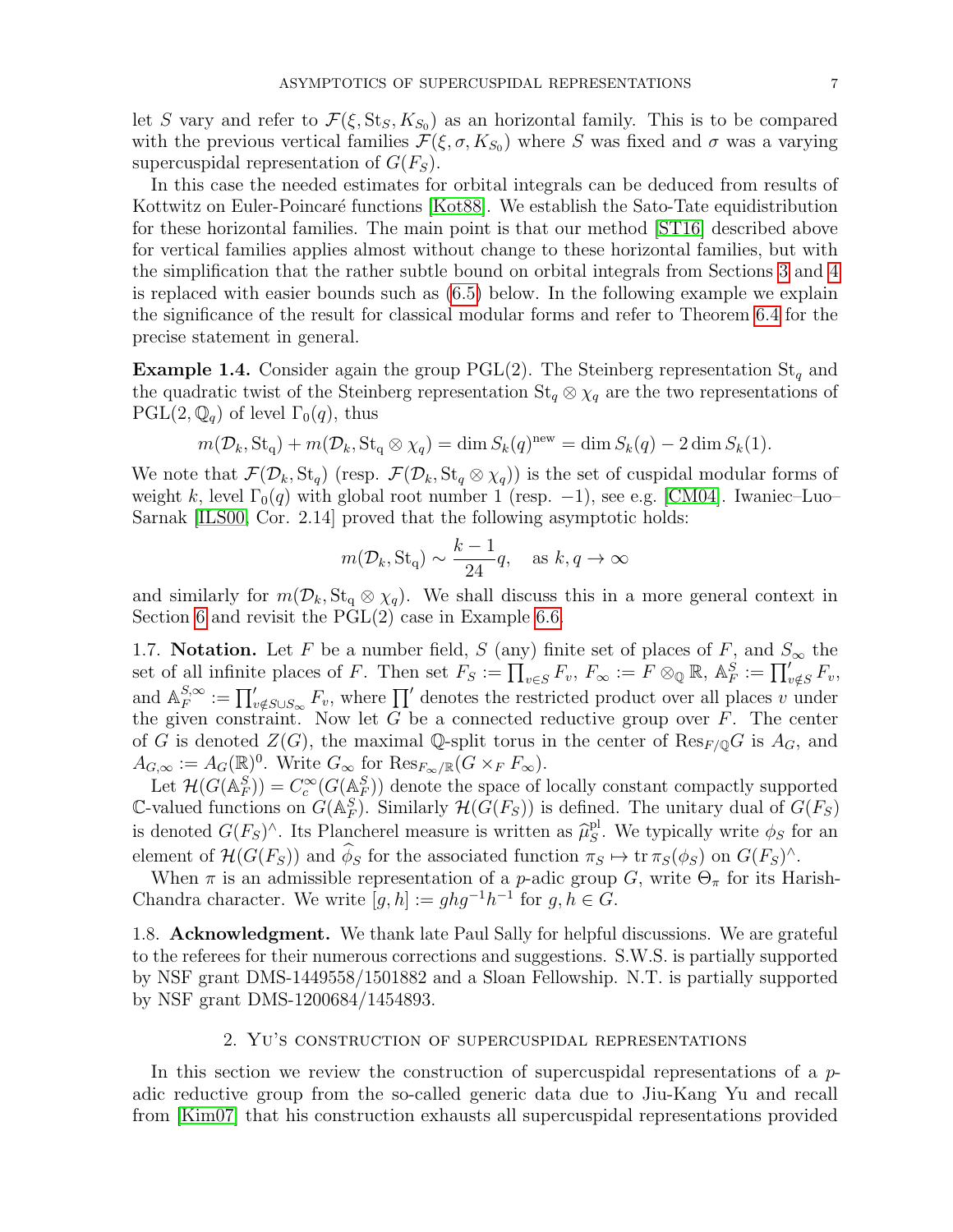the residue characteristic of the base field is sufficiently large. The construction yields a supercuspidal representation concretely as a compactly induced representation, and this will be an important input in the next section.

<span id="page-7-1"></span>2.1. Notation and definitions. The following local notation will be in use until Section [4.](#page-17-0) Let p be a prime. Let k be a finite extension of  $\mathbb{Q}_p$ . Denote by q the cardinality of the residue field of k. Let **G** be a connected reductive group over  $k$ , whose Lie algebra is denoted **g**. Denote the center of **G** by  $\mathbb{Z}_G$ . Write G and **g** for  $\mathbf{G}(k)$  and  $\mathbf{g}(k)$ , respectively. For a tamely ramified extension E of k, denote by  $\mathcal{B}(\mathbf{G}, E)$  the extended building of G over E. If **T** is a maximal E-split k-torus, let  $\mathcal{A}(\mathbf{T}, \mathbf{G}, E)$  denote the apartment associated to **T** in  $\mathcal{B}(\mathbf{G}, E)$ . It is known that for any tamely ramified Galois extension E' of E,  $\mathcal{A}(\mathbf{T},\mathbf{G},E)$  can be identified with the set of all  $Gal(E'/E)$ -fixed points in  $\mathcal{A}(\mathbf{T},\mathbf{G},E')$ . Likewise,  $\mathcal{B}(\mathbf{G}, E)$  can be embedded into  $\mathcal{B}(\mathbf{G}, E')$  and its image is equal to the set of the Galois fixed points in  $\mathcal{B}(\mathbf{G}, E')$  [\[Rou77,](#page-45-14) [Pra01\]](#page-45-15).

For  $(x, r) \in \mathcal{B}(\mathbf{G}, E) \times \mathbb{R}$ , there is a filtration lattice  $\mathfrak{g}(E)_{x,r}$  and a subgroup  $\mathbf{G}(E)_{x,r}$  if  $r \geq 0$  defined by Moy–Prasad [\[MP94\]](#page-45-3). We shall normalize the valuation of E to extend the valuation of k, which is a different convention than in  $[MP94]$  (where the valued group is normalized to be  $\mathbb{Z}$ ). Our convention is so that for a tamely ramified Galois extension E' of E and  $x \in \mathcal{B}(\mathbf{G}, E) \subset \mathcal{B}(\mathbf{G}, E')$ , we have [\[Adl98,](#page-43-10) Prop. 1.4.1]:

$$
\mathfrak{g}(E)_{x,r} = \mathfrak{g}(E')_{x,r} \cap \mathfrak{g}(E).
$$

If  $r > 0$ , we also have

$$
\mathbf{G}(E)_{x,r} = \mathbf{G}(E')_{x,r} \cap \mathbf{G}(E).
$$

For simplicity, we put  $\mathfrak{g}_{x,r} := \mathfrak{g}(k)_{x,r}$ , etc, and  $\mathcal{B}(G) := \mathcal{B}(\mathbf{G}, k)$ . For  $r \in \mathbb{R}$  and  $x \in \mathcal{B}(G)$ we will also use the following notation:

- $\mathfrak{g}_{x,r^+} := \bigcup_{s>r} \mathfrak{g}_{x,s}$ , and if  $r \geq 0$ ,  $G_{x,r^+} := \bigcup_{s>r} G_{x,s}$ .
- $\mathfrak{g}_{x,r}^* := \{ \chi \in \mathfrak{g}^* \mid \chi(\mathfrak{g}_{x,(-r)^+}) \subset \mathfrak{p}_k \}$ , where  $\mathfrak{p}_k$  is the maximal ideal of the ring of integers of k.
- $\mathfrak{g}_r := \bigcup_{y \in \mathcal{B}(G)} \mathfrak{g}_{y,r}$  and  $\mathfrak{g}_{r^+} := \bigcup_{s > r} \mathfrak{g}_s$
- $G_r := \bigcup_{y \in \mathcal{B}(G)} G_{y,r}$  and  $G_{r^+} := \bigcup_{s > r} G_s$  for  $r \geq 0$ .

Lastly, for  $x \in \mathcal{B}(G)$ , we denote the stabilizer of x in G by  $G_{[x]}$ .

2.2. Generic G-datum. Yu's construction of supercuspidal representations starts with a *generic G-datum*, which we recall. The reader is referred to [\[Yu01\]](#page-45-16) for further details and any notions undefined here.

<span id="page-7-0"></span>**Definition 2.1.** A generic G-datum is a quintuple  $\Sigma = (\vec{\mathbf{G}}, x, \vec{r}, \vec{\phi}, \rho)$  satisfying the following:

D1.  $\vec{G} = (G^0, G^1, \dots, G^d = G)$  is a tamely ramified twisted Levi sequence such that  $\mathbf{Z}_{\mathbf{G}^0}/\mathbf{Z}_{\mathbf{G}}$  is anisotropic.

**D**2.  $x \in \mathcal{B}(G^0) = \mathcal{B}(\mathbf{G}^0, k)$ .

D3.  $\vec{r} = (r_0, r_1, \dots, r_{d-1}, r_d)$  is a sequence of positive real numbers with  $0 < r_0 < \dots <$  $r_{d-2} < r_{d-1} \leq r_d$  if  $d > 0$ ,  $0 \leq r_0$  if  $d = 0$ .

**D**4.  $\vec{\phi} = (\phi_0, \dots, \phi_d)$  is a sequence of quasi-characters, where  $\phi_i$  is a generic quasi-character of  $G<sup>i</sup>$  (see [\[Yu01,](#page-45-16) §9] for the definition of generic quasi-characters). When  $d = 0$ ,  $\phi_0$  is trivial on  $G_{x,r_0^+}$ , but, nontrivial on  $G_{x,r_0}$ . When  $d \geq 1$ ,  $\phi_i$  is trivial on  $G_{x,r_i^+}^i$ , but non-trivial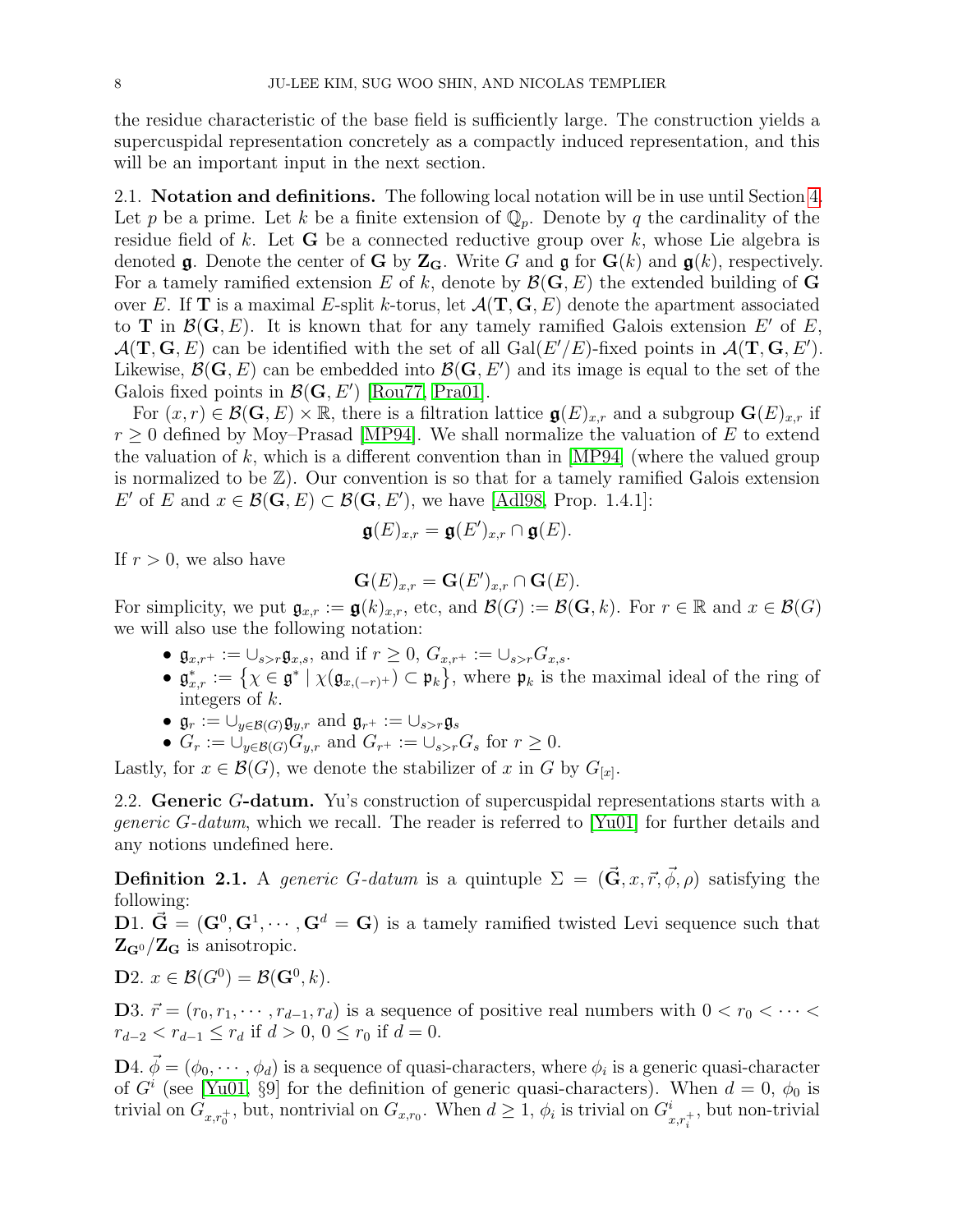on  $G_{x,r_i}^i$  for  $0 \leq i \leq d-1$ . If  $r_{d-1} < r_d$ ,  $\phi_d$  is nontrivial on  $G_{x,r_d}^d$  and trivial on  $G_{x,r_d^i}^d$ ; otherwise,  $\phi_d = 1$ .

**D**5.  $\rho$  is an irreducible representation of  $G_{[x]}^0$ , the stabilizer in  $G^0$  of the image [x] of x in the reduced building of  $\mathbf{G}^0$ , such that  $\rho|G_{x,0+}^0$  is isotrivial and  $c$ -Ind $G_{[x]}^0$   $\rho$  is irreducible and supercuspidal.

In D5, note that  $G_x^0$  is compact while  $G_{[x]}^0$  is only compact mod center. Recall from [\[Yu01,](#page-45-16) p.585] that there is a canonical sequence of embeddings

$$
\mathcal B({\bf G}^0,E)\hookrightarrow \mathcal B({\bf G}^1,E)\hookrightarrow \cdots \hookrightarrow \mathcal B({\bf G}^d,E).
$$

Hence, x can be regarded as a point of each of  $\mathcal{B}(G^i) = \mathcal{B}(\mathbf{G}^i, k)$ .

Also D5 implies that x is rational as a building point of  $\mathcal{B}(G)$  because it is a vertex of  $\mathcal{B}(G^0)$ . This will become important in Hypothesis  $(\mathscr{E})$ .(ii) below.

Given a generic G-datum  $\Sigma = (\vec{G}, x, \vec{r}, \vec{\phi}, \rho)$ , we introduce an open compact-mod-center subgroup of G

<span id="page-8-2"></span>
$$
J_{\Sigma} := G^0_{[x]} G^1_{x,s_0} \cdots G^{d-1}_{x,s_{d-2}} G^d_{x,s_{d-1}},
$$

where we set  $s_i := r_i/2$  for each i. Yu constructs a finite dimensional representation  $\rho_{\Sigma}$  of  $J_{\Sigma}$  from the datum. His key result is that

<span id="page-8-0"></span>**Theorem 2.2** (Yu).  $\pi_{\Sigma} = c$ -Ind ${}_{J_{\Sigma}}^G \rho_{\Sigma}$  is irreducible and thus supercuspidal.

Fix a positive Haar measure vol<sub>G</sub> on G and denote the formal degree of  $\pi_{\Sigma}$  by deg( $\pi_{\Sigma}$ ). It is well-known (see for example [\[CMS90\]](#page-43-11) or [\[KST16,](#page-44-2) Lem 2.9.(i)]) that we have

(2.1) 
$$
\deg(\pi_{\Sigma}) = \frac{\dim(\rho_{\Sigma})}{\text{vol}_{G/Z}(J_{\Sigma}/Z)}.
$$

The construction of  $\rho_{\Sigma}$  is complicated, but in what follows we shall only need the inequality  $\dim(\rho_{\Sigma}) \leq q^{\dim G}$ , see [\[KST16,](#page-44-2) Lem 2.9.(ii)] for a proof. For later reference, we write  $s_{\Sigma} := s_{d-1}.$ 

<span id="page-8-3"></span>2.3. Supercuspidal representations via compact induction. Denote by  $\text{Irr}(G)$  the set of (isomorphism classes of) irreducible smooth representations of G. Write  $\text{Irr}^2(G)$ (resp.  $\text{Irr}^{\text{sc}}(G)$ ) for the subset of square-integrable (resp. supercuspidal) members. Define  $\text{Irr}^{\text{Yu}}(G) \subset \text{Irr}^{\text{sc}}(G)$  to be the subset of all supercuspidal representations which are of the form  $\pi_{\Sigma}$  as above. Write  $\text{Irr}^{\text{c-ind}}(G) \subset \text{Irr}^{\text{sc}}(G)$  for the set of  $\pi$  compactly induced from a representation on an open compact-mod-center subgroup of G. We have that

$$
\operatorname{Irr}^{\operatorname{Yu}}(G) \subset \operatorname{Irr}^{\operatorname{c-ind}}(G) \subset \operatorname{Irr}^{\operatorname{sc}}(G),
$$

where the first inclusion comes from Theorem [2.2.](#page-8-0) The second inclusion is expected to be an equality but not known in general; see [\[KST16,](#page-44-2) §2.6] for references to partial results by Bushnell, Kutzko, Stevens and others in this direction. The main result of [\[Kim07\]](#page-44-4) says that the above inclusions are equalities under a rather explicit set of four hypotheses (namely  $(Hk)$ ,  $(HB)$ ,  $(HGT)$ , and  $(H\mathcal{N})$  in [\[Kim07,](#page-44-4) §3.4]); in particular the equalities hold when  $p$  is greater than some lower bound depending only on the absolute root datum of  $G$ and the absolute ramification index of  $k<sup>4</sup>$  $k<sup>4</sup>$  $k<sup>4</sup>$ .

<span id="page-8-1"></span><sup>&</sup>lt;sup>4</sup>While this paper was under review, Fintzen [\[Fin18b\]](#page-44-10) announced the proof that  $\text{Irr}^{\text{Yu}}(G) = \text{Irr}^{\text{sc}}(G)$ only assuming that  $p$  does not divide the order of the Weyl group of  $G$ .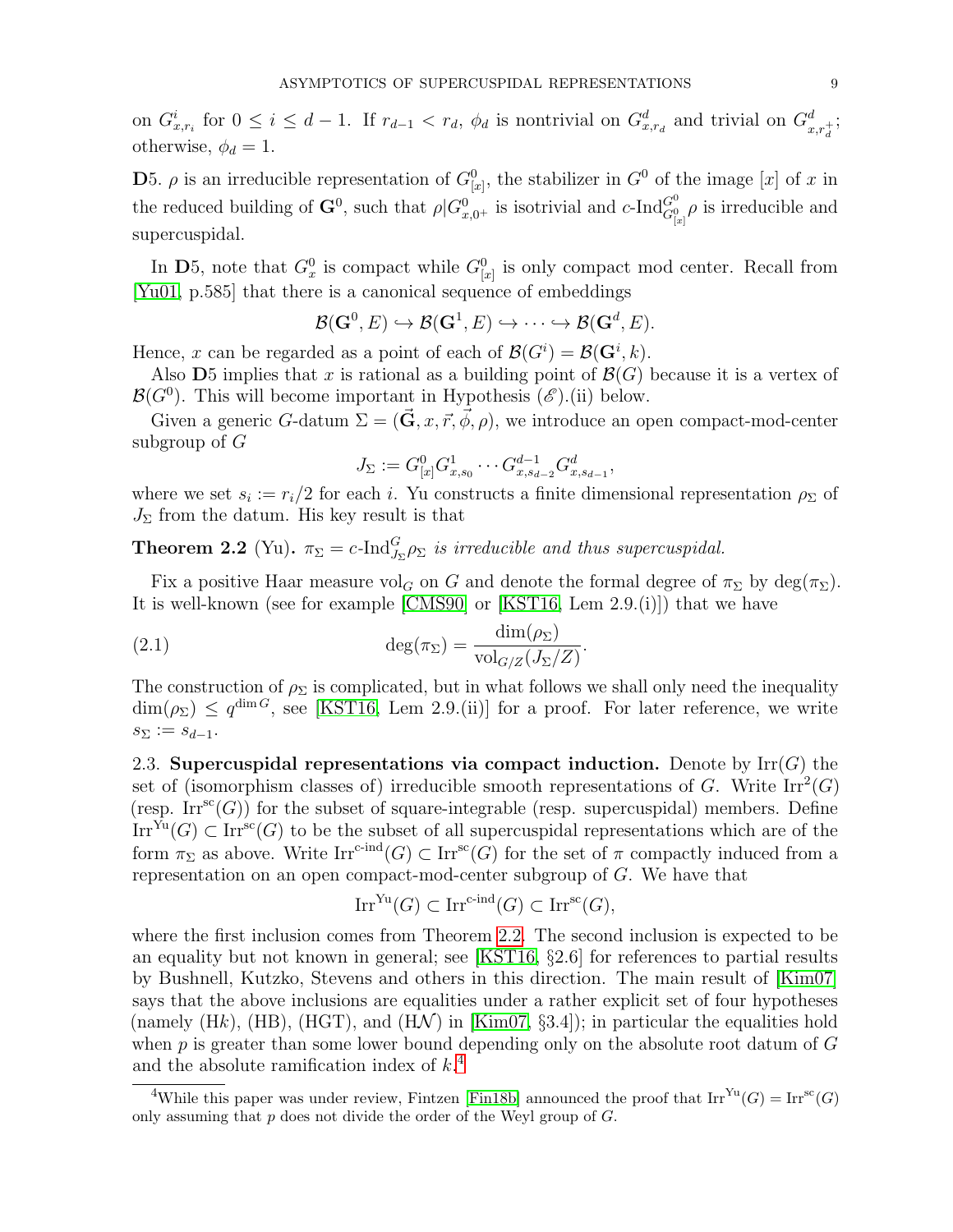### 3. Orbital integrals of pseudo-coefficients

<span id="page-9-0"></span>We keep the notation from the last section and assume that  $G = G(k)$  has *compact* center throughout this section and the next section. (We will briefly explain how to carry over the results of the current section to the non compact center case in Remark [3.14](#page-16-1) below.) For  $\pi \in \text{Irr}^{\text{Yu}}(G)$  attached to a generic G-datum we will construct an explicit coefficient  $f_{\pi}$  of  $\pi$  and study the asymptotic behavior of the orbital integral of  $f_{\pi}$  on noncentral semisimple elements as  $\deg(\pi) \to \infty$  (note that we use  $\pi$  instead of  $\sigma$  to denote a representation of  $G$ ). The result admits an interpretation as an asymptotic formula for character values, cf. §[3.5](#page-16-2) below, and will be applied in §[5](#page-26-0) to obtain an equidistribution theorem for families of automorphic representations.

3.1. **Pseudo-coefficients.** As before we have  $G = G(k)$  and write Z for the center of G. Let us recall the definition of pseudo-coefficients, cf. [\[DKV84,](#page-44-11) A.4].

<span id="page-9-1"></span>**Definition 3.1.** Let  $\pi \in \text{Irr}^2(G)$ . A function  $f_{\pi} \in \mathcal{H}(G)$  is said to be a **pseudo**coefficient of  $\pi$  if  $tr \pi'(f_{\pi}) = \delta_{\pi,\pi'}$  for every tempered  $\pi' \in Irr(G)$ .

The existence of  $f_{\pi}$  follows from the trace Paley-Wiener theorem, cf. [\[Clo86,](#page-43-12) Prop 1]. (For real groups this is due to Clozel and Delorme [\[CD90,](#page-43-13) Cor, p.213].) To make  $f_{\pi}$ explicit, one can employ Bruhat-Tits buildings as in [\[SS97,](#page-45-17) §III.4] for any  $\pi \in \text{Irr}^2(G)$  or proceed as in Lemma [3.3](#page-10-0) below for  $\pi \in \text{Irr}^{\text{c-ind}}(G)$ .

Although  $f_{\pi}$  is not unique, the orbital integrals of  $f_{\pi}$  and the trace values of  $f_{\pi}$  against irreducible admissible representations of  $G$  are uniquely determined by the condition of Definition [3.1.](#page-9-1) So, by [\[Kaz86,](#page-44-12) Thm. 0], its orbital integrals are uniquely determined. Note that  $f_{\pi}$  is a cuspidal function in the sense that the trace of every induced representation from a proper parabolic subgroup is zero against  $f_{\pi}$ . (This fact is built into the construction of [\[Clo86,](#page-43-12) Prop 1].) Moreover the orbital integrals of  $f_{\pi}$  are well known to encode the elliptic character values of  $\pi$  (recall that  $\gamma \in G$  is said to be elliptic if the centralizer  $Z_G(\gamma)$ is compact). When  $\gamma$  is regular elliptic, we will use the Haar measure on the compact group  $G_{\gamma}$  assigning total volume 1 in the definition of the orbital integral below.

<span id="page-9-3"></span>**Proposition 3.2.** If  $\gamma \in G$  is regular semisimple, we have

<span id="page-9-2"></span>(3.1) 
$$
\mathcal{O}_{\gamma}(f_{\pi}) = \begin{cases} \Theta_{\pi^{\vee}}(\gamma), & \gamma : \ \text{elliptic,} \\ 0, & \gamma : \ \text{non-elliptic.} \end{cases}
$$

Moreover  $\mathcal{O}_{\gamma}(f_{\pi})=0$  for every  $\gamma$  that is (non-regular) non-elliptic semisimple.

*Proof.* The first assertion can be derived from [\[Art93,](#page-43-14) Thm 5.1] specialized to the  $M = G$ case. The last assertion is Lemma III.4.19 of  $[SS97]$  (noting that the Euler-Poincaré function in that lemma is a pseudo-coefficient in view of Proposition III.4.1 and Theorem III.4.6 of *loc.*  $cit.$ ).

 $\Box$ 

<span id="page-9-4"></span>3.2. Explicit supercuspidal coefficients. In the following lemma, we construct an explicit matrix coefficient (which is also a pseudo-coefficient) associated to a compactly induced supercuspidal representation.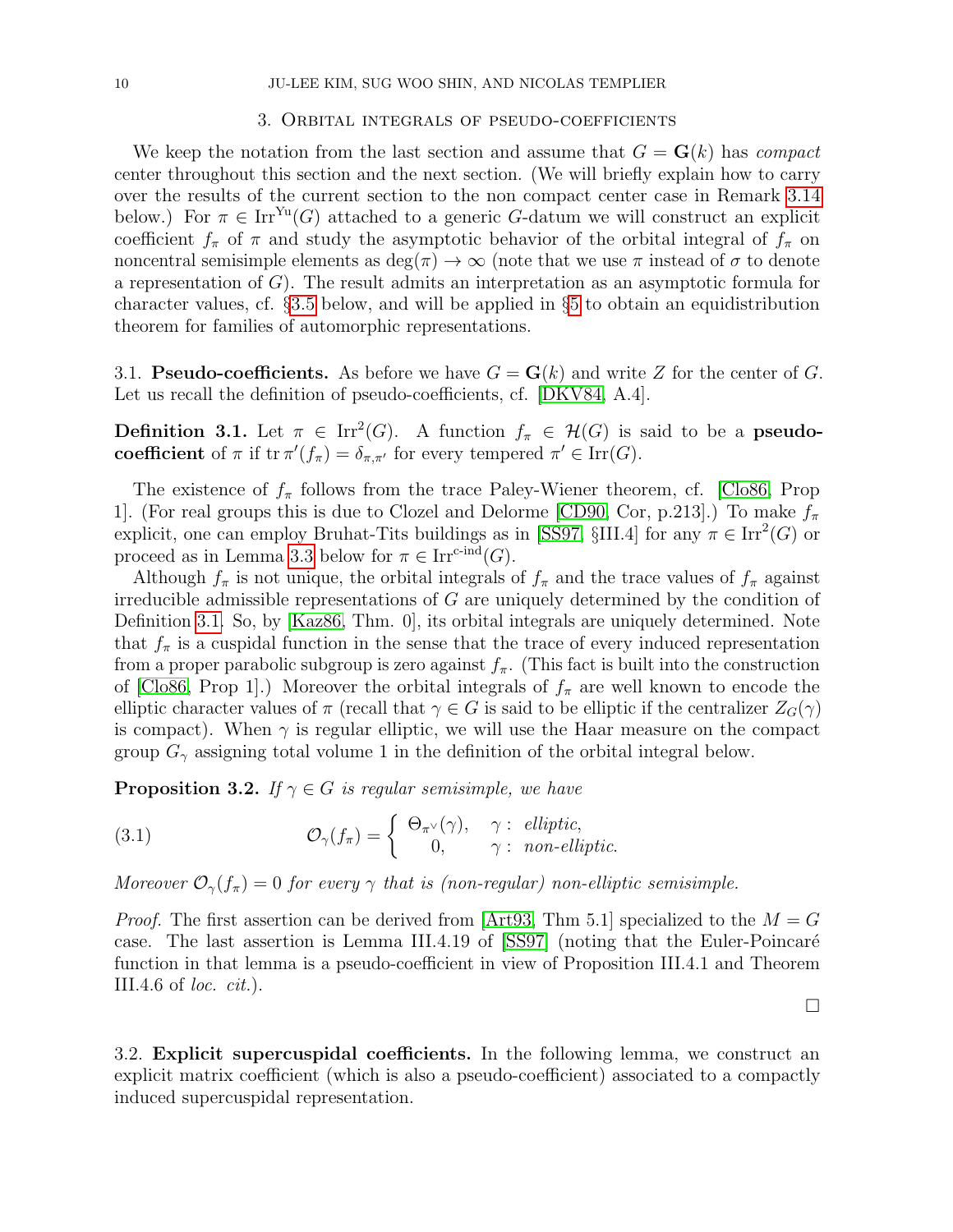<span id="page-10-0"></span>**Lemma 3.3.** Let  $\rho$  be a finite dimensional admissible representation of an open compact subgroup J of G. Suppose  $\pi := c$ -ind ${}^G_J \rho$  is irreducible (thus supercuspidal). Let

$$
f_{\pi}(g) = \begin{cases} \frac{1}{\text{vol}(J)} \Theta_{\rho^{\vee}}(g) & \text{if } g \in J \\ 0 & \text{otherwise} \end{cases}
$$

where  $\Theta_{\rho}$  is the character of  $\rho^{\vee}$ . Then, we have

- (i)  $tr \pi'(f_{\pi}) = \delta_{\pi,\pi'}$  for every  $\pi' \in \text{Irr}(G)$ , (ii)  $f_{\pi}(1) = \frac{\dim(\rho^{\vee})}{\text{vol}(J)} = \frac{\dim(\rho)}{\text{vol}(J)} = \deg(\pi),$
- (iii)  $\text{Supp}(f_\pi) \subset J$ .

In particular,  $f_{\pi}$  is a pseudo-coefficient and  $\frac{|f_{\pi}|}{\deg(\pi)} \leq 1_J$ , the characteristic function of J.

Proof. Assertion (iii) is immediate, and (ii) is [\[KST16,](#page-44-2) Lem 2.9]. Assertion (i) follows from the fact that  $f_{\pi}$  is a matrix coefficient of  $\pi^{\vee}$  and from Frobenius reciprocity which implies  $\text{Hom}_J(\rho, \pi') = \delta_{\pi, \pi'}$ .  $) = \delta_{\pi,\pi'}$ .

We will need the following hypotheses on the group G for Theorem [3.11.](#page-15-1) Hypothesis  $(\mathscr{T})$ will be used in Lemma [4.1.](#page-18-0) Hypothesis  $(\mathscr{E})$  will be used in the proof of Proposition [4.4](#page-19-0) and Lemma [4.7.](#page-20-0) Observe that the hypotheses are inherited by tame twisted Levi subgroups.

# 3.3. Hypotheses.

- (T) For any tame maximal torus **T**, and  $r > 0$ , every nontrivial coset in  $T_r/T_{r^+}$ contains a G-good element.
- $(\mathscr{E})$  There is a tamely ramified extension E of k such that
	- (i) every k-torus in **G** splits over  $E$ ;
	- (ii) the k-order, in the sense of [\[RY14,](#page-45-18) §3.3], of every building point  $x \in \mathcal{B}(G)$ , which is a vertex in the building of some tamely ramified twisted Levi subgroup of **G** divides the ramification index of E over  $k$ ;
	- (iii) for every  $r \geq 1$ , the exponential map induces a homeomorphism

$$
\exp : \mathfrak{g}(E)_{x,r} \to \mathbf{G}(E)_{x,r},
$$

and an abelian group homomorphism  $\mathbf{G}(E)_{x,r}/\mathbf{G}(E)_{x,r^+} \simeq \mathfrak{g}(E)_{x,r}/\mathfrak{g}(E)_{x,r^+}$ .

We recall the notion [\[AS08\]](#page-43-15) of G-good elements (we shall simply write good when there is no risk of confusion). Define the depth  $d_{\mathbf{T}}(\gamma)$  of a compact element  $\gamma \in T_0$  as the unique  $r \in \mathbb{R}_{\geq 0}$  such that  $\gamma \in T_r \setminus T_{r+}$ . A compact element  $\gamma \in T_0$  of positive depth  $r > 0$  is **G**-good if for each  $\alpha \in \Phi$ , either  $\alpha(\gamma) = 1$  or  $\text{ord}(\alpha(\gamma) - 1) = r$ . A compact semisimple element  $\gamma$  of depth 0 is **G**-good if it is absolutely semisimple.

Hypothesis  $(\mathscr{E})$  may appear complicated at first. In fact, it achieves different purposes simultaneously:

- If the tame extension E of k satisfies  $(\mathscr{E})$ .(i), (resp.  $(\mathscr{E})$ .(ii)), and  $E'/E$  is a larger tame extension, then E' also satisfies  $(\mathscr{E}).(i)$ , (resp.  $(\mathscr{E}).(ii)$ ), because the ramification index of  $E'$  over k is divisible by the ramification index of E over k.
- On the other hand, the radius of convergence of the exponential map in  $(\mathscr{E}).$  (iii) decreases with the ramification index. In particular, Hypothesis  $(\mathscr{E})$ .(iii) may be satisfied for the extension E of k, and fail for larger extensions  $E'/E$ .

To show that Hypotheses  $(\mathscr{T})$  and  $(\mathscr{E})$  hold true for sufficiently large p, we begin with a few general group-theoretic lemmas.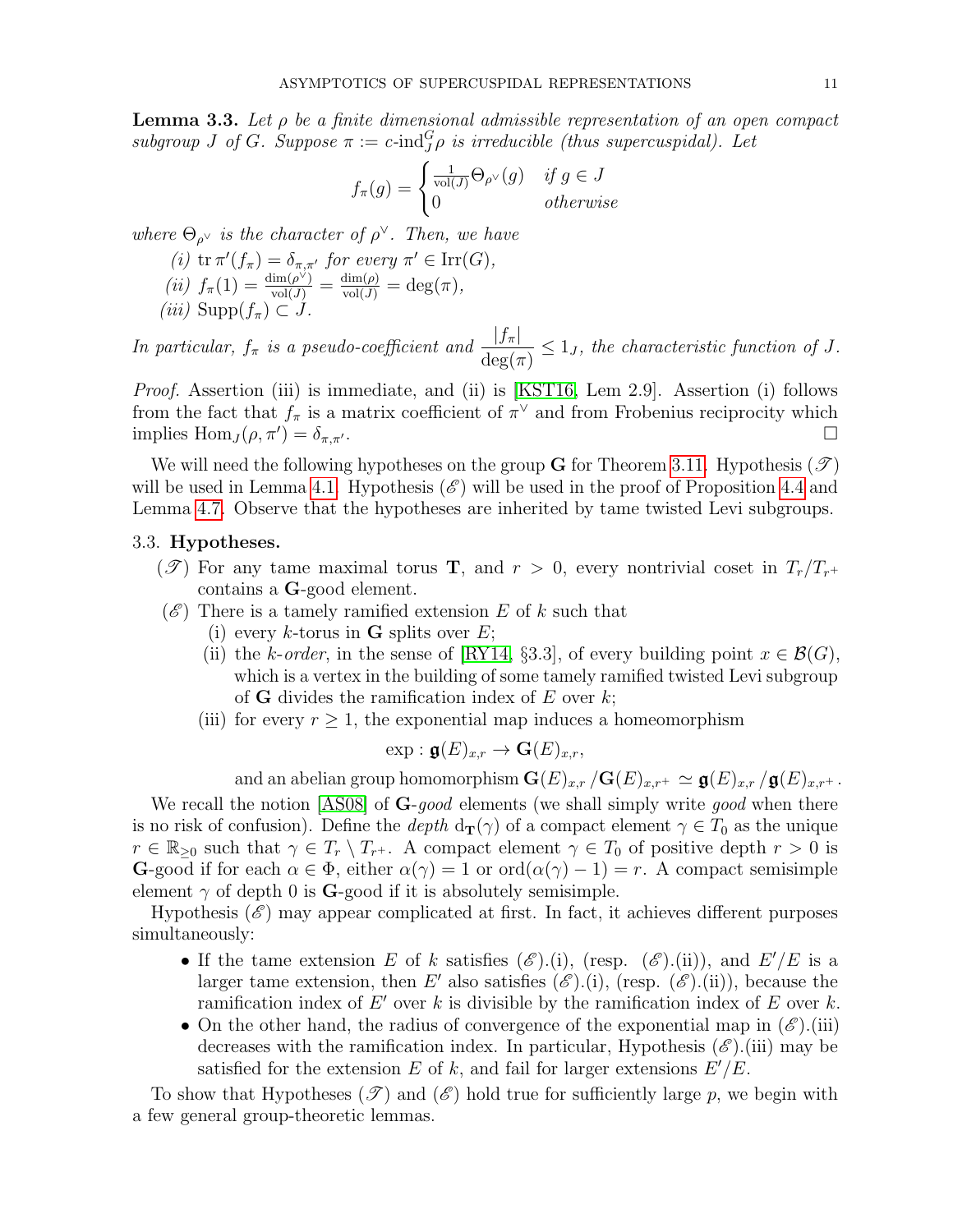<span id="page-11-0"></span>**Lemma 3.4.** Fix a root datum R. Then there exists a constant  $d_R > 0$  such that for every field  $K_0$  and every connected reductive group  $G$  over  $K_0$  with absolute root datum  $\mathcal{R},$ the group G splits over an extension of  $K_0$  with degree at most  $d_{\mathcal{R}}$ . In fact every maximal torus of **G** defined over  $K_0$  splits over an extension with degree at most  $d_{\mathcal{R}}$ .

*Proof.* Let **T** be a maximal torus of **G** defined over  $K_0$ . Then **T** splits over a finite separable extension  $K/K_0$  such that  $Gal(K/K_0)$  acts faithfully on  $X^*(\mathbf{T})$ . Choose a Z-basis for  $X^*(\mathbf{T})$  to identify  $X^*(\mathbf{T}) \simeq \mathbb{Z}^r$  so as to obtain a group embedding

$$
Gal(K/K_0) \hookrightarrow GL(r, \mathbb{Z}).
$$

By Minkowski's lemma (see e.g. [\[Ser07\]](#page-45-19)),  $GL(r, \mathbb{Z})$  has only finitely many finite subgroups up to conjugacy (for a fixed r), hence  $[K: K_0]$  admits a bound  $d_r \in \mathbb{Z}_{>0}$  only in terms of r. The lemma is proved with  $d_{\mathcal{R}} := d_r$ , as r depends only on the root datum  $\mathcal{R}$ .

When  $K_0$  is a local field, we have an explicit and relatively tight bound on  $d_{\mathcal{R}}$  assuming that the residual characteristic is not too small.

<span id="page-11-1"></span>**Lemma 3.5.** Fix a root datum R. Let  $M_R$  be the largest integer m such that  $\varphi(m) \leq$ rank(R), and  $p_{\mathcal{R}} := \text{rank}(\mathcal{R})$ . Then for every local field  $K_0$  of residual characteristic  $p > p_R$ , every  $K_0$ -torus **T** in a connected reductive group **G** over  $K_0$  with absolute root datum R, splits over a tamely ramified extension of  $K_0$  of degree  $\leq M_{\mathcal{R}}^2$ .

*Proof.* We will deduce this from the argument for Lemma [3.4.](#page-11-0) In the proof of that lemma, retaining the same notation, it suffices that the order of the finite subgroup Gal $(K/K_0) \hookrightarrow$  $GL(r, \mathbb{Z})$  be coprime to p for  $K/K_0$  to be tame. By Minkowski's lemma [\[Ser07\]](#page-45-19), this holds if  $p > r + 1$ . Moreover, the exponent m of every finite subgroup of  $GL(r, \mathbb{Z})$  satisfies  $\varphi(m) \leq r$ , because the eigenvalues of an element of order m inside  $GL(r, \mathbb{Z})$  consist of all m-th roots of unity (see [\[Wald08,](#page-45-20) App. B, claim  $(1)$  p.256] for a similar argument). So  $K/K_0$  is a finite tamely ramified extension of exponent m with  $m \leq M_{\mathcal{R}}$ . If K' denotes the maximal unramified subextension of  $K/K_0$  then  $K/K'$  and  $K'/K_0$  are cyclic so  $[K:K']$ and  $[K': K_0]$  divide m. Therefore  $[K: K_0] \leq m^2$ .

**Lemma 3.6.** Fix a root datum R. Then there exists a constant  $N_R > 0$  such that for every field  $K_0$  of characteristic zero and every connected reductive group  $G$  over  $K_0$  with absolute root datum R, there exists a K<sub>0</sub>-embedding  $G \hookrightarrow GL(n)$  with  $n \leq N_{\mathcal{R}}$ .

*Proof.* Denote by  $\mathbf{G}_0$  the Chevalley group over  $k_0 := \mathbb{Q}$  determined by  $\mathcal{R}$ . Fix a  $k_0$ embedding  $\mathbf{G}_0 \hookrightarrow \mathrm{GL}_{k_0}(V_0)$  with  $V_0$  a finite dimensional space over  $k_0$  once and for all. We will prove the lemma with  $N_{\mathcal{R}} := d_{\mathcal{R}} \dim_{k_0} V_0$  with  $d_{\mathcal{R}}$  as in Lemma [3.4.](#page-11-0)

Let G and  $K_0$  be as in the current lemma. By Lemma [3.4,](#page-11-0) there exists  $K/K_0$  with  $[K: K_0] \leq d_{\mathcal{R}}$  such that  $\mathbf{G} \otimes_{K_0} K$  is a split group, so that  $\mathbf{G}_0 \otimes_{k_0} K \simeq \mathbf{G} \otimes_{K_0} K$ . By base change, we have a K-embedding  $\mathbf{G}_0 \otimes_{k_0} K \hookrightarrow GL_K(V_0 \otimes_{k_0} K)$ . Let  $\text{Res}_{K/K_0}$ denote the Weil restriction of scalars with respect to  $K/K_0$ . Using the obvious embedding  $\mathbf{G} \hookrightarrow \text{Res}_{K/K_0}(\mathbf{G} \otimes_{K_0} K)$ , we obtain a chain of  $K_0$ -embeddings

$$
\mathbf{G} \hookrightarrow \text{Res}_{K/K_0}(\mathbf{G} \otimes_{K_0} K) \simeq \text{Res}_{K/K_0}(\mathbf{G}_0 \otimes_{k_0} K) \hookrightarrow \text{Res}_{K/K_0}\text{GL}_K(V_0 \otimes_{k_0} K) \hookrightarrow \text{GL}_k(V_0 \otimes_{k_0} K).
$$

The last embedding follows from viewing  $V_0 \otimes_{k_0} K$  as a  $K_0$ -vector space. Since  $\dim_{K_0}(V_0 \otimes_{k_0} K)$  $K = [K : K_0] \dim_{k_0} V_0 \leq d_{\mathcal{R}} \dim_{k_0} V_0 = N_{\mathcal{R}}$ , the proof is complete.

*Remark* 3.7. For certain kinds of groups **, one can proceed more directly as follows:**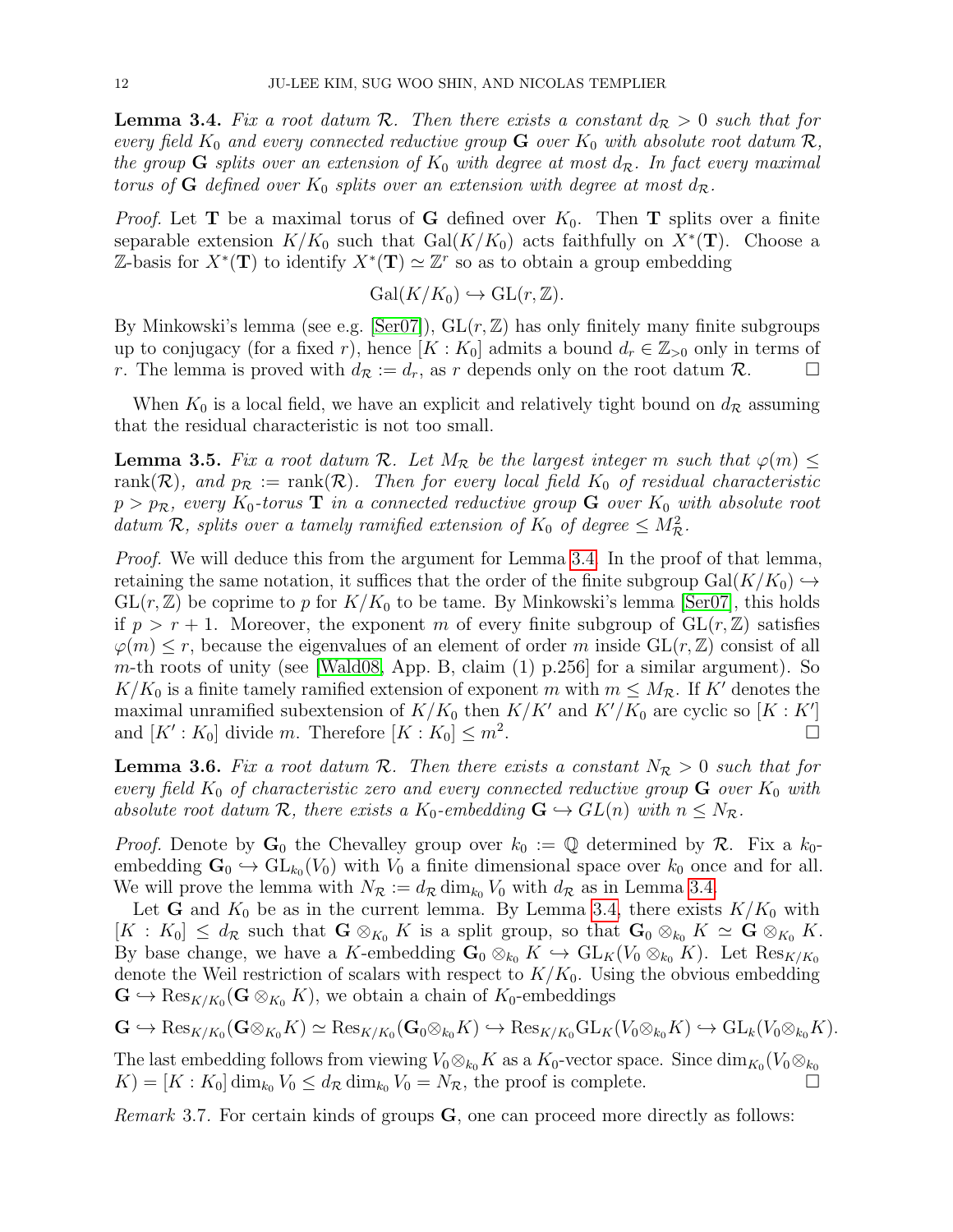- If G is semisimple, then we have  $Aut(G) \simeq \text{Inn}(G) \rtimes Aut(\mathcal{R})$ , and the action of  $Gal(K_0/K_0)$  on **T** factors through  $W \rtimes Aut(\mathcal{R})$ . Thus it is sufficient that  $p_{\mathcal{R}}$  be larger than every prime factor of the Weyl group  $W$  and the automorphism group  $Aut(R)$ .
- If G is already split over a tamely ramified extension of  $K_0$ , then pick one tame  $K_0$ -torus **T**. To ensure that all the other  $K_0$ -tori are tame, it suffices that the image of  $H^1(K_0, N_\mathbf{G}(\mathbf{T})) \to \text{Hom}(\text{Gal}(\overline{K_0}/K_0), W)$  consists of elements of order coprime to p, which happens if  $p_{\mathcal{R}}$  is larger than every prime factor of W.

<span id="page-12-0"></span>**Proposition 3.8.** Hypotheses (E) and (T) are satisfied if p is sufficiently large, depending only on the absolute root datum of G and the absolute ramification index of k over  $\mathbb{Q}_p$ .

*Proof.* Let R be the absolute root datum of G. Assuming  $p > p_R$ , choose a tamely ramified extension  $K/k$  with  $[K : k] \le M_{\mathcal{R}}^2$  as in Lemma [3.5.](#page-11-1) We shall construct E as an extension of K, thus  $(\mathscr{E})$ .(i) will be automatically satisfied.

Concerning Hypothesis (E).(ii), the key is to observe that every  $x \in \mathcal{B}(\mathbf{G}, k)$  contained in a generic datum is a vertex of the sub-building  $\mathcal{B}(\mathbf{G}^0, k)$  attached to a tamely ramified twisted Levi subgroup  $G^0 \subset G$ . Let  $T^0$  be a maximal k-torus in  $G^0$  so that  $x \in$  $\mathcal{B}(\mathbf{G}^0, k) \cap \mathcal{A}(\mathbf{G}, \mathbf{T}^0, K)$ . In particular x is a Gal $(K/k)$ -fixed point of  $\mathcal{A}(\mathbf{G}, \mathbf{T}^0, K)$ . Let  $S^0 \subset T^0$  be the maximal k-split subtorus of  $T^0$ .

Similarly as in  $\left[\text{RY14}, \S2.6\right]$ , if we fix an alcove and consider the finitely many affine roots  $\psi_i$  whose zero loci bound an alcove and which are positive valued on the alcove, then there is a linear relation  $\sum_i b_i \psi_i = 1$  with  $b_i \in \mathbb{Z}_{>0}$ . Let  $\ell_{\psi_i}$  be defined as in [\[MP94,](#page-45-3) 3.1]. Put  $b_{\mathbf{G}} := l.c.m(\ell_{\psi_i}b_i)$ . Since x is a vertex of  $\mathcal{B}(\mathbf{G}^0, k)$ , we have  $\psi(x) \in \frac{1}{bc}$  $\frac{1}{b_{\mathbf{G}}} \mathbb{Z}$ for every affine k-root  $\psi \in \Psi(\mathbf{G}^0, \mathbf{S}^0, k)$ . We view  $\Psi(\mathbf{G}^0, \mathbf{S}^0, k)$ , resp.  $\Psi(\mathbf{G}, \mathbf{T}^0, K)$ , as affine linear functions on  $X_*(\mathbf{S}^0, k) \otimes_{\mathbb{Z}} \mathbb{R}$ , resp.  $X_*(\mathbf{T}^0, K) \otimes_{\mathbb{Z}} \mathbb{R}$ . We need to recall the details of how  $\mathcal{B}(\mathbf{G}^0, k)$  injects in  $\mathcal{B}(\mathbf{G}, k)$ , see p.585, Rem.2.11, Rem.3.4 of [\[Yu01\]](#page-45-16). The affine isomorphism  $\mathcal{A}(\mathbf{G}^0, \mathbf{T}^0, K) \simeq \mathcal{A}(\mathbf{G}, \mathbf{T}^0, K)$  is canonically defined only up to translation by  $X_*(\mathbf{Z}_{\mathbf{G}^0}, K) \otimes_{\mathbb{Z}} \mathbb{R}$ . The choice in [\[Yu01\]](#page-45-16) is made essentially in such a way that the isomorphism be Gal $(K/k)$ -equivariant. Recall that  $\mathbb{Z}_{\mathbb{G}}$  is anisotropic because  $\mathbb{Z}_{\mathbb{G}}$  is anisotropic. Hence the origin is the only  $Gal(K/k)$ -fixed point in  $X_*(\mathbf{Z}_{\mathbf{G}^0}, K)\otimes_{\mathbb{Z}}\mathbb{R}$ , and the isomorphism is uniquely determined. To rigidify the situation, we identify the apartments  $\mathcal{A}(\mathbf{G}^0, \mathbf{S}^0, k)$  and  $\mathcal{A}(\mathbf{G}, \mathbf{T}^0, K)$  with  $X_*(\mathbf{S}^0, k) \otimes_{\mathbb{Z}} \mathbb{R}$  and  $X_*(\mathbf{T}^0, K) \otimes_{\mathbb{Z}} \mathbb{R}$ , respectively. Since the center  $\mathbf{Z}_{\mathbf{G}^0}$  is anisotropic, we have that the Q-span of  $\Psi(\mathbf{G}^0, \mathbf{S}^0, k)$  is equal to the space of all affine linear functions on  $X_*(\mathbf{S}^0, k) \otimes_{\mathbb{Z}} \mathbb{Q}$ . There is a positive integer e such that the Z-span of  $\frac{1}{e}\Psi(\mathbf{G}^0,\mathbf{S}^0,k)$  contains the image of  $\Psi(\mathbf{G},\mathbf{T}^0,K)$  under restriction to  $X_*(\mathbf{S}^0, k) \otimes_{\mathbb{Z}} \mathbb{Q}$ . We have  $\psi(x) \in \frac{1}{b\alpha}$  $\frac{1}{b_{\mathbf{G}}e}\mathbb{Z}$  for every affine root  $\psi \in \Psi(\mathbf{G}, \mathbf{T}^0, K)$ . Since the integers  $b_{\mathbf{G}}$  and e depend only on the relative root system attached to  $(\mathbf{G}^0, \mathbf{S}^0, k)$ , the absolute root system R attached to  $(G, T^0)$ , and the action of  $Gal(K/k)$ , and since there are finitely many root systems of given rank (possibly non-reduced, and possibly reducible), we have  $b_{\mathbf{G}}e|e_{\mathcal{R}}$  for some positive integer constant  $e_{\mathcal{R}}$  depending only on  $\mathcal{R}$ . If  $p \nmid e_R$ , then a totally tamely ramified extension  $E/K$  of degree  $e_R$  will satisfy  $(\mathscr{E})$ .(ii).

For  $(\mathscr{E})$ .(iii), one needs to show that for  $X, Y \in \mathfrak{g}(E)_{x,r}$ ,

(\*) 
$$
\log(\exp(X)\exp(Y)) \equiv X + Y \pmod{\mathfrak{g}(E)_{x,r^+}}.
$$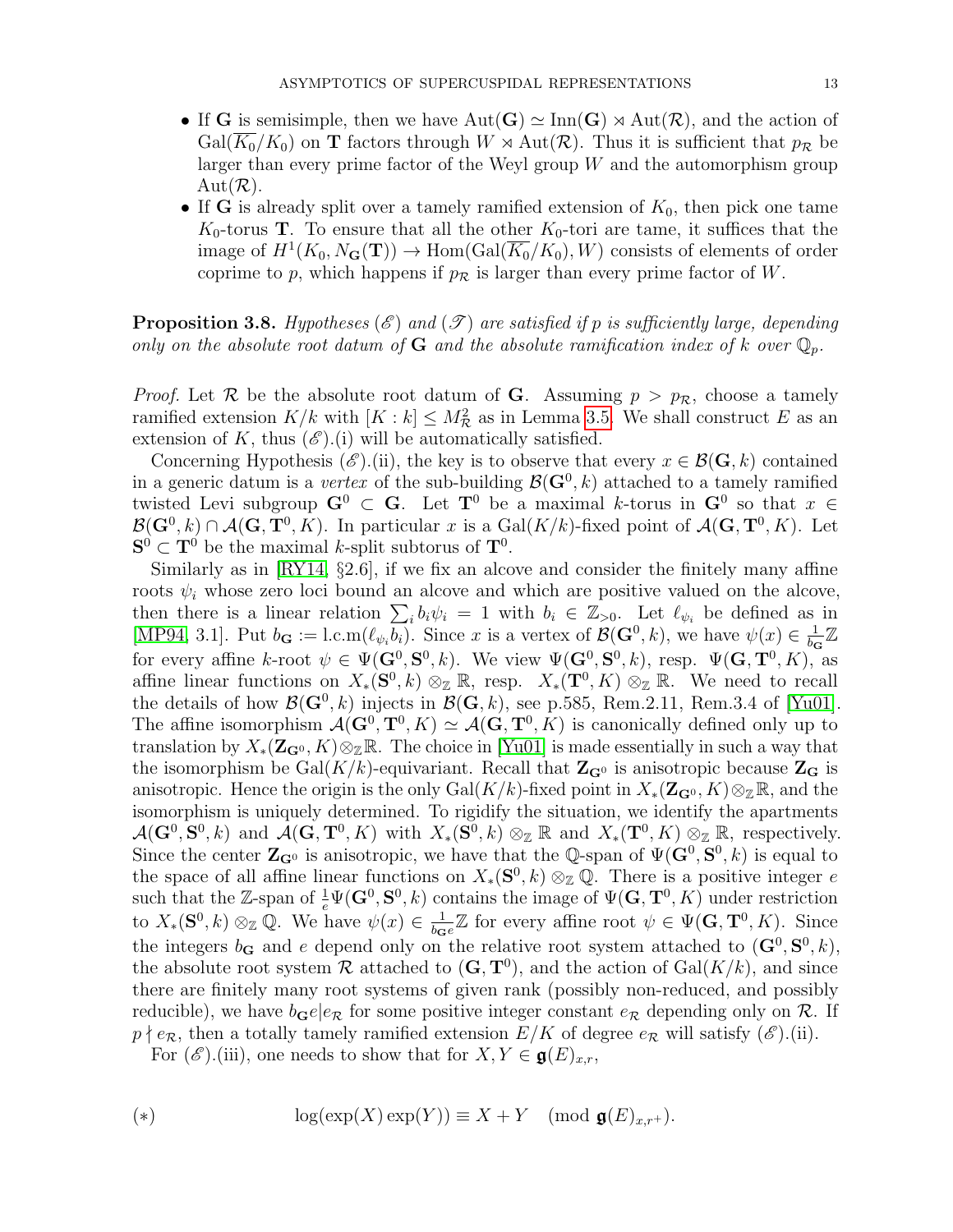The Campbell-Hausdorff formula in the form given by Dynkin is

$$
\log(\exp(X)\exp(Y)) = \sum_{d=1}^{\infty} \frac{(-1)^{d+1}}{d} Z_d = X + Y + \sum_{d=2}^{\infty} \frac{(-1)^{d+1}}{d} Z_d,
$$

with

$$
Z_d = \sum_{\substack{s_i + t_i \geq 1 \\ s_d + t_d = 1}} \frac{\mathrm{ad}(X)^{s_1} \mathrm{ad}(Y)^{t_1} \cdots \mathrm{ad}(X)^{s_{d-1}} \mathrm{ad}(Y)^{t_{d-1}}(Y)(X^{s_d}Y^{t_d})}{\sum_{i=1}^d (s_i + t_i) \cdot \prod_{i=1}^d r_i! s_i!},
$$

where the convention is that  $X^{s_d}Y^{t_d}$  is equal to X if  $s_d = 1, t_d = 0$ , and is equal to Y if  $s_d = 0, t_d = 1.$ 

Since  $[g(E)_{x,a}, g(E)_{x,b}] \subset g(E)_{x,a+b}$ , each summand in  $Z_d$  is in  $g(E)_{x,r'}$  where

$$
r' = r \sum_{i} (s_i + t_i) - \operatorname{ord}_E(d) - \operatorname{ord}_E\left(\sum_{i} (s_i + t_i)\right) - \sum_{i} \operatorname{ord}_E(s_i!) - \sum_{i} \operatorname{ord}_E(t_i!).
$$

By Legendre formula

$$
\mathrm{ord}_E(s_i!)=\frac{\mathrm{ord}_E(p)}{p-1}(s_i-\sigma)<\frac{\mathrm{ord}_E(p)s_i}{p-1},
$$

where  $\sigma$  is the sum of the base-p expansion digits of  $s_i$ , we have

$$
r' > r \sum_{i}(s_i + t_i) - \operatorname{ord}_E(p) \left( \log_p(d) + \log_p\left(\sum_{i}(s_i + t_i)\right) + \frac{\sum_{i}(s_i + t_i)}{p-1} \right)
$$

.

If  $r > \frac{\text{ord}_E(p)}{1}$  $p-1$ , then we have  $r' \to \infty$  as  $d \to \infty$ , because  $\sum_{i=1}^{d} (s_i + t_i) \geq d$ . Hence the infinite sum converges. Since  $\log_p(x) \leq \frac{x}{2 \log x}$  $2 \log p$ for every  $x \geq 2$ ,

$$
r' > \left(r - \frac{\text{ord}_E(p)}{\log p} - \frac{1}{p-1}\right) \sum_i (s_i + t_i).
$$

Thus  $\frac{\text{ord}_E(p)}{1}$  $\log p$  $+$ 1  $p-1$  $\leq \frac{1}{2}$ 2  $\leq \frac{r}{2}$ 2 implies  $r' > r$ , and that  $(*)$  is satisfied.

Consider again a totally tamely ramified extension  $E/K$  of degree  $e_{\mathcal{R}}$ . Then  $\text{ord}_E(p) =$  $e_{\mathcal{R}} \text{ord}_K(p) \leq e_{\mathcal{R}} M_{\mathcal{R}} \text{ord}_k(p)$ . The conclusion is that if

$$
(*) \t p > p_{\mathcal{R}}, \t p \nmid e_{\mathcal{R}}, \text{ and } \frac{e_{\mathcal{R}}M_{\mathcal{R}}\text{ord}_k(p)}{\log p} + \frac{1}{p-1} \le \frac{1}{2},
$$

then the extension E satisfies the second statement of Hypothesis  $(\mathscr{E})$ . (iii). We observe that the above calculation shows that  $\exp(\mathfrak{g}(E)_{x,r})$  is a group when p satisfies (\*\*).

We finally need to verify the first statement of Hypothesis  $(\mathscr{E})$ .(iii). Under the condition that  $p > \dim(G)$  or  $d_E(p) + 1$ , the map  $\exp : \mathfrak{g}(E)_{0^+} \to \mathbf{G}(E)_{0^+}$  is a homeomorphism by [\[Wald08,](#page-45-20) App.B] (An alternative approach would be to consider a faithful representation  $\mathbf{G} \hookrightarrow \mathrm{GL}_n$  for some n, see also [\[DR,](#page-44-13) App.B]. Note that  $\mathfrak{g}(E)_{0^+}$  (resp.  $\mathbf{G}(E)_{0^+}$ ) are the set of topologically nilpotent (resp. unipotent) elements since  $p > dim(G)$ .) Hence,  $\exp_r = \exp \vert_{\mathfrak{g}(E)_{x,r}}$  is injective. We also need to show that  $\exp_r$  maps onto  $\mathbf{G}(E)_{x,r}$ . To see this, write  $\mathbf{g}(E) = \mathbf{t}^0(E) \oplus (\oplus_{\phi} \mathbf{g}_{\phi}(E))$  where  $\mathbf{g}_{\phi}$  is the root space of  $\phi \in \Phi(\mathbf{T}^0, \mathbf{G}, E)$ . Upon fixing a pinning,  $\mathfrak{g}(E)_{x,r}$  is the  $\mathcal{O}_E$ -span of  $\mathfrak{g}_{\phi}(\mathfrak{p}_E^n)$  with  $\phi(x) + n/e_{E/k} \geq r$  where  $e_{E/k}$  is the ramification index of E over k. Likewise,  $\mathbf{G}(E)_{x,r}$  is generated by  $\mathbf{T}^0(E)_r$  and  $\mathbf{U}_{\phi}(\mathfrak{p}_{E}^n)$ where  $\mathbf{U}_{\phi}$  is the root subgroup of  $\phi$ . Then,  $\exp_r$  takes  $\mathbf{g}_{\phi}(\mathfrak{p}_E^n)$  onto  $\mathbf{U}_{\phi}(\mathfrak{p}_E^n)$ , and the proof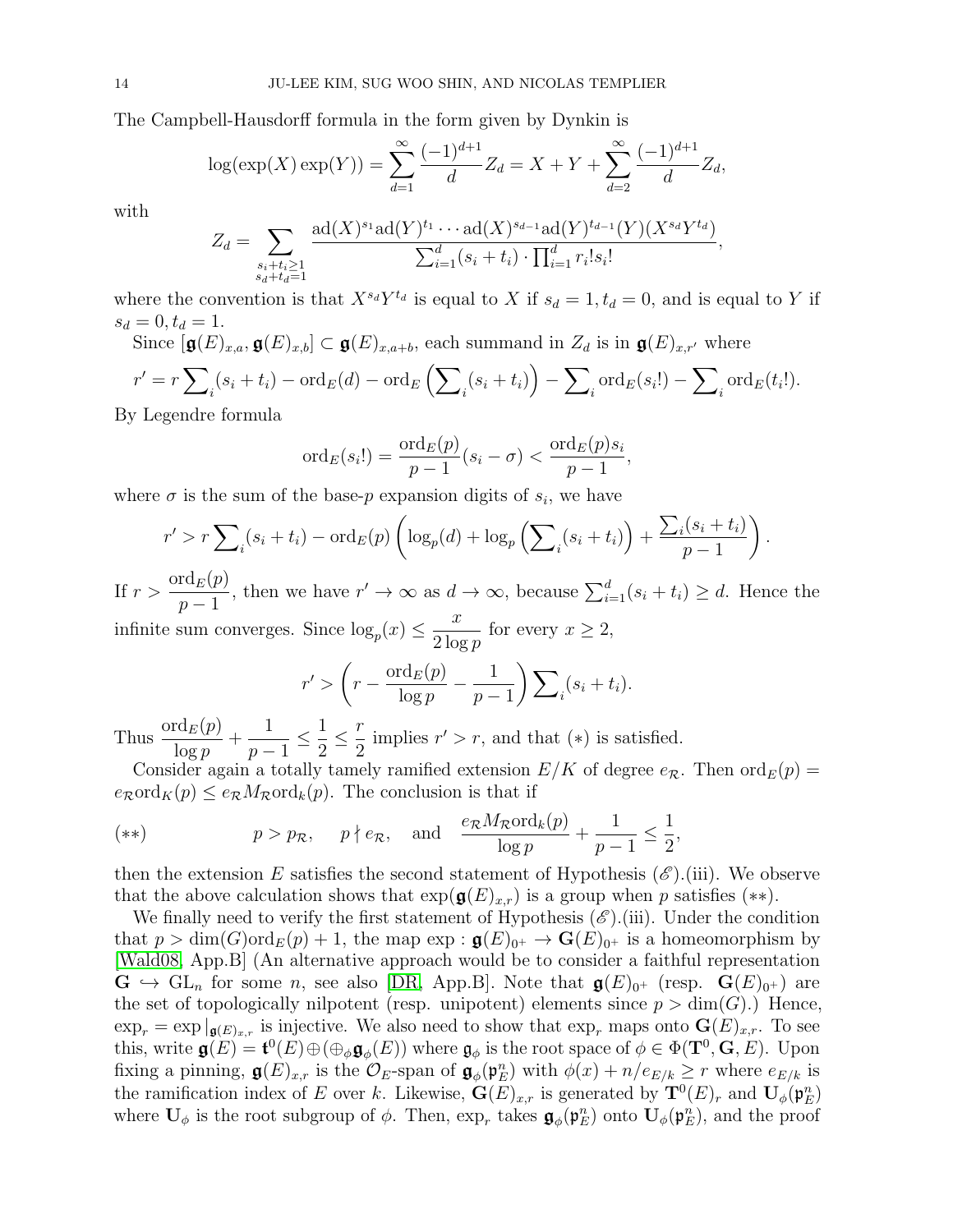of assertion (4) on p.258 of [\[Wald08,](#page-45-20) App.B] shows that  $\mathbf{t}^0(E)_r$  is exponentiated onto  $\mathbf{T}^0(E)_r$ . Now, if p satisfies (\*\*), then  $\exp(\mathbf{g}(E)_{x,r})$  is a group and hence equals  $\mathbf{G}(E)_{x,r}$ . In sum, Hypothesis ( $\mathscr{E}$ ) holds when p satisfies (\*\*) and  $p > \dim(G)e_{\mathcal{R}}M_{\mathcal{R}}\text{ord}_k(p) + 1$ .

The assertion that  $(\mathscr{T})$  holds for p sufficiently large goes back to [\[AR00,](#page-43-16) §5], which treated the Lie algebra version. A recent treatment of the existence of good elements for the group case is [\[Fin18a,](#page-44-14) Thm 3.6], with the sharp result that Hypothesis ( $\mathscr{T}$ ) holds when **G** splits over a tamely ramified extension and  $p$  does not divide the order of the Weyl group of  $\mathbf G$ .

Remark 3.9.

- By definition, a finite extension E of k is tame if the residue characteristic p is coprime to the ramification index of E over k. Thus, Hypothesis  $(\mathscr{E})$ .(ii) implies p is coprime to the order of every x contained in a generic datum. As we have seen in the proof, this is satisfied if  $p > h$ , the Coxeter number of G, and G splits over a tamely ramified extension of k.
- In Hypothesis  $(\mathscr{E}).(iii)$ , if G is a classical group and  $p \neq 2$ , one can use a Cayley mapinstead of the exponential map. When p is very good ([\[BKV,](#page-43-17)  $(8.9)$ ]), and **G** is semisimple and simply connected, a quasi-logarithmic map satisfying  $(\mathscr{E})$ .(*iii*) is constructed in [\[BKV,](#page-43-17) Lem C.4]. In general the mock exponential map introduced by Adler could be used, compare also with [\[DeB02,](#page-44-15) Hyp. 3.2.1].

For convenience, we shall work under Hypotheses  $(\mathscr{T})$  and  $(\mathscr{E})$  in Section [4](#page-17-0) below, which is devoted to prove Proposition [3.13.](#page-15-0) However, inspecting the recursive argument in Proposition [4.4,](#page-19-0) it is sufficient to have Hypothesis  $(\mathscr{E})$ .(*iii*) for large enough r, and this is always satisfied by the same argument. Also we shall need in Lemma [4.8](#page-24-0) below that the isomorphisms in  $(\mathscr{E})$ .(*iii*) be G-equivariant, which is also satisfied for large enough r. Hypothesis  $(\mathscr{E})$ .(*ii*) is automatically satisfied for an extension of large enough degree. Hence a natural assumption for our setting is:

 $(\mathscr{T}')$  Every k-torus **T** in **G** is tame, and for every large enough r, every nontrivial coset in  $T_r/T_{r+}$  contains a **G**-good element.

More precisely, the preceding paragraph explains that the arguments in Section [4](#page-17-0) prove Proposition [3.13](#page-15-0) under Hypothesis  $(\mathscr{T}')$ , instead of Hypotheses  $(\mathscr{T})$  and  $(\mathscr{E})$ . This in turn implies Theorems [3.11](#page-15-1) and [3.16](#page-17-1) under Hypothesis  $(\mathscr{T}')$ .

<span id="page-14-0"></span>Remark 3.10. To reach an optimal assumption, one could also factor out the center  $\mathbb{Z}_{\mathbb{G}}$ , which shouldn't play a role in estimating orbital integrals, and therefore it shouldn't be necessary to assume that  $Z_G$  is tame.

3.4. A uniform bound on orbital integrals of supercuspidal coefficients. For a semisimple element  $\gamma \in G_{ss}$  let  $\mathfrak{g}_{\gamma}$  denote the Lie algebra of the connected centralizer of  $\gamma$ in G. Define

$$
D(\gamma) = D^{G}(\gamma) := \left| \det(1 - \mathrm{Ad}(\gamma)|_{\mathfrak{g}/\mathfrak{g}_{\gamma}}) \right| \in \mathbb{R}_{>0}.
$$

Note that it is unnecessary to assume  $\gamma$  to be regular. Given a generic G-datum  $\Sigma$ , Lemma [3.3](#page-10-0) provides us with the pseudocoefficient  $f_{\pi_{\Sigma}} \in \mathcal{H}(G)$  coming from  $J_{\Sigma}$  and  $\rho_{\Sigma}$ .

The following is a key local result of this paper.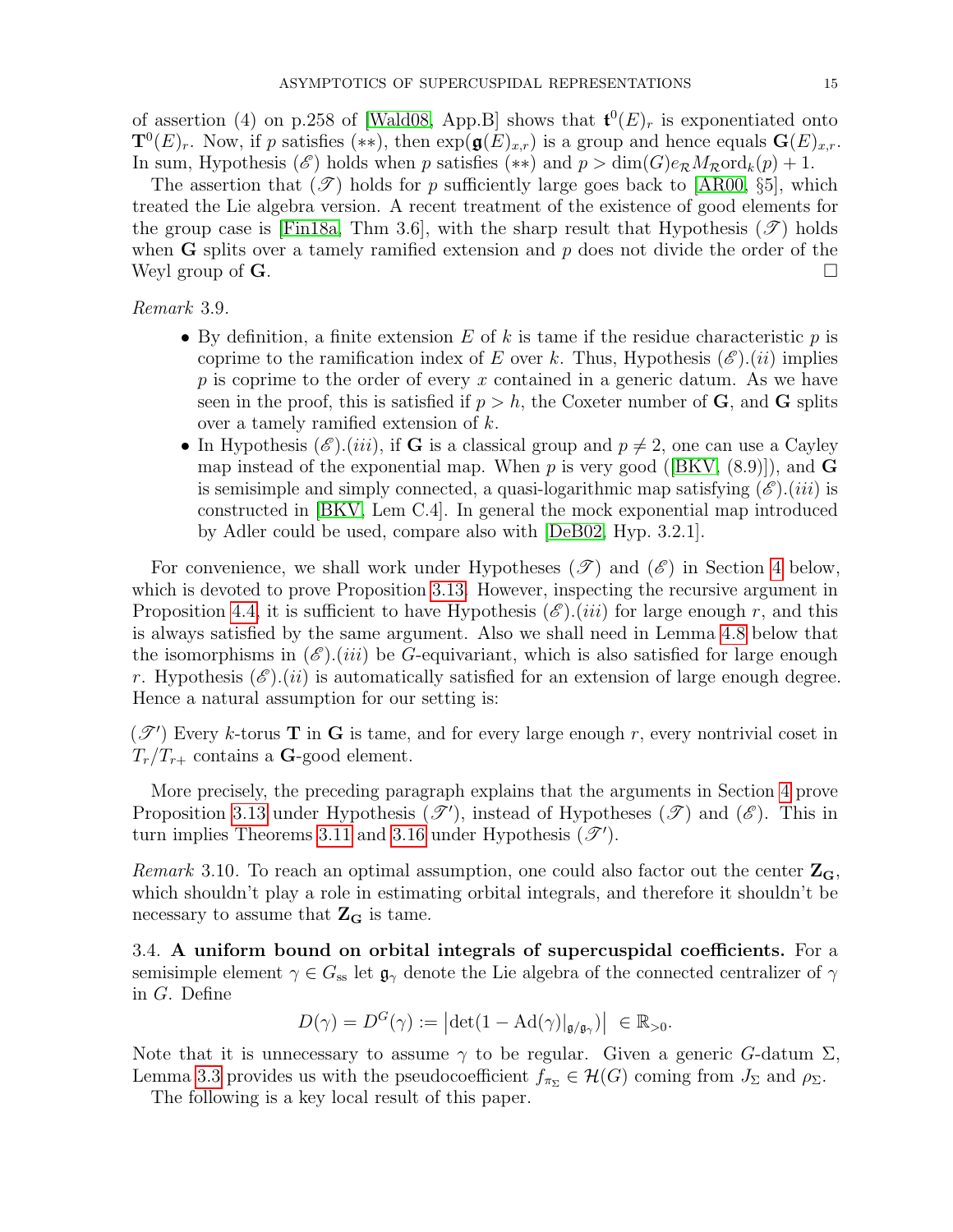<span id="page-15-1"></span>**Theorem 3.11.** Assume Hypothesis  $(\mathscr{T}')$ . There exist constants  $C, \nu > 0$  depending only on G such that for every generic G-datum  $\Sigma$ ,

$$
D(\gamma)^{1/2}|\mathcal{O}_{\gamma}(f_{\pi_{\Sigma}})| \leq C \cdot \deg(\pi_{\Sigma})^{1-\nu}, \quad \forall \gamma \in G_{\mathrm{ss}} \backslash Z.
$$

In fact we can take any  $\nu < (\dim G)^{-1}$ .

In particular the theorem implies that if  $\gamma \notin Z$  then

$$
\lim_{\deg(\pi)\to\infty}\frac{\mathcal{O}_\gamma(f_\pi)}{\mathcal{O}_1(f_\pi)}=\lim_{\deg(\pi)\to\infty}\frac{\mathcal{O}_\gamma(f_\pi)}{\deg(\pi)}=0,
$$

where  $\pi = \pi_{\Sigma}$  varies in Irr<sup>Yu</sup>(G). If, on the contrary  $\gamma \in Z$  then clearly  $\mathcal{O}_{\gamma}(f_{\pi})/\mathcal{O}_{1}(f_{\pi}) =$  $\omega_{\pi}^{-1}(\gamma)$ , where  $\omega_{\pi}$  is the central character of  $\pi$ . So the above limit is never zero.

<span id="page-15-3"></span>Remark 3.12. An interesting question is whether the above Theorem [3.11](#page-15-1) remains valid if  $\pi$  is allowed more generally to run over  $\mathrm{Irr}^2(G)$ . We are inclined to believe that it is at least true for every sequence in  $\text{Irr}^{\text{sc}}(G)$ , possibly with a different value of  $\nu \in \mathbb{R}_{>0}$ .

*Proof of Theorem [3.11.](#page-15-1)* The orbital integral vanishes unless  $\gamma$  is elliptic, so we assume that  $\gamma$  is noncentral and elliptic semisimple from now on. Let  $G_{\gamma} := Z(\gamma)$  and  $\mathscr{O}(\gamma)$  the G-orbit of  $\gamma$  in G.

For  $\Sigma = (\vec{G}, x, \vec{r}, \vec{\phi}, \rho)$  as in Definition [2.1,](#page-7-0) we let

 $\mathbf{G}' := \mathbf{G}^{d-1}, \quad G' := G^{d-1}, \quad \text{and} \quad L_s := G_{x,s} G'_x \text{ for } s \in \mathbb{R}_{\geq 0}.$ 

Since  $L_{s_{\Sigma}}$  is an open compact subgroup of G containing  $J_{\Sigma}$ , where we recall that  $s_{\Sigma} =$  $r_{d-1}/2$ , it follows from Lemma [3.3](#page-10-0) that we have the inequalities

<span id="page-15-2"></span>
$$
(3.2) \qquad \frac{|\mathcal{O}_{\gamma}(f_{\pi_{\Sigma}})|}{\deg(\pi_{\Sigma})} \leq \text{vol}_{\mathscr{O}(\gamma)}(J_{\Sigma} \cap \mathscr{O}(\gamma)) \leq \text{vol}_{\mathscr{O}(\gamma)}(L_{s_{\Sigma}} \cap \mathscr{O}(\gamma)) = \mathcal{O}_{\gamma}(\mathbf{1}_{L_{s_{\Sigma}}}).
$$

Our strategy is to study a power-saving upper bound for  $\mathcal{O}_{\gamma}(1_{L_s})$  as  $\gamma$  runs over semisimple elements of G and as  $s \to \infty$ . Indeed as  $\Sigma$  moves along a sequence of generic G-data such that  $deg(\pi_{\Sigma}) \to \infty$ , up to conjugacy, there are only a finite number of choices for  $(G', x)$  appearing in  $\Sigma$  with  $x \in \mathcal{B}(G^0)$ . The crucial estimate is the following, whose proof is postponed to Section [4.](#page-17-0) (Regarding the hypothesis, see the discussion above Remark [3.10.](#page-14-0))

<span id="page-15-0"></span>**Proposition 3.13.** Assume Hypothesis  $(\mathscr{T}')$ . There exists a constant  $C_1 > 0$  depending only on G such that for all generic G-datum  $\Sigma$ ,  $s \in \mathbb{R}_{>0}$  and all noncentral semisimple  $\gamma \in G$ ,

$$
\mathcal{O}_{\gamma}(\mathbf{1}_{L_s}) \leq C_1 \cdot (s+1) \cdot q^{-s} \cdot D(\gamma)^{-1/2}.
$$

To relate deg( $\pi_{\Sigma}$ ) and  $s_{\Sigma}$ , we deduce the following from [\(2.1\)](#page-8-2) and the fact that  $J_{\Sigma} \supset$  $G_{x,s_{\Sigma}}$ :

$$
\deg(\pi_{\Sigma}) \le q^{\dim G} \text{vol}(J_{\Sigma})^{-1} \le q^{\dim G} \text{vol}(G_{x,s_{\Sigma}})^{-1}.
$$

Since  $G_{x,r}/G_{x,r+1}$  is in bijection with  $\mathfrak{g}_{x,r}/\mathfrak{g}_{x,r+1}$  for  $r > 0$  by hypothesis  $(\mathscr{E})$  and  $\varpi \mathfrak{g}_{x,r} =$  $\mathfrak{g}_{x,r+1}$ , we have  $[G_{x,r}: G_{x,r+1}] = q^{\dim G}$ . Thus for  $s \in \mathbb{R}_{\geq 0}$ ,

$$
\text{vol}(G_{x,s}) \ge q^{-\lceil s \rceil \dim G} \text{vol}(G_{x,1}).
$$

Hence  $\text{vol}(G_{x,1}) \deg(\pi_{\Sigma}) \leq q^{(s_{\Sigma}+2) \dim G}.$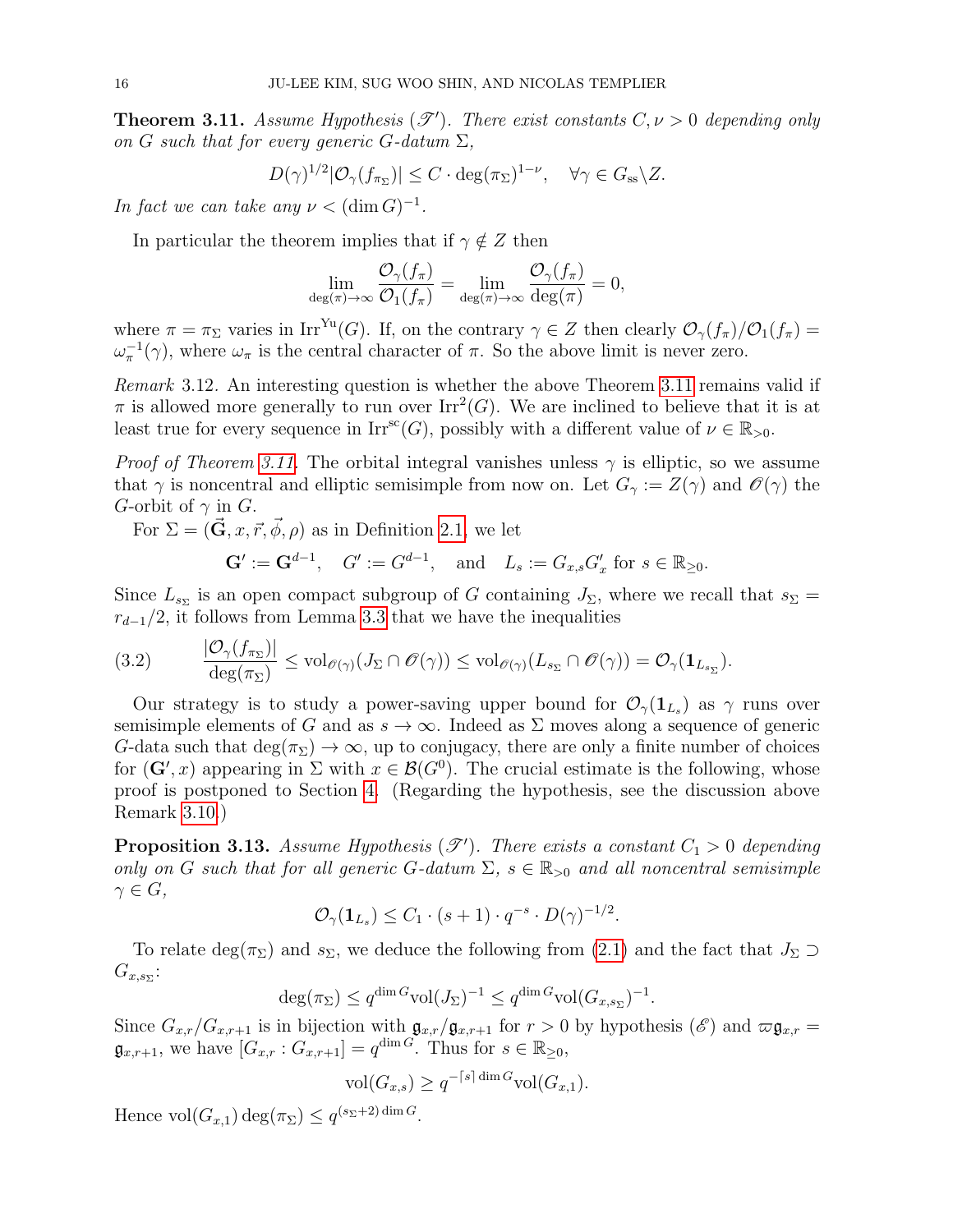We deduce from this, the inequality  $(3.2)$ , and Proposition [3.13](#page-15-0) above that

$$
\frac{|\mathcal{O}_{\gamma}(f_{\pi_{\Sigma}})|}{\deg(\pi_{\Sigma})} \leq q^2 C_1 \cdot (s_{\Sigma} + 1) \cdot (\text{vol}(G_{x,1}) \deg(\pi_{\Sigma}))^{-\frac{1}{\dim G}} D(\gamma)^{-1/2}.
$$

The proof of Theorem [3.11](#page-15-1) is complete.

<span id="page-16-1"></span>*Remark* 3.14. Let us explain what can be done when the center  $Z$  is not compact. Theorem [3.11](#page-15-1) and Proposition [3.13](#page-15-0) remain valid as stated. The only modification to the proof in Section [4](#page-17-0) is that we need to use the subgroups  $L_s := G_{x,s} G'_{[x]}$  which are only compactmod-center, in place of  $G_{x,s}G'_x$ .

Lemma [3.3](#page-10-0) is still true in this case, if  $vol(J)$  is replaced with the volume of  $J/Z$  in  $G/Z$ , and verified by the same argument. It may be troubling at first that the support of  $f_{\pi}$  is compact only modulo center but equality  $(3.1)$  remains valid.<sup>[5](#page-16-3)</sup>

Conjecture [3.15](#page-16-0) below remains the same, even when the center  $Z$  is not compact. One only needs to remember that in our convention  $\mathrm{Irr}^{\mathrm{sc}}(G)$  consist of unitary supercuspidal representations, so the central character of  $\pi$  is also unitary.

Finally, in the global application we appeal to the simple trace formula with fixed character on a closed central subgroup so as to allow  $f_{\pi}$  as the local component of a test function. Alternatively one could work with a truncated (pseudo-)coefficient (cf. [\[HL04,](#page-44-16) 1.9]), which is compactly supported, in place of  $f_{\pi}$ .

<span id="page-16-2"></span>3.5. Asymptotic behavior of supercuspidal characters. The main result, Theorem [3.16,](#page-17-1) of this section may be rephrased as a uniform upper bound for the characters of supercuspidal representations constructed by Yu on elliptic regular elements via Proposition [3.2.](#page-9-3)

Let us recall the context of the problem. Even though the precise character formulas for supercuspidal (and discrete series) representations of a  $p$ -adic group remain largely mysterious, we conjectured in [\[KST16,](#page-44-2) Conjecture 4.1] that the character values behave in a controlled manner as the formal degree tends to infinity. Recall that  $\text{Irr}^{\text{sc}}(G)$  denote the set of isomorphism classes of supercuspidal representations. Write  $G_{\text{ell}}$  (resp.  $G_{\text{rs}}$ ) for the set of elliptic (resp. regular semisimple) elements in G.

<span id="page-16-0"></span>Conjecture 3.15. (i) For every  $\gamma \in G_{rs}$ ,

$$
\lim_{\substack{\pi \in \text{Irr}^{\text{sc}}(G) \\ \deg(\pi) \to \infty}} \frac{\Theta_{\pi}(\gamma)}{\deg(\pi)} = 0.
$$

In other words, for every  $\gamma \in G_{rs}$  and every  $\epsilon > 0$  there exists  $d_{\gamma,\epsilon} > 0$  such that  $|\Theta_{\pi}(\gamma)| < \epsilon \deg(\pi)$  for every  $\pi \in \text{Irr}^{\text{sc}}(G)$  with  $\deg(\pi) > d_{\gamma,\epsilon}$ .

(ii) Let  $\mathcal{B} \subset G$  be a bounded subset. Then there exist constants  $\nu > 0$  depending only on G and  $C_B > 0$  depending only on G and B such that

$$
D(\gamma)^{1/2} |\Theta_{\pi}(\gamma)| \leq C_{\mathcal{B}} \cdot \deg(\pi)^{1-\nu}, \quad \forall \pi \in \text{Irr}^{\text{sc}}(G), \ \forall \gamma \in G_{\text{rs}} \cap \mathcal{B}.
$$

(iii) There exist constants  $\nu > 0$  and  $C_{\text{ell}} > 0$  depending only on G such that

$$
D(\gamma)^{1/2} |\Theta_{\pi}(\gamma)| \leq C_{\text{ell}} \cdot \deg(\pi)^{1-\nu}, \quad \forall \pi \in \text{Irr}^{\text{sc}}(G), \ \forall \gamma \in G_{\text{rs}} \cap G_{\text{ell}}.
$$

<span id="page-16-3"></span><sup>5</sup>We recall that [\(3.1\)](#page-9-2) follows from [\[Art93,](#page-43-14) Thm 5.1], based on Arthur's local trace formula [\[Art93,](#page-43-14) Thm 4.2]. In the case Z is not compact, [\[Art03,](#page-43-18) Prop 6.1] gives the local trace formula with fixed central character and similarly implies the analogue of [\(3.1\)](#page-9-2).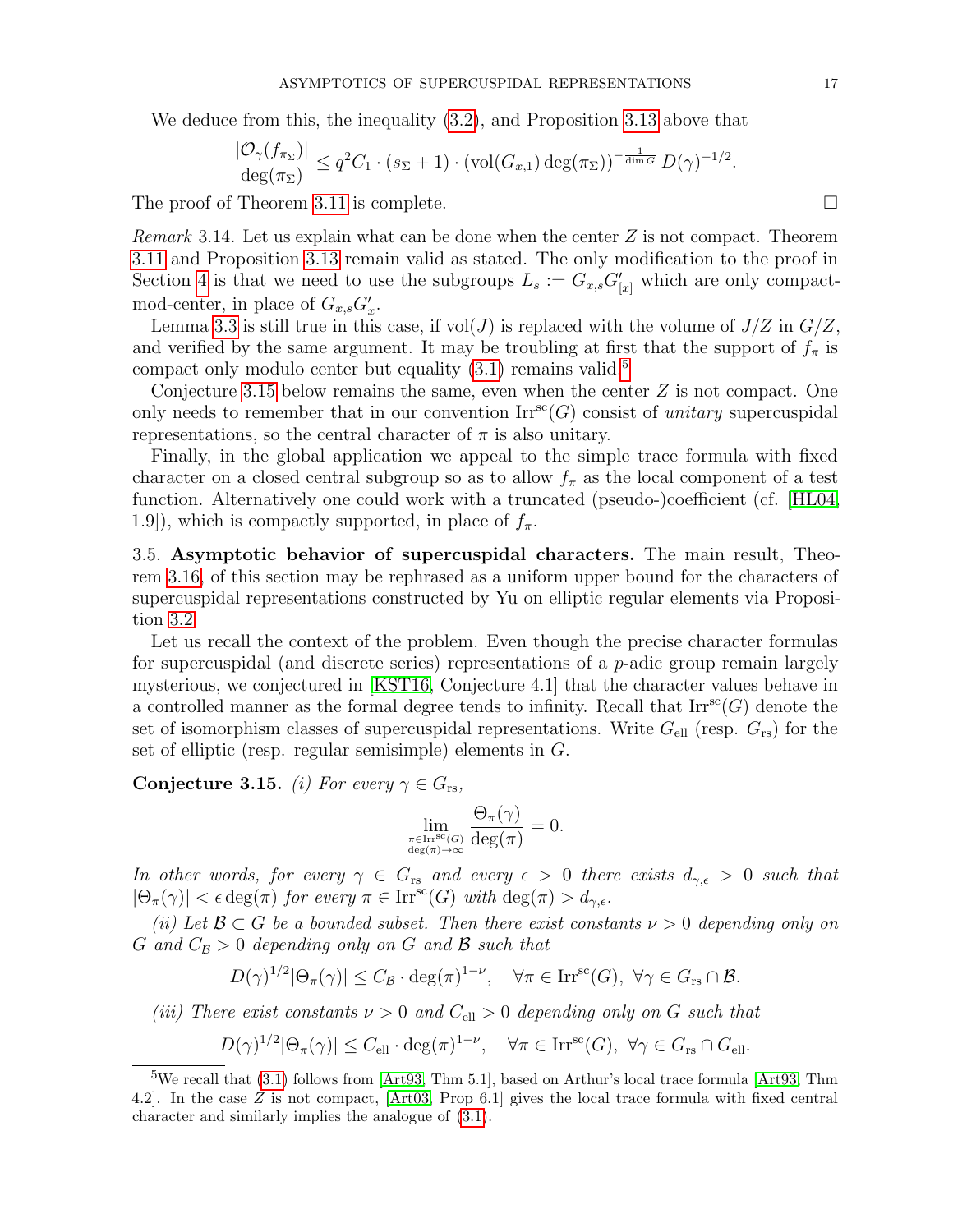Note that (ii) implies (i). Since G has finitely many (elliptic) maximal tori up to conjugacy( $[PR94, p.320, Cor 3]$  $[PR94, p.320, Cor 3]$ ), (ii) also implies (iii). In [\[KST16,](#page-44-2) Thm 4.2], we have proved a result for (ii), provided that the residue characteristic of  $k$  is sufficiently large and that  $\gamma$  runs over the set  $G_{0^+}$  of topologically unipotent elements (which are not necessarily elliptic). The argument of that paper is based on an estimate of the number of fixed points of  $\gamma$  acting on certain coset spaces (without estimating orbital integrals).

Theorem [3.11](#page-15-1) restricted to regular elements may be interpreted in terms of character values to establish (iii) of the conjecture provided that the residue characteristic of  $k$  is large enough. Note that the proof of Theorem [3.11](#page-15-1) is independent of what is done in [\[KST16\]](#page-44-2) and relies on quite a different method.

<span id="page-17-1"></span>**Theorem 3.16.** Under Hypothesis  $(\mathscr{T}')$ , part (iii) of Conjecture [3.15](#page-16-0) holds true if  $\pi \in$ Irr<sup>Yu</sup>(G). In particular, part (iii) of the conjecture is true if the hypotheses of [\[Kim07,](#page-44-4) 3.4] are also met (cf. the last paragraph of §[2.3\)](#page-8-3).

*Proof.* The first assertion follows from equality [\(3.1\)](#page-9-2) and Theorem [3.11.](#page-15-1) The second is deduced from the first assertion and the exhaustion theorem of [\[Kim07\]](#page-44-4).  $\Box$ 

It is natural to wonder whether the method of this paper may be pushed further to cover non-elliptic elements. Proposition [3.2](#page-9-3) is only a special case of Arthur's formula [\[Art87\]](#page-43-19) relating supercuspidal character values on non-elliptic regular elements to weighted orbital integrals of supercuspidal coefficients. (This extends to cover general discrete series via the local trace formula [\[Art93\]](#page-43-14).) So the problem is to bound such weighted orbital integrals.

A different question concerning trace characters is whether the constant  $\nu > 0$  can be found independent of the field  $k$  and the residue characteristic  $p$ . In this direction we observe that there exist analogues for finite groups, notably a general estimate by Gluck [\[Glu95\]](#page-44-17).

It is natural to ask for a common generalization of the families in the depth aspect and in the "level aspect". Here, level aspect means that  $q_S \to \infty$ . We would consider the multi-set  $\mathcal{F}(\xi, \sigma, K_{S_0})$  where both the finite set of places S and the discrete series representation  $\sigma$  of  $G(F_S)$  are varying. In any non-trivial sequence, the formal degree  $deg(\sigma)$  with respect to the canonical measure (see [\[Gro97\]](#page-44-18) or [\[ST16,](#page-45-5) §6.6] for definition) goes to infinity, either because the depth of  $\sigma$  goes to infinity or because the residue characteristic  $q<sub>S</sub>$  goes to infinity. Theorem [1.2](#page-3-3) above corresponds to families in the depth aspect for which  $S$  is fixed. Theorem [6.4](#page-39-0) below corresponds to a refinement of the families in the level aspect where  $\sigma = St_S$ . To establish such a common generalization one would need to address the above question of uniformity of the constant  $\nu > 0$ , and one also would need to keep track of the polynomial dependence in the constants  $C_{\text{ell}}$  in Conjecture [3.15.](#page-16-0)

# 4. Proof of Proposition [3.13](#page-15-0)

<span id="page-17-0"></span>In this section we work with a pair  $(G, G')$  where G' is a tamely ramified twisted Levi subgroup with  $G' \neq G$ . We shall also fix  $x \in \mathcal{B}(G') = \mathcal{B}(G', k)$  and recall that  $L_s = G_{x,s} G'_x.$ 

We start by recalling some basic definitions. For a maximal k-torus **T** and  $\gamma \in T \setminus Z$ , the *singular depth* of  $\gamma$  is defined as

$$
sd(\gamma) := \max\{\text{ord}(\alpha(\gamma) - 1) \mid \alpha \in \Phi, \ \alpha(\gamma) \neq 1\},\
$$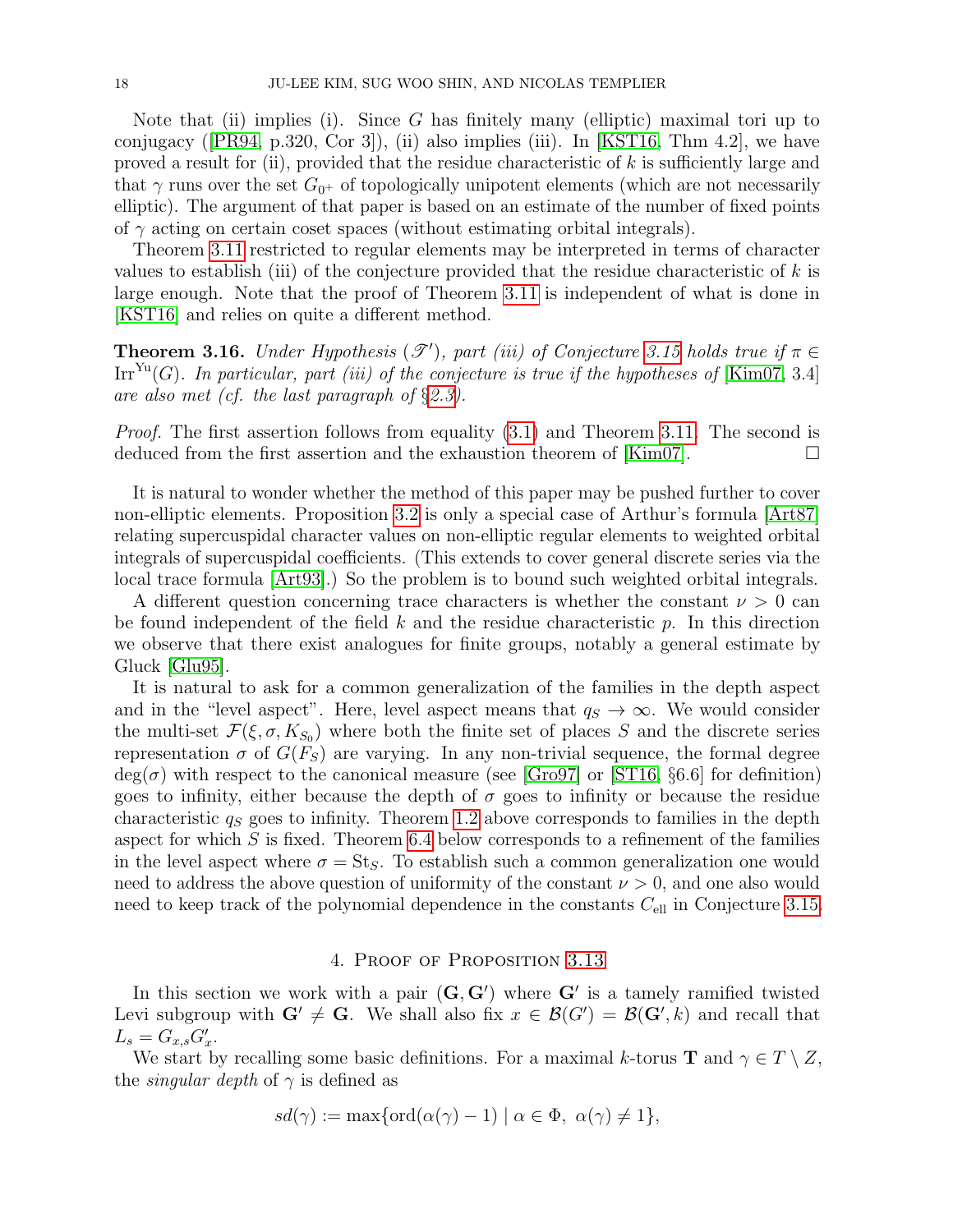where  $\Phi$  is the set of **T**-roots (see [\[AK07\]](#page-43-20)). We also define the *minimal depth* of  $\gamma$  as

$$
md(\gamma) := \min\{\text{ord}(\alpha(\gamma) - 1) \mid \alpha \in \Phi, \ \alpha(\gamma) \neq 1\}.
$$

Both  $sd(\gamma)$  and  $md(\gamma)$  are independent of the choice of **T** containing  $\gamma$ , thus are welldefined for every semisimple  $\gamma \in G \setminus Z$ . Moreover, we have  $md(\gamma) = md(g\gamma g^{-1})$  and  $sd(\gamma) = sd(g\gamma g^{-1})$  for any  $g \in G$ .

The following is a special case of the decomposition theorem in [\[AS08\]](#page-43-15). Compared to [\[AS08\]](#page-43-15), our situation is simpler and hypothesis (C) in [\[AS08\]](#page-43-15) is not needed because we do not keep track of centralizers of good elements here. We include a proof for completeness.

<span id="page-18-0"></span>**Lemma 4.1.** Suppose Hypothesis  $(\mathscr{T})$  holds. Let **T** be a tame maximal k-torus,  $\gamma \in T_0 \setminus Z_0$ a compact element, and  $r = md(\gamma)$ . There exist elements z,  $\gamma'$ ,  $\gamma_+$ , such that  $\gamma = z\gamma'\gamma_+$ , and

(i) either  $z \in Z_0 \setminus Z_r$ , or  $z = 1$ ; (ii)  $\gamma' \in T_r \setminus Z_rT_{r^+}$  is **G**-good of depth r; (iii)  $\gamma_+ \in T_{r^+}.$ 

*Proof.* We first consider the case  $r > 0$ . Let  $b_1 = d_T(\gamma)$  so that  $\gamma \in T_{b_1} \setminus T_{b_1^+}$ . By Hypothesis  $(\mathscr{T})$ , there is a good element  $\gamma_{b_1} \in T_{b_1}$  with  $\gamma_{b_1} T_{b_1^+} = \gamma T_{b_1^+}$ , thus  $\gamma = \gamma_{b_1} \gamma_+$  for some  $\gamma_+ \in T_{b_1^+}$ . If  $b_1 = md(\gamma)$ , take  $z = 1, \gamma' = \gamma_{b_1}$ .

Otherwise  $\gamma_{b_1} \in Z$ , and we then let  $b_2 = d_{\mathbf{T}}(\gamma \gamma_{b_1}^{-1})$  so that  $b_2 > b_1$  and  $\gamma \gamma_{b_1}^{-1} \in T_{b_2} \setminus T_{b_2}$ . By Hypothesis  $(\mathscr{T})$ , there is a good element  $\gamma_{b_2}$  such that  $\gamma \gamma_{b_1}^{-1} \gamma_{b_2}^{-1}$  $\delta_{b_2}^{-1} \in T_{b_2^+}$ , thus  $\gamma = \gamma_{b_1} \gamma_{b_2} \gamma_+$ for some  $\gamma_+ \in T_{b_2^+}$ . Repeating the process, one can write  $\gamma = \gamma_{b_1} \gamma_{b_2} \cdots \gamma_{b_k} \gamma_+$  where  $b_1 < b_2 < \cdots < b_k = md(\gamma)$ ,  $\gamma_{b_i} \in Z$ ,  $i = 1, \cdots, k-1$  and  $\gamma_+ \in T_{b_k^+}$ . Then, set  $z = \gamma_{b_1} \gamma_{b_2} \cdots \gamma_{b_{k-1}}, \gamma' = \gamma_{b_k}.$ 

Now suppose  $r = 0$ . By [\[Sp08,](#page-45-22) Prop 2.36], there is an absolutely semisimple element  $\gamma_{as} \in T_0$  such that  $\gamma = \gamma_{as}\gamma_{tu}$  where  $\gamma_{tu} \in T_0$ . If  $\gamma_{as} \notin Z$ , take  $z = 1, \gamma' = \gamma_{as}$  and  $\gamma_+ = \gamma_{tu}$ . If  $\gamma_{as} \in Z$ , one proceeds as in the first case for  $\gamma_{tu}$  to reach the conclusion.  $\Box$ 

<span id="page-18-2"></span>**Corollary 4.2.** Suppose Hypothesis  $(\mathcal{T})$  holds. Let **T** be a tame maximal k-torus and  $\gamma \in T_0 \setminus Z_0$ . Then there exists  $z \in Z_0$  and  $\gamma_1 \in T_0 \setminus Z_0$  such that  $\gamma = z \gamma_1$  and

$$
\mathrm{d}_{\mathbf{T}}(\gamma_1)=md(\gamma).
$$

*Proof.* If  $md(\gamma) = 0$ , then we can choose  $z = 1$  and  $\gamma_1 = \gamma$ . Suppose  $md(\gamma) > 0$ . The assertion follows from Lemma [4.1](#page-18-0) by setting  $\gamma_1 = \gamma' \gamma_+$ : Indeed  $\gamma' \in T \setminus Z$  is **G**-good of positive depth  $d_{\mathbf{T}}(\gamma') = md(\gamma)$ . Moreover  $d_{\mathbf{T}}(\gamma') = d_{\mathbf{T}}(\gamma_1)$ , which concludes the  $\Box$ 

We will prove Proposition [3.13](#page-15-0) at the end of this section by induction based on the following two propositions. The first, Proposition [4.3,](#page-18-1) which is at the base of the induction, is concerned with orbital integrals of a fixed test function and proved by means of Shalika germ expansions. The second, Proposition [4.4,](#page-19-0) allows us to proceed inductively in the parameter  $s \in \mathbb{R}_{\geq 0}$ .

<span id="page-18-1"></span>**Proposition 4.3.** For each test function  $f \in \mathcal{H}(G)$  there exists a constant  $c(f) > 0$  such that for every semisimple  $\gamma \in G$ ,  $|\mathcal{O}_{\gamma}(f)| \leq c(f)D(\gamma)^{-1/2}$ .

*Proof.* [\[ST16,](#page-45-5) Thm A.1].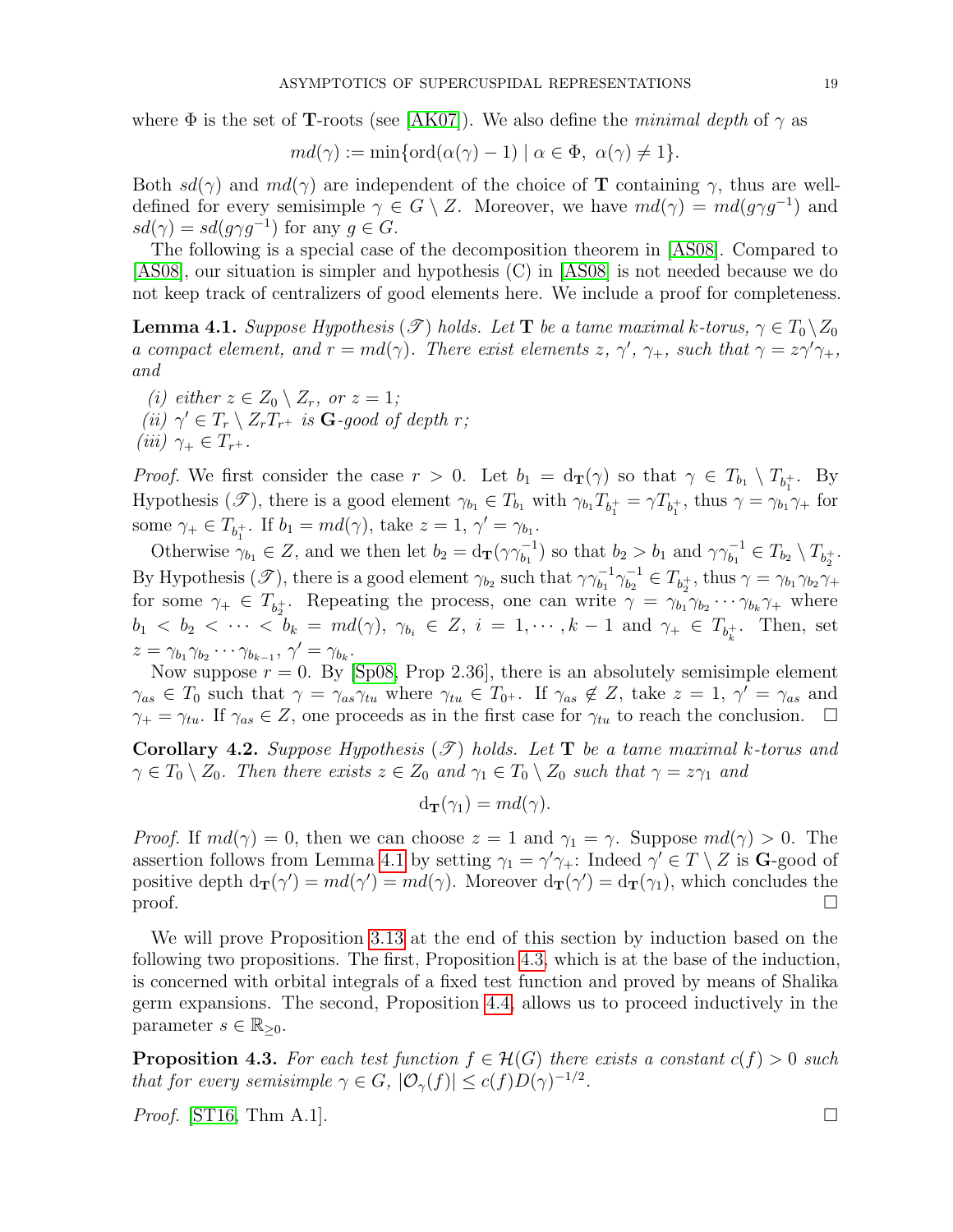Recall that  $L_s = G_{x,s} G'_x$ . The following power-saving bounds are essential ingredients in the proof of Proposition [3.13.](#page-15-0) Proposition [4.4](#page-19-0) can be understood in comparison with its analogue Corollary [4.9](#page-25-0) below, which is easier to grasp and gives a bound for the function  $\mathbf{1}_{G_{x,s}}$  in place of  $\mathbf{1}_{L_s}$ .

<span id="page-19-0"></span>**Proposition 4.4.** Suppose Hypotheses  $(\mathscr{T})$  and  $(\mathscr{E})$  hold. Let  $\gamma \in G \setminus Z$  be semisimple, and  $s \in \mathbb{Z}_{\geq 2}$ .

(i) If  $md(\gamma) \leq s-2$ , then  $\mathcal{O}_{\gamma}(1_{L_s}) \leq \frac{1}{a}$  $\frac{1}{q}\,\mathcal{O}_\gamma({\bf 1}_{L_{s-1}}).$ (ii) If  $md(\gamma) \geq s+1$ , then  $\mathcal{O}_{\gamma}(\mathbf{1}_{L_s}) \leq \frac{1}{a}$  $\frac{1}{q}\, \mathcal{O}_\gamma({\bf 1}_{L_{s-1}}) + \mathcal{O}_\gamma({\bf 1}_{G'_{x,s-2}G_{x,s}}).$ 

The proof of Proposition [4.4](#page-19-0) is postponed until we establish a handful of technical lemmas. Lemma [4.5](#page-19-1) is used in the proof of Lemma [4.7.](#page-20-0)

<span id="page-19-1"></span>**Lemma 4.5.** Let G be a connected reductive group over a perfect field  $\mathbb{F}$ . Suppose M is a twisted Levi subgroup of G. Let g and m be the Lie algebras of  $G(\mathbb{F})$  and  $M(\mathbb{F})$  respectively.

- (i) For  $X \in \mathfrak{m}$ , let  $\mathsf{g}_X := \{ Y \in \mathsf{g} \mid [X,Y] = 0 \}$ . If  $X \notin Z_{\mathsf{g}}$ , then  $\mathfrak{m} + \mathsf{g}_X$  is a proper  $F-subspace$  of g.
- (ii) For  $\delta \in M$ , let  $g_{\delta} := \{ Y \in g \mid \text{Ad}(\delta)(Y) = Y \}$ . If  $\delta \notin Z_G$ , then  $m + g_{\delta}$  is a proper  $F-subspace$  of g.

*Proof.* (i) Let  $X = X_{ss} + X_n$  be the Jordan decomposition of X with  $[X_{ss}, X_n] = 0$  and  $X_{ss}$  (resp.  $X_n$ ) semisimple (resp.  $X_n$  nilpotent). Since the lemma may be proved after taking a finite extension of  $\mathbb{F}$ , we may assume that M (thus also G) and  $X_{ss}$  split over  $\mathbb{F}$ and that M is a maximal proper Levi subgroup of G. Thus m is a maximal proper Levi subalgebra of g. Without loss of generality, we may assume that the Dynkin diagram of G is connected.

Let T be a maximal F-split torus in M whose Lie algebra contains  $X_{ss}$ . Let  $\Phi$  be the set of T-roots. Let  $\Delta$  (resp.  $\Phi^+$ ) be the set of simple roots (resp. the set of positive roots) associated with T such that  $X_n \in \sum_{\alpha \in \Phi^+} g_\alpha$ , where  $g_\alpha$  is the root space of  $\alpha$  in g. Let  $\Delta_M$  (resp.  $\Phi_M^+$ ) be the subset of  $\Delta$  (resp.  $\Phi^+$ ) associated with M. Let U and U<sup>-</sup> be the unipotent and the opposite unipotent subgroup respectively. Let  $\beta \in \Delta$  such that  $\Delta = \Delta_M \cup \{\beta\}.$ 

We will prove assertion (i) by showing its contrapositive that  $g = m + g_X$  implies that  $X \in Z_{\mathsf{g}}$ . Assuming  $\mathsf{g} = \mathsf{m} + \mathsf{g}_X$ , we have that  $\mathsf{g}_\beta \subset \mathsf{u} \subset \mathsf{g}_X$ . We proceed in two steps, first showing that  $X_{ss}$  is central, and then that  $X_n = 0$ .

We have  $\mathsf{u} \subset \mathsf{g}_{X_{ss}}$  since  $[X_{ss}, X_n] = 0$  and  $X_n$  is nilpotent. In particular,  $\beta(X_{ss}) = 0$ . Let  $\alpha_1 \in \Delta_M$  adjacent to  $\beta$  in the Dynkin diagram. Then,  $\beta + \alpha_1 \in \Phi^+ \setminus \Phi_M^+$  by [\[Hum78,](#page-44-19) Prop 8.4] (this follows from the results about root strings) and  $0 \neq g_{\alpha_1+\beta} \subset u$ . Then,  $(\beta + \alpha_1)(X_{ss}) = 0$ , hence  $\alpha_1(X_{ss}) = 0$  and  $\mathbf{g}_{\alpha_1} \subset \mathbf{g}_{X_{ss}}$ . Similarly if  $\alpha_2 \neq \beta$  is adjacent to  $\alpha_1, \beta + \alpha_1 + \alpha_2 \in \Phi^+ \setminus \Phi^+_{\mathsf{M}}$  and  $\mathsf{g}_{\alpha_2} \subset \mathsf{g}_{X_{ss}}$ . Since the Dynkin diagram is connected, inductively, we conclude  $\mathsf{g}_{\alpha} \subset \mathsf{g}_{X_{ss}}$  for all  $\alpha \in \Delta$ . Thus,  $\mathsf{m} \subset \mathsf{g}_{X_{ss}}$  and  $\mathsf{g}_{X_{ss}} = \mathsf{g}$ , therefore  $X_{ss}$  is central.

Without loss of generality, we may assume that  $X_{ss} = 0$ , thus  $X = X_n$ . Write  $X = \sum_{\alpha \in \Phi^+} X_\alpha$  with  $X_\alpha \in \mathsf{g}_\alpha$ . Fix  $\alpha' \in \Phi$ . Let  $\Delta$  be a simple root system with  $\alpha' \in \Delta$ . Let  $\Delta_M$ ,  $\beta$ , U and U<sup>-</sup> be as in the previous case.

Let  $\alpha_1, \dots, \alpha_j = \alpha'$  be distinct simple roots in  $\Delta_M$  such that  $\beta$  and  $\alpha_1$  (resp.  $\alpha_i$  and  $\alpha_{i+1}$ ) are adjacent to each other in the Dynkin diagram. Then, we have the following: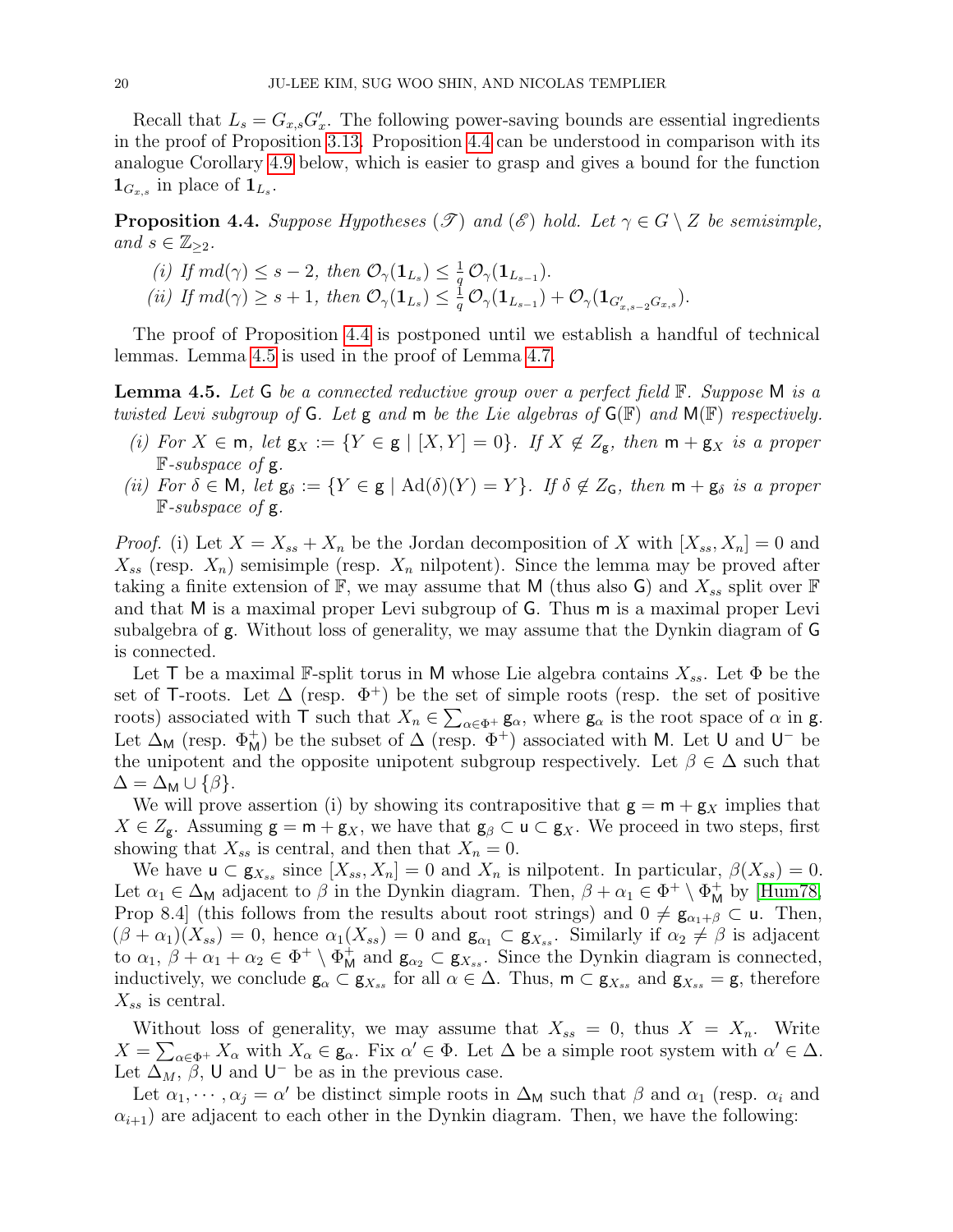(a)  $\beta + \alpha_1 + \cdots + \alpha_i \in \Phi^+ \setminus \Phi^+_{\mathsf{M}}$  for  $i \leq j$ . This follows from  $\beta \notin \Delta_{\mathsf{M}}$  and by inductively applying [\[Hum78,](#page-44-19) Prop 8.4] to the root string.

(b)  $[g_{\beta+\alpha_1+\cdots+\alpha_i}, X] = 0$  for  $i \leq j$ . This follows from  $g_{\beta+\alpha_1+\cdots+\alpha_i} \subset \mathbf{u} \subset g_X$ .

(c)  $[g_{\beta+\alpha_1+\cdots+\alpha_{i-1}}, X] = 0$  implies that  $[g_{\beta+\alpha_1+\cdots+\alpha_{i-1}}, X_{\alpha_i}] = 0$ . Then,  $X_{\alpha_i} = 0$  since  $\beta + \alpha_1 + \cdots + \alpha_i \neq 0$ . Note that we are using the assumption that p is large enough (e.g. p is large enough so that it does not divide any structural constants of g, which is necessary for  $(\mathscr{E})$ -(iii)).

By (a), (b) and (c),  $X_{\alpha'} = 0$  since the Dynkin diagram is connected. As  $\alpha'$  runs over  $\Phi$ , we have  $X = 0$ , which is what we wanted, completing the proof of (i).

Assertion (ii) can be proved similarly as in (i) using the Jordan decomposition  $\delta = \delta_{ss}\delta_n$ in M.  $\Box$ 

We recall the notation  $[g, h] := ghg^{-1}h^{-1}$  for  $g, h \in G$ . We will frequently use the fact [\[MP94,](#page-45-3) (2.6)] that for  $a, b \in \mathbb{R}_{\geq 0}$ ,

(4.1) if 
$$
g \in G_{x,a}
$$
,  $h \in G_{x,b}$  then  $[g,h] \in G_{x,a+b}$ .

It is also useful for us to introduce functions  $\mathfrak{d}_x : G_{x,0} \setminus \{1\} \to \mathbb{R}_{\geq 0}$  and  $\mathfrak{d}_x^Z : G_{x,0} \setminus Z_0 \to \mathbb{R}_{\geq 0}$ as follows:

<span id="page-20-2"></span>
$$
\mathfrak{d}_x(g) := \max\{r \in \mathbb{R}_{\geq 0} \mid g \in G_{x,r}\},
$$
  

$$
\mathfrak{d}_x^Z(g) := \max\{r \in \mathbb{R}_{\geq 0} \mid g \in ZG_{x,r}\}.
$$

Clearly  $\mathfrak{d}_x(g) \leq \mathfrak{d}_x^Z(g)$ . For  $s \in \mathbb{R}_{\geq 0}$  and  $\delta \in L_s$ , define

 $d_{x,s}(\delta) := \max\{t \in [0,s] \mid \delta \in ZG'_{x,t}G_{x,s}\}.$ 

Clearly  $\mathfrak{d}_x(g) = \mathfrak{d}_x(g^{-1}), \mathfrak{d}_x^Z(g) = \mathfrak{d}_x^Z(g^{-1}),$  and  $d_{x,s}(\delta) = d_{x,s}(\delta^{-1}).$  It is also clear that  $d_{x,s}(\delta) \leq \mathfrak{d}_x^Z(\delta)$ , since  $G'_{x,t} \subset G_{x,t}$ .

<span id="page-20-1"></span>**Lemma 4.6.** Suppose Hypotheses  $(\mathcal{T})$  and  $(\mathcal{E})$  hold. For every  $s \in \mathbb{R}_{>0}$  and semisimple element  $\delta \in L_s \cap G_0 \setminus Z_0$ ,

$$
\min(\mathfrak{d}_x^Z(\delta), s) \le d_{x,s}(\delta) \le md(\delta).
$$

In particular, for a semisimple element  $\delta \in L_s \cap G_0 \setminus Z_0 G_{x,s^+}$ , we have  $\mathfrak{d}_x^Z(\delta) = d_{x,s}(\delta)$ .

*Proof.* Let  $r \leq s$ . Since  $G'_x \cap G_{x,r} = G'_{x,r}$  (see e.g., [\[AS08,](#page-43-15) §4]), we have  $G'_x G_{x,s} \cap G_{x,r} = G'_{x,r}$  $G'_{x,r}G_{x,s}$ . The condition  $\delta \in G_{x,r}$  thus implies  $\delta \in G'_{x,r}G_{x,s}$ . Then  $\delta \in ZG_{x,r}$  implies  $\delta \in ZG'_{x,r}G_{x,s}$ . In other words  $\min(\mathfrak{d}_x^Z(\delta), s) \leq d_{x,s}(\delta)$ , which is the first inequality.

By Hypothesis  $(\mathscr{E})$ , there exists a tame maximal k-torus **T** containing  $\delta$ . It follows from Corollary [4.2](#page-18-2) that

$$
\max\{r \in \mathbb{R}_{\geq 0} \mid \gamma \in ZT_r\} = md(\delta).
$$

The second inequality then follows from the definitions since  $G'_{x,t}G_{x,s}\subset G_{x,t}$ , and  $G_{x,t}\cap T\subset G$  $T_t$ .

The last assertion is a corollary of the first inequality because  $\delta \notin Z_0G_{x,s^+}$  is equivalent to  $\mathfrak{d}^Z_x$  $(\delta) \leq s$ .

<span id="page-20-0"></span>**Lemma 4.7.** Suppose Hypotheses  $(\mathscr{T})$  and  $(\mathscr{E})$  hold. Let  $s \in \mathbb{Z}_{\geq 2}$  and  $\delta \in L_s$  be such that  $d := d_{x,s}(\delta) < s - 1$ . Define the map

$$
C_{\delta}: G_{x,s-d-1}/G_{x,s-d} \to G_{x,s-1}/(G'_{x,s-1}G_{x,s})
$$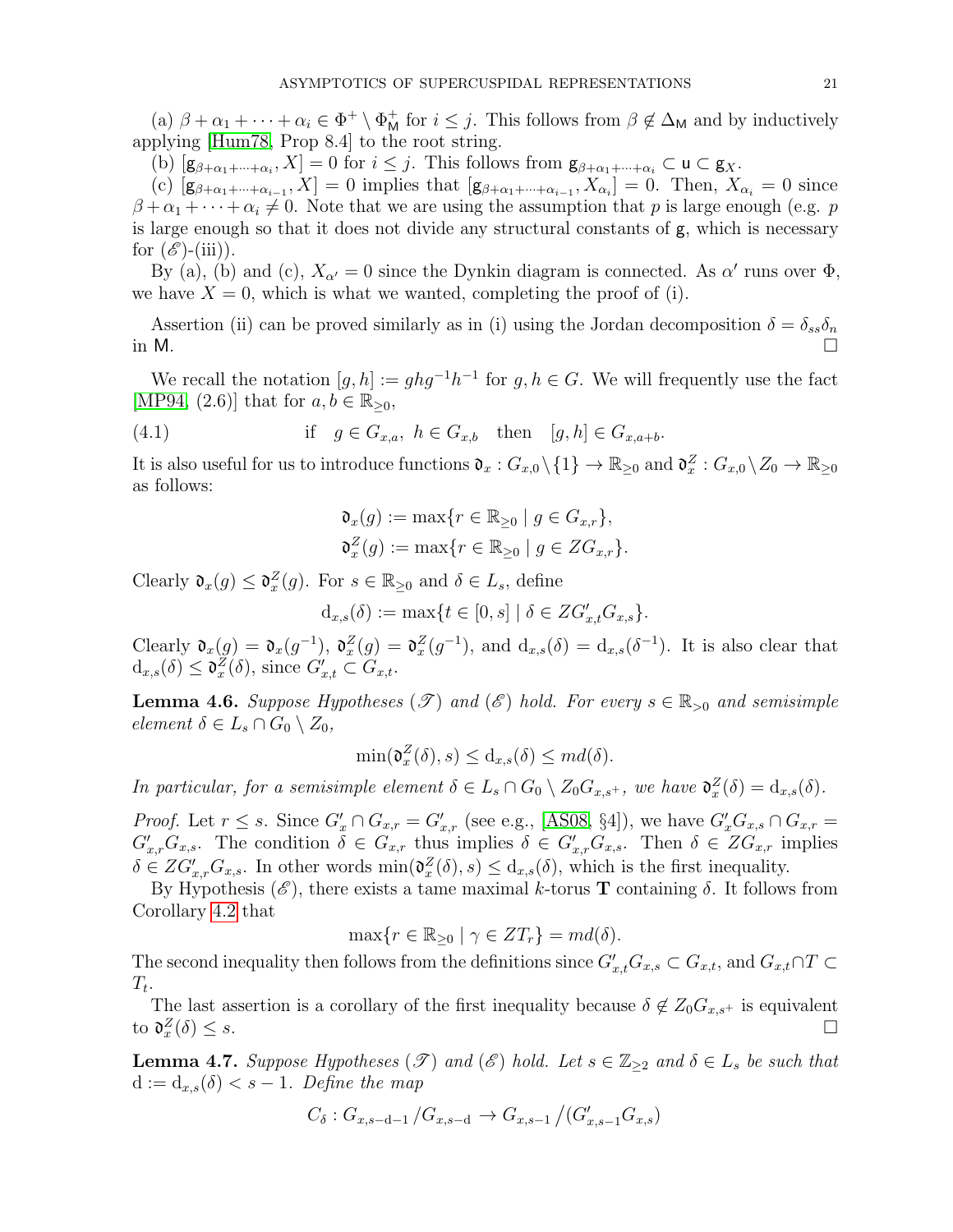by  $C_{\delta}(g) := [\delta^{-1}, g] \pmod{G'_{x,s-1}G_{x,s}}$ . Then the cardinality of the image of  $C_{\delta}$  is at least  $q<sub>r</sub>$ 

*Proof.* The last assertion of Lemma [4.6](#page-20-1) implies that  $\mathfrak{d}^Z_x(\delta) = d$ . Thus the map  $C_{\delta}$  is well-defined in view of [\(4.1\)](#page-20-2). Since  $C_{\delta}$  is unchanged if  $\delta$  is multiplied by a central element, we may assume without loss of generality that  $\delta \in G_{x,d}$ .

Let E be a tamely ramified finite extension of k that satisfies Hypothesis  $(\mathscr{E})$ , and fix a uniformizer  $\varpi_E$  of E. Let m be the ramification index of E over k. Hence  $\text{ord}(\varpi_E) = 1/m$ , in view of our normalization of valuation and filtration index in  $\S 2.1$ . Since the order of x divides m by  $(\mathscr{E})$ .(ii), we have  $\mathfrak{g}(E)_{x,t/m} = \varpi_E^t \mathfrak{g}(E)_{x,0}$  for  $t \in \mathbb{Z}$  and there is no break for non-integral values of t. Moreover,  $d \in \frac{1}{m}$  $\frac{1}{m}\mathbb{Z}$ . Let  $i \in \mathbb{Z}_{>0}$  be such that

$$
\frac{i}{m} = s - d - 1.
$$

We now divide the proof into the following four steps  $(1-4)$ :

(1) Write

$$
\overline{\mathbf{G}(E)}_{x,i/m} := \mathbf{G}(E)_{x,i/m} / \mathbf{G}(E)_{x,(i+1)/m} ; \quad \overline{\mathbf{\mathfrak{g}}(E)}_{x,i/m} := \mathbf{\mathfrak{g}}(E)_{x,i/m} / \mathbf{\mathfrak{g}}(E)_{x,(i+1)/m} .
$$

Similarly, we define  $\overline{G}_{x,i/m}$ ,  $\overline{\mathfrak{g}}_{x,i/m}$ ,  $\mathbf{G}'(E)_{x,i/m}$ ,  $\mathfrak{g}'(E)_{x,i/m}$ ,  $\overline{G'}_{x,i/m}$  and  $\overline{\mathfrak{g}'}_{x,i/m}$ . Since  $i > 0$ , we have abelian group isomorphisms

$$
\overline{\mathbf{G}(E)}_{x,i/m} \simeq \overline{\mathbf{g}(E)}_{x,i/m}
$$
 and  $\overline{\mathbf{G}'(E)}_{x,i/m} \simeq \overline{\mathbf{g}'(E)}_{x,i/m}$ 

(2)  $\overline{\mathfrak{g}(E)}_{x,i/m}$  and  $\overline{\mathfrak{g}'(E)}_{x,i/m}$  are vector spaces over the residue field E of the maximal unramified extension  $E^u$  of k in E. Let  $\mathbb{F} = \mathbb{F}_q$  be the residue field of k. Let G (resp. G') be a reductive group defined over  $\mathbb F$  which is the reductive quotient at the building point x of G (resp.  $\tilde{G}'$ ) given by Bruhat-Tits theory. Write g and g' for the Lie algebras of  $G(\mathbb{F})$ and  $\mathsf{G}'(\mathbb{F})$  respectively. We have  $\overline{\mathfrak{g}(E)}_{x,0} \simeq \mathfrak{g}(\mathbb{E})$ . We claim  $\dim_E \mathfrak{g}(E) = \dim_{\mathbb{E}} \mathfrak{g}(\mathbb{E})$ . This equality can be established from [\[DeB,](#page-43-21) §4.2]. More precisely, we have the isomorphisms of E-vector spaces

$$
\overline{\mathfrak{g}(E)}_x:=\oplus_{r\in \mathbb{R}/\frac{1}{m}\mathbb{Z}}\mathfrak{g}(E)_{x,r}/\mathfrak{g}(E)_{x,r^+}=\overline{\mathfrak{g}(E)}_{x,0},
$$

where the first equality is a definition given in loc. cit. Note that the range  $r \in \mathbb{R}/\frac{1}{r}$  $\frac{1}{m}\mathbb{Z}$ comes from our normalization which is such that  $\text{ord}(\varpi_E) = 1/m$ , and hence  $\varpi_E \mathfrak{g}(E)_{x,r} =$  $\mathfrak{g}(E)_{x,r+\frac{1}{m}}$  as recalled above, so the second equality is clear since all breaks occur when  $r \in \frac{1}{n}$  $\frac{1}{m}\mathbb{Z}$ . Then, by the result in *loc.cit.*, we have  $\dim_E \mathfrak{g}(E) = \dim_E \overline{\mathfrak{g}(E)}_x$ , which establishes the claim.

(3) If  $d = 0$ , then  $\frac{i}{m} = s - 1$ , and the map  $g \mapsto [\delta^{-1}, g]$  induces  $\overline{G(E)}_{x,i/m} \to \overline{G(E)}_{x,i/m}$ thus a linear map  $\mathsf{g}(\mathbb{E}) \to \mathsf{g}(\mathbb{E})$ . Moreover, it maps  $\overline{G}_{x,i/m} \subset \overline{\mathbf{G}(E)}_{x,i/m}$  into itself since  $\delta^{-1}$ lies in  $G_x$  (rather than  $\mathbf{G}(E)_x$ ). Its composition with the projection  $\mathbf{g}(E) \to \mathbf{g}(E)/\mathbf{g}'(E)$ is seen to be equal to the map

$$
\overline{C}_{\delta}: \mathsf{g}(\mathbb{E}) \to \mathsf{g}(\mathbb{E})/ \mathsf{g}'(\mathbb{E}) \simeq \mathfrak{g}(E)_{x,i/m}/ (\mathfrak{g}'(E)_{x,i/m} + \mathfrak{g}(E)_{x,(i+1)/m})
$$

induced by the map  $Y \mapsto \text{Ad}(\delta^{-1})(Y) - Y$  from  $\mathfrak{g}(E)_{x,i/m}$  to  $\mathfrak{g}(E)_{x,i/m}$ . Equivalently,  $\overline{C}_{\delta}$ is induced by the map  $Y \mapsto \text{Ad}(\overline{\delta}^{-1})(Y) - Y$  from  $g(\mathbb{E})$  to itself, where

$$
\overline{\delta} \in G_{x,0}/G_{x,0^+} \subset \overline{\mathbf{G}(E)}_{x,0} \simeq \mathsf{G}(\mathbb{E})
$$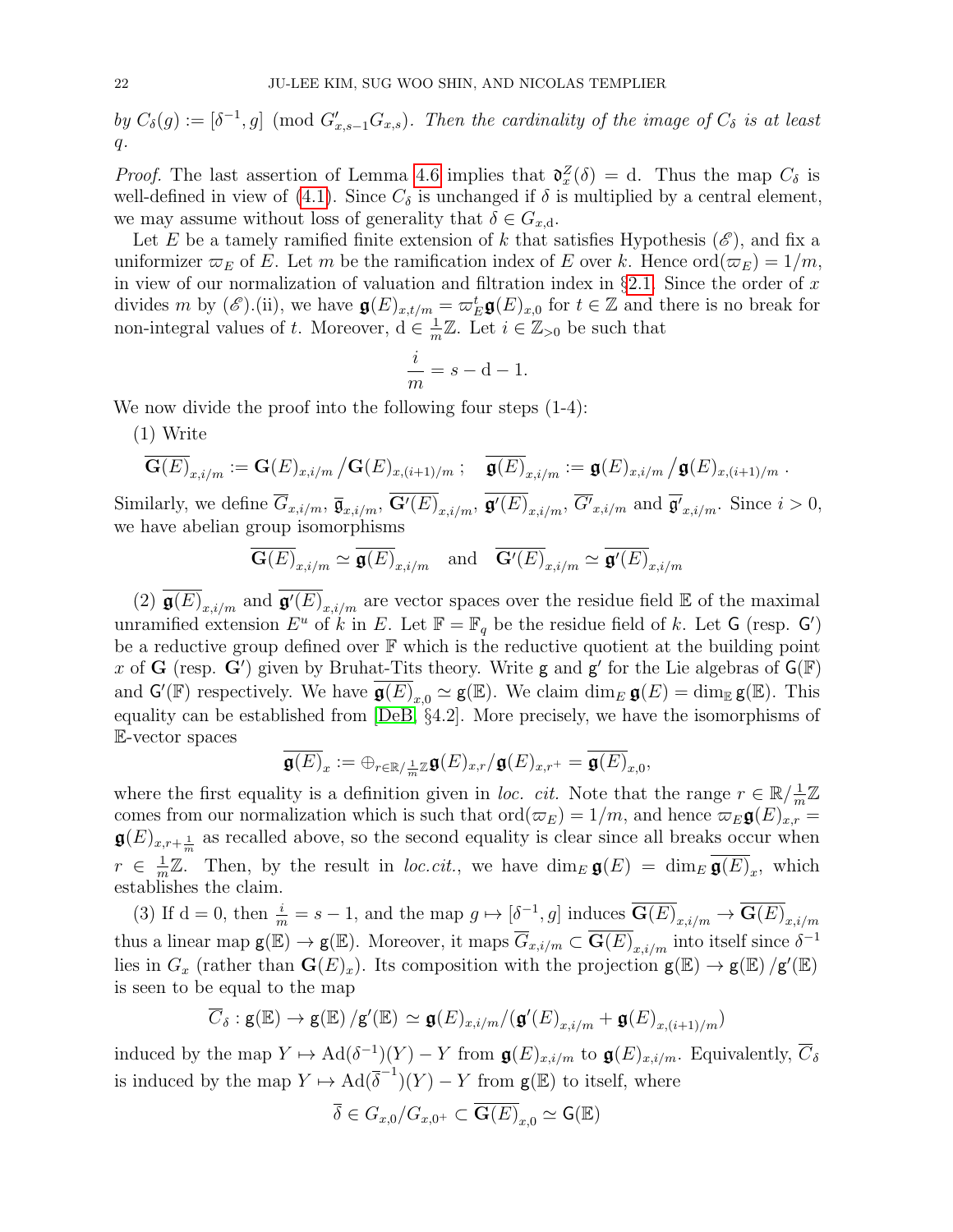is the image of  $\delta$ .

(4) If  $d > 0$ , then  $\frac{i}{m} < s - 1$ . Write  $X \in \mathfrak{g}_{x,d}$  for the element whose exponential is  $\delta$ . Then the map  $g \mapsto \delta^{-1} g \delta g^{-1}$  induces a map  $\overline{G(E)}_{x,i/m} \to \overline{G(E)}_{x,s-1}$  and thus a linear map  $g(E) \to g(E)$  via (2). Composed with the projection  $g(E) \to g(E)/g'(E)$ , this map is equal to the map

$$
\overline{C}_{\delta}: \mathsf{g}(\mathbb{E}) \to \mathsf{g}(\mathbb{E}) / \mathsf{g}'(\mathbb{E}) \simeq \mathfrak{g}(E)_{x,i/m} / (\mathfrak{g}'(E)_{x,s-1} + \mathfrak{g}(E)_{x,s-1})
$$

induced by the map  $Y \mapsto [Y, X]$  from  $\mathfrak{g}(E)_{x,i/m}$  to  $\mathfrak{g}(E)_{x,s-1}$  (a proof of this assertion is similar to that of Proposition [3.8\)](#page-12-0). Let  $\overline{X}$  denote the image of X under the isomorphism  $\overline{\mathfrak{g}(E)}_{x,d} \simeq \mathfrak{g}(\mathbb{E})$  in (2). Then  $\overline{X} \in \mathfrak{g}(\mathbb{E})$ . We see that  $\overline{C}_{\delta}$  is given by  $\overline{C}_{\delta}(\overline{Y}) = [\overline{Y}, \overline{X}]$ modulo  $g'(\mathbb{E})$  for each  $Y \in g(\mathbb{E})$ .

In summary, we have a series of maps such that the following diagram commutes:

$$
\overline{\mathbf{G}'(E)}_{x, \frac{i}{m}} \xrightarrow{\sim} \overline{\mathbf{g}'(E)}_{x, \frac{i}{m}} \xrightarrow{\sim} \mathbf{g}'(\mathbb{E})
$$
\n
$$
\overbrace{\mathbf{G}(E)}_{x, \frac{i}{m}} \xrightarrow{\sim} \overbrace{\mathbf{g}(E)}_{x, \frac{i}{m}} \xrightarrow{\sim} \mathbf{g}(\mathbb{E})
$$
\n
$$
\downarrow [\delta^{-1}, 1] \qquad \qquad \downarrow d(X) - 1 \qquad \qquad \downarrow d(X) - 1 \qquad \qquad \downarrow d(X) - 1 \qquad \qquad \downarrow d(X) - 1 \qquad \qquad \downarrow d(X) - 1 \qquad \qquad \downarrow d(X) - 1 \qquad \qquad \downarrow d(X) - 1 \qquad \qquad \downarrow d(X) - 1 \qquad \qquad \downarrow d(X) - 1 \qquad \qquad \downarrow d(X) - 1 \qquad \qquad \downarrow d(X) - 1 \qquad \qquad \downarrow d(X) - 1 \qquad \qquad \downarrow d(X) - 1 \qquad \qquad \downarrow d(X) - 1 \qquad \qquad \downarrow d(X) - 1 \qquad \qquad \downarrow d(X) - 1 \qquad \qquad \downarrow d(X) - 1 \qquad \qquad \downarrow d(X) - 1 \qquad \qquad \downarrow d(X) - 1 \qquad \qquad \downarrow d(X) - 1 \qquad \qquad \downarrow d(X) - 1 \qquad \qquad \downarrow d(X) - 1 \qquad \qquad \downarrow d(X) - 1 \qquad \qquad \downarrow d(X) - 1 \qquad \qquad \downarrow d(X) - 1 \qquad \qquad \downarrow d(X) - 1 \qquad \qquad \downarrow d(X) - 1 \qquad \qquad \downarrow d(X) - 1 \qquad \qquad \downarrow d(X) - 1 \qquad \qquad \downarrow d(X) - 1 \qquad \qquad \downarrow d(X) - 1 \qquad \qquad \downarrow d(X) - 1 \qquad \qquad \downarrow d(X) - 1 \qquad \qquad \downarrow d(X) - 1 \qquad \qquad \downarrow d(X) - 1 \qquad \qquad \downarrow d(X) - 1 \qquad \qquad \downarrow d(X) - 1 \qquad \qquad \downarrow d(X) - 1 \qquad \qquad \downarrow d(X) - 1 \qquad \qquad \downarrow d(X) - 1 \
$$

Here the three horizontal isomorphisms on the right are chosen to make the diagram commute.

Consider the map  $\overline{C}_\delta : \mathsf{g}(\mathbb{E}) \to \mathsf{g}(\mathbb{E})/\mathsf{g}'(\mathbb{E})$ . Since  $\delta \notin ZG_{x,d^+}$  (because  $\mathfrak{d}_x^Z(\delta) = d$ ), we see that  $\overline{\delta}$  is not in the center of  $\mathsf{G}(\mathbb{E})$  when  $d = 0$  and similarly  $\overline{X}$  is not in the center of  $g(E)$  when  $d > 0$ . (Indeed  $\delta \notin \mathbf{Z}(E)G(E)_{x,d^+}$ , hence  $X \notin \mathfrak{z}(E) + \mathfrak{g}(E)_{x,d^+}$  in view of Hypothesis  $(\mathscr{E})$ .(iii), therefore the image of X in  $\mathfrak{g}(E)_{x,d}$  is noncentral). We apply Lemma [4.5](#page-19-1) with  $M = G'$ , which yields  $\dim_{\mathbb{E}} (\text{Im}(\overline{C}_{\delta})) \geq 1$ .

In both cases (either d = 0 or d > 0), the map  $\overline{C}_{\delta}$  sends the rational subspace g into the rational subspace  $g/g'$ . Via identification given in the diagram  $(\dagger)$ , after taking Galois invariants of E-vector spaces, we see that the dimension of  $\text{Im}(\overline{C}_{\delta})\cap \mathbf{g}^{\cdot}(\text{mod } \mathbf{g}'(\mathbb{E}))$  over F is at least one. Indeed for each component in the above diagram, we have  $\overline{H(k)}_{x,r} \hookrightarrow \overline{H(E)}_{x,r}$ where  $\mathbf{H} = \mathbf{G}, \mathbf{G}'$  and  $r = \frac{i}{n}$  $\frac{i}{m}$ , s – 1, and observe also that the horizontal isomorphisms on the right can be also chosen such that  $\overline{H(k)}_{x,r} \hookrightarrow \overline{H(E)}_{x,r}$  induces  $h \hookrightarrow h(E)$  where  $h = g, g'$ . Lifting this fact to  $C_{\delta}$ , we have  $\sharp (\text{Im}(C_{\delta})) \geq q$ .

*Proof of Proposition [4.4.](#page-19-0)* Without loss of generality, we may assume that  $\gamma \in L_s$ . Let  $\psi_{\gamma}: G \to G$  be given by  $\psi_{\gamma}(g) := g \gamma g^{-1}$ . Then,  $\psi_{\gamma}(G) = \mathscr{O}(\gamma)$ . Moreover  $g \in \psi_{\gamma}^{-1}(L_s)$ (resp.  $g \in \psi_{\gamma}^{-1}(L_{s-1})$ ) if and only if  $[\gamma^{-1}, g] \in L_s$  (resp.  $[\gamma^{-1}, g] \in L_{s-1}$ ).

We consider the disjoint decomposition

$$
L_s \cap \mathscr{O}(\gamma) = \bigsqcup_{i=1}^n \delta_i G'_{x,s-1} G_{x,s} \cap \mathscr{O}(\gamma)
$$

for some  $\delta_1, \cdots, \delta_n \in L_s \cap \mathscr{O}(\gamma)$ . Set  $d_i := d_{x,s}(\delta_i) = d_{x,s}(\delta_i^{-1})$  $\binom{-1}{i}$ .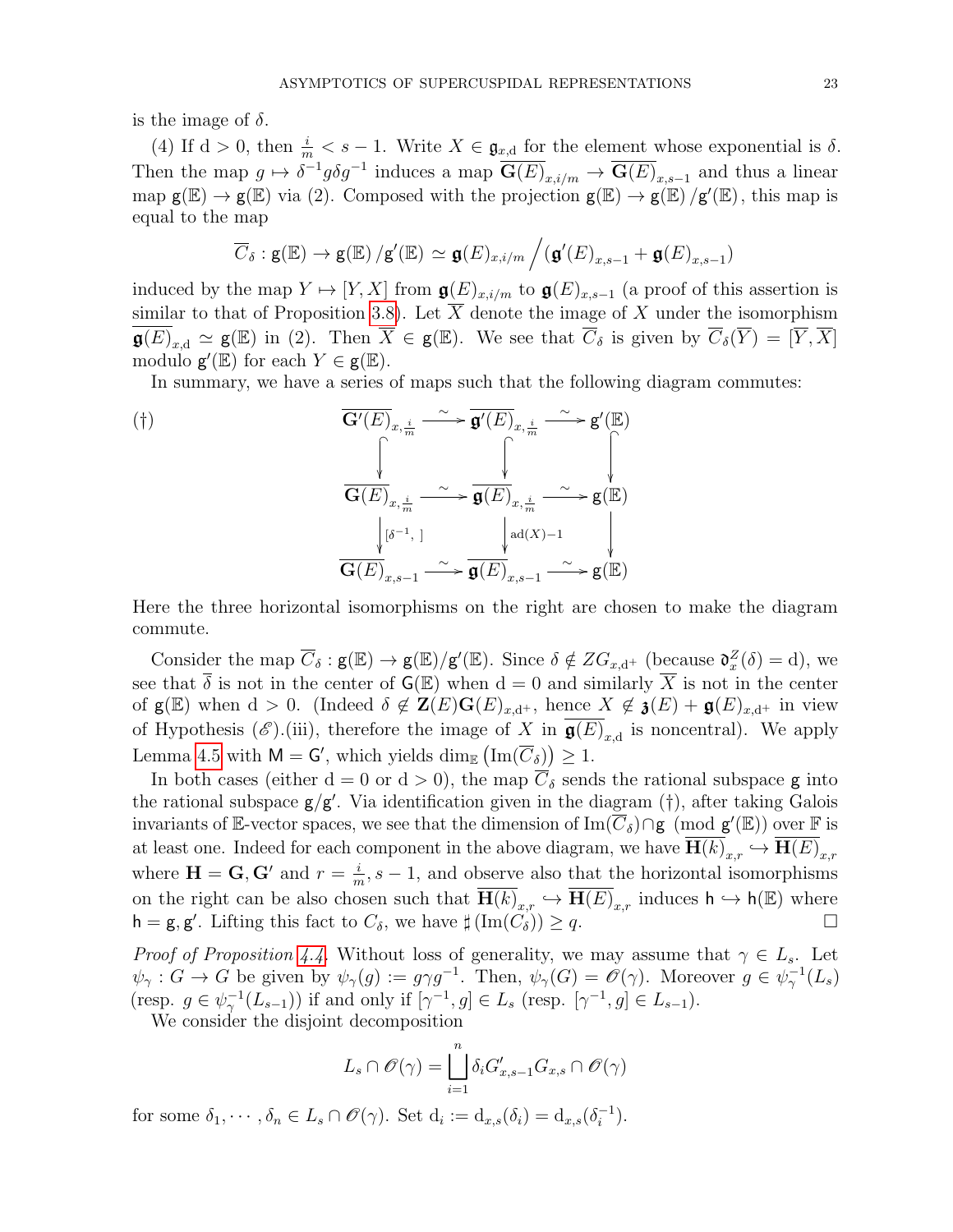Case (i).  $md(\gamma) \leq s-2$ . Then  $d_i \leq s-2$  by the second inequality of Lemma [4.6.](#page-20-1) Furthermore, by the first inequality of Lemma [4.6,](#page-20-1)  $\delta_i, \delta_i^{-1} \in ZG_{x,d_i}$ .

Put  $V_{i,s} := \psi_{\gamma}^{-1}(\delta_i G'_{x,s-1} G_{x,s}).$  We have that  $V_{i,s} \subset \psi_{\gamma}^{-1}(L_s) \subset \psi_{\gamma}^{-1}(L_{s-1}).$  We claim that for any  $u \in G_{x,s-d_i-1}$ ,

$$
uV_{i,s} \subset \psi_{\gamma}^{-1}(L_{s-1}).
$$

Indeed for  $v \in V_{i,s}$  we have

$$
\widetilde{v} := \psi_{\gamma}(v) = v\gamma v^{-1} \in \delta_i G'_{x,s-1} G_{x,s},
$$

so in particular  $\widetilde{v} \in L_s \cap ZG_{x,d_i}$ . Hence  $[\widetilde{v}^{-1}, u] \in G_{x,s-1}$  by [\(4.1\)](#page-20-2), and therefore  $\psi_{\gamma}(uv) = uv\gamma v^{-1}u^{-1} = \tilde{v}[\tilde{v}^{-1}, u] \in L_{s-1},$ 

verifying the claim.

Next we want to show that the sets  $G_{x,s-d_i-1}V_{i,s}$  are disjoint for  $1 \leq i \leq n$ . Indeed suppose that there exist  $u \in G_{x,s-d_i-1}$ ,  $u' \in G_{x,s-d_{i'}-1}$ ,  $v \in V_{i,s}$  and  $v' \in V_{i',s}$  such that  $uv = u'v'$ . As before  $\tilde{v} := v\gamma v^{-1} \in \delta_i G'_{x,s-1} \tilde{G}_{x,s}$  so we may write  $\tilde{v} = \delta_i g$  for  $g \in G'_{x,s-1}G_{x,s} \subset G_{x,s-1}$ . Then

$$
uv\gamma(uv)^{-1} = (u\delta_i u^{-1})(ugu^{-1}) = (\delta_i[\delta_i^{-1}, u])(g[g^{-1}, u]).
$$

Again  $[\delta_i^{-1}]$  $[i, u], [g^{-1}, u] \in G_{x,s-1}$ . Hence

$$
\psi_{\gamma}(uv) = uv\gamma(uv)^{-1} \in \delta_i G_{x,s-1}.
$$

The same reasoning shows that  $u'v'\gamma(u'v')^{-1} \in \delta_{i'}G_{x,s-1}$ . Since  $uv = u'v'$ , it implies that  $\delta_i \equiv \delta_{i'} \pmod{G_{x,s-1}}$ . This is promoted to  $\delta_i \equiv \delta_{i'} \pmod{G_{x,s-1}'G_{x,s}}$  thanks to the fact that  $\delta_i, \delta_{i'} \in L_s$ , thus  $i = i'$ , verifying the disjointness.

Define a map  $C_{\delta_i}$  as follows:

$$
C_{\delta_i}: G_{x,s-d_i-1}/G_{x,s-d_i} \to G_{x,s-1}/(G'_{x,s-1}G_{x,s})
$$

given by  $C_{\delta_i}(g) := [\delta_i^{-1}]$  $[i, 0]$  (mod  $G'_{x,s-1}G_{x,s}$ ). By Lemma [4.7,](#page-20-0) for each i there exist q elements  $u_{i1}, u_{i2}, \dots, u_{iq} \in G_{x,s-d_i-1}$  such that  $C_{\delta_i}(u_{ij})$  are distinct,  $j = 1, \dots, q$ .

As consequence of the above claim we have

$$
\psi_{\gamma}^{-1}(L_{s-1}) \supset \bigcup_{i=1}^{n} \bigcup_{j=1}^{q} u_{ij} V_{i,s}.
$$

To finish the proof of (i) it is enough to prove that the terms on the right hand side are mutually disjoint. Indeed, if for each open compact subset  $U \subset G$  we write  $\text{vol}_{G/G_\gamma}(U)$  to denote the volume of the image of U in  $G/G_{\gamma}$  then we will have

$$
\mathcal{O}_{\gamma}(\mathbf{1}_{L_{s-1}}) = \text{vol}_{G/G_{\gamma}}(\psi_{\gamma}^{-1}(L_{s-1})) \ge \sum_{i=1}^{n} \sum_{j=1}^{q} \text{vol}_{G/G_{\gamma}}(u_{ij}V_{i,s})
$$

$$
= q \sum_{i=1}^{n} \text{vol}_{G/G_{\gamma}}(V_{i,s}) = q \mathcal{O}_{\gamma}(\mathbf{1}_{L_{s}}).
$$

Since the sets  $G_{x,s-d_i-1}V_{i,s}$  are disjoint, it only remains to show that  $u_{ij}V_{i,s}$  and  $u_{ij}V_{i,s}$ are disjoint for  $j \neq j'$  and  $1 \leq i \leq n$ . Suppose  $u_{ij}V_{i,s} \cap u_{ij'}V_{i,s} \neq \emptyset$  for some  $i, j, j'$ . There are  $v, v' \in V_{i,s}$  such that  $u_{ij}v = u_{ij'}v'$ . As before,  $v\gamma v^{-1} = \delta_i g$  for some  $g \in G'_{x,s-1}G_{x,s}$ . Hence,

$$
u_{ij}v\gamma(u_{ij}v)^{-1} = (u_{ij}\delta_i u_{ij}^{-1})(u_{ij}gu_{ij}^{-1}) = (\delta_i[\delta_i^{-1}, u_{ij}])(g[g^{-1}, u_{ij}]).
$$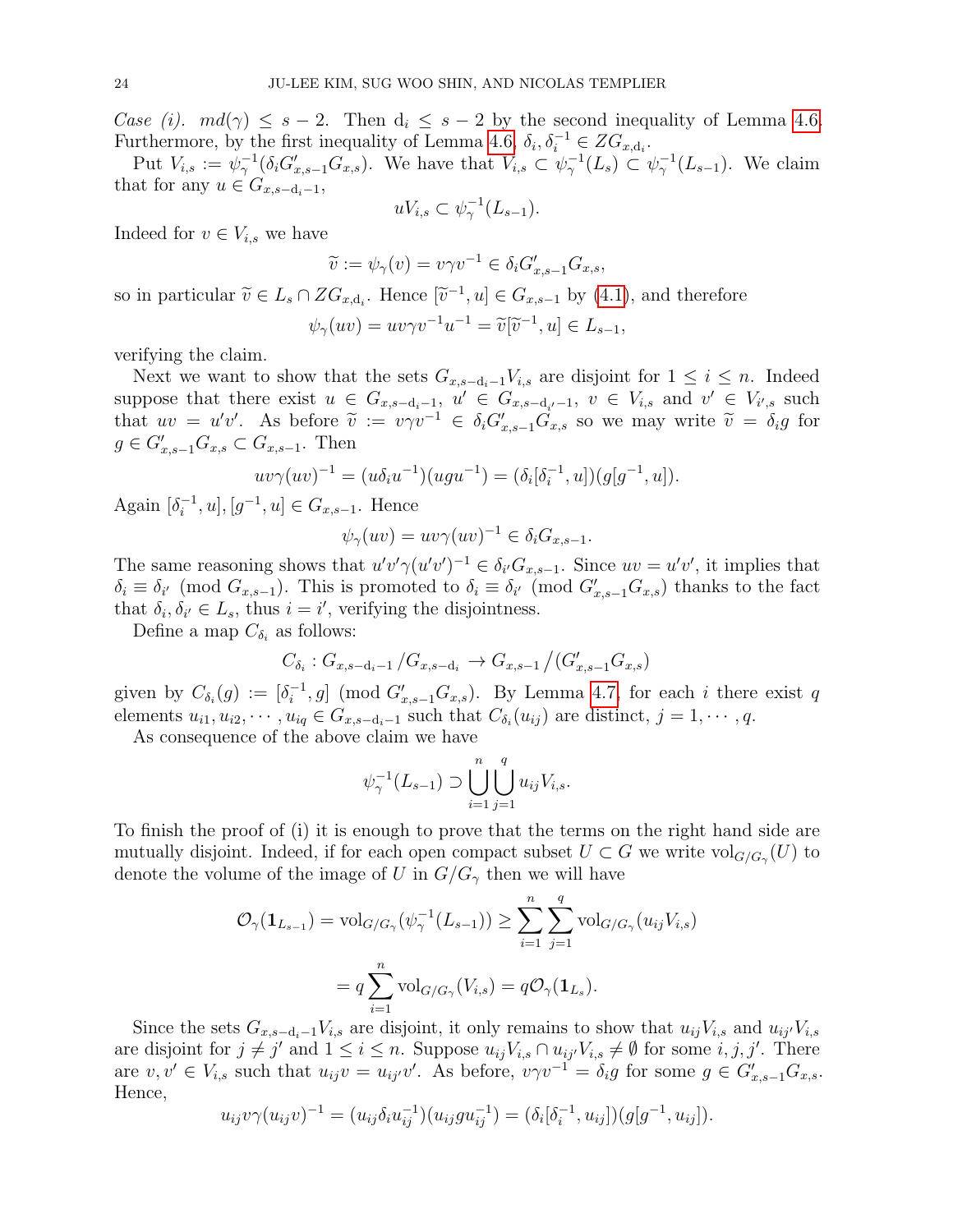Since  $d_i \leq s-2$ , we apply [\(4.1\)](#page-20-2) to obtain  $[g^{-1}, u_{ij}] \in G_{x,2s-d_i-2} \subset G_{x,s}$ . Thus the term  $u_{ij}v\gamma(u_{ij}v)^{-1}$  above belongs to  $\delta_iC_{\delta_i}(u_{ij})G'_{x,s-1}G_{x,s}$ . Since  $u_{ij}v = u_{ij'}v'$ , we deduce similarly that it also belongs to  $\delta_i C_{\delta_i}(u_{ij'}) G'_{x,s-1}G_{x,s}$ . This implies  $C_{\delta_i}(u_{ij}) = C_{\delta_i}(u_{ij'})$ , hence  $j = j'$ .

Case (ii).  $md(\gamma) \geq s+1$ .

Observe that  $\mathcal{O}(\gamma) \cap ZG_{x,s} \neq \emptyset$ . This follows from combining Corollary [4.2](#page-18-2) and the fact that for any torus **T**, there exists  $g \in G$  with  $ZT_{s+1} \subset ZG_{gx,s}$ . Hence, one can assume  $\gamma \in ZG_{x,s}$ . Without loss of generality, we assume that  $\gamma \in G_{x,s}$ .

Write  $\gamma = z\gamma_1$  with  $z \in Z$  and  $\gamma_1 \in T_0 \setminus Z_0$  with  $d_{\bf T}(\gamma_1) = md(\gamma)$  as in Corollary [4.2.](#page-18-2) Then, since

$$
\min(\mathrm{d}_{\mathbf{T}}(z), md(\gamma_1)) = \mathrm{d}_{\mathbf{T}}(\gamma) \ge \mathfrak{d}_x(\gamma) \ge s,
$$

we have  $d_{\mathbf{T}}(z) \geq s$ , hence  $z \in Z_s \subset G_{x,s}$ .

If  $d_i = d_{x,s}(\delta_i) \geq s-2$ , we have  $\delta_i \in ZG'_{x,s-2}G_{x,s}$ . We claim that  $\delta_i \in G'_{x,s-2}G_{x,s}$ . To prove this claim, write  $\delta_i = z^h \gamma_1$  for some  $h \in G$ . Since  $z \in G_{x,s}$ , it is enough to show that  ${}^h\gamma_1 \in G'_{x,s-2}G_{x,s}$ . Suppose  ${}^h\gamma_1 \notin G'_{x,s-2}G_{x,s}$ , that is,  $\mathfrak{d}_x({}^h\gamma_1) < s-2$ . Then, since  $d_{x,s}(h_{\gamma_1}) \geq s-2$ , there is  $z' \in Z$  of depth  $\mathfrak{d}_{x}(h_{\gamma_1})$  such that  $z' \, h_{\gamma_1} \in G'_{x,s-2}G_{x,s}$ . However,  $d_{h_{\mathbf{T}}}(z' \, h_{\gamma_1}) = d_{h_{\mathbf{T}}}(z') = \mathfrak{d}_x(h_{\gamma_1}) < s-2$ , hence  $z' \, h_{\gamma_1} \notin G_{x,s-2}$ , which is a contradiction. Hence, the claim follows.

Now we can arrange the decomposition such that  $d_i < s - 2$  for  $1 \leq i \leq n'$  and  $\delta_i \in G'_{x,s-2}G_{x,s}$  for  $n'+1 \leq i \leq n$ :

$$
L_s \cap \mathscr{O}(\gamma) = \bigsqcup_{i=1}^{n'} \left( \delta_i G'_{x,s-1} G_{x,s} \cap \mathscr{O}(\gamma) \right) \bigcup \left( G'_{x,s-2} G_{x,s} \cap \mathscr{O}(\gamma) \right).
$$

For  $1 \leq i \leq n'$ , choose  $u_i$  and define  $V_{i,s}$  as in Case (i). Then,  $\psi_{\gamma}^{-1}(L_{s-1})$  contains

$$
\bigcup_{i=1}^{n'} \bigcup_{j=1}^{q} u_{ij} V_{i,s}
$$

and the summands are mutually disjoint by a similar argument to Case (i). Arguing as in Case (i) but keeping in mind that  $G'_{x,s-2}G_{x,s}\cap\mathscr{O}(\gamma)$  accounts for  $\mathcal{O}_{\gamma}(\mathbf{1}_{G'_{x,s-2}G_{x,s}})$ , we complete the proof of Case (ii) as follows.

$$
\mathcal{O}_{\gamma}(\mathbf{1}_{L_{s-1}}) \geq q \sum_{i=1}^{n'} \mathrm{vol}_{G/G_{\gamma}}(V_{i,s}) \geq q \left( \mathcal{O}_{\gamma}(\mathbf{1}_{L_{s}}) - \mathcal{O}_{\gamma}(\mathbf{1}_{G'_{x,s-2}G_{x,s}}) \right).
$$

In preparation for the end of the proof of Proposition [3.13](#page-15-0) we shall need a final bound from Corollary [4.9](#page-25-0) below.

<span id="page-24-0"></span>**Lemma 4.8.** Assume that the isomorphisms of Hypothesis  $(\mathscr{E})$ .(iii) are G-equivariant. Let  $s \in \mathbb{R}_{\geq 1}$ , and  $\gamma \in G_{x,s}$ . Write  $X := \exp^{-1}(\gamma)$ . Then

$$
\mathcal{O}_\gamma^G(\mathbf{1}_{G_{x,s}})=\mathcal{O}_X^{\mathfrak{g}}(\mathbf{1}_{\mathfrak{g}_{x,s}}).
$$

*Proof.* We are going to follow the idea as in the proof of Theorem 3.2.3 of [\[Fer07\]](#page-44-20). Let  $G_{\gamma}$ (resp.  $G_X$ ) denote the connected centralizer of  $\gamma$  (resp. X) in G. Write  $K := G_{x,s}$  and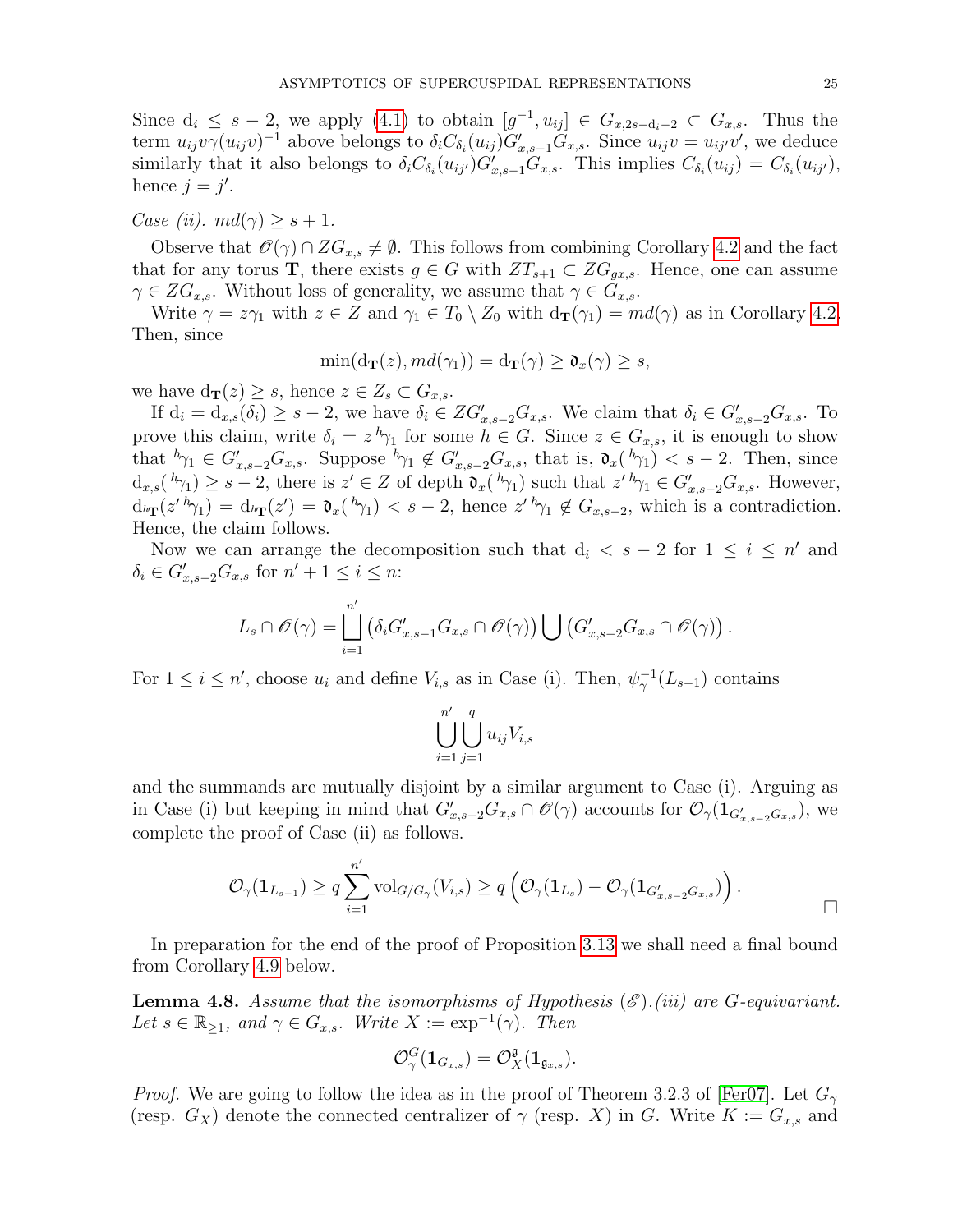$\mathfrak{k} := \mathfrak{g}_{x,s}$ . By the definition of orbital integrals,

$$
\mathcal{O}_{\gamma}^G(\mathbf{1}_K) = \sum_{g \in G_{\gamma} \backslash G/K} \text{vol}(G_{\gamma} \backslash G_{\gamma} gK) \mathbf{1}_K(g^{-1}\gamma g),
$$
  

$$
\mathcal{O}_X^{\mathfrak{g}}(\mathbf{1}_{\mathfrak{k}}) = \sum_{g \in G_X \backslash G/K} \text{vol}(G_X \backslash G_X gK) \mathbf{1}_{\mathfrak{k}}(g^{-1}Xg).
$$

Since  $G_{\gamma} = G_X$  and  $\mathbf{1}_K(g^{-1}\gamma g) = \mathbf{1}_\mathfrak{k}(g^{-1}Xg)$ , the equality in the lemma holds.

<span id="page-25-0"></span>**Corollary 4.9.** Assume that the isomorphisms of Hypothesis  $(\mathscr{E})$ .(iii) are G-equivariant. There is a constant  $C > 0$  depending only on G such that the following holds: for every  $s \in \mathbb{R}_{\geq 0}$ , and every semisimple  $\gamma \in G \setminus Z$ ,

$$
|\mathcal{O}_{\gamma}(\mathbf{1}_{G_{x,s}})| \leq C \cdot q^{-s} \cdot D(\gamma)^{-1/2}.
$$

*Proof.* In view of Proposition [4.3,](#page-18-1) we may assume without loss of generality that  $s \in \mathbb{R}_{\geq 2}$ . It is enough to prove the bound for  $s \in \mathbb{Z}_{\geq 2}$ . Indeed, if the corollary is known for  $s \in \mathbb{Z}_{\geq 2}$ then the corollary holds for  $s \leq t < s + 1$  at the expense of increasing the constant:

$$
|\mathcal{O}_{\gamma}(\mathbf{1}_{G_{x,t}})| \leq |\mathcal{O}_{\gamma}(\mathbf{1}_{G_{x,s}})| \leq C \cdot q^{-s} D(\gamma)^{-1/2} \leq (C \cdot q) q^{-t} D(\gamma)^{-1/2}.
$$

For the rest of this proof,  $s \in \mathbb{Z}_{\geq 2}$  and  $\gamma = \exp(X) \in G_{x,s}$ . Then

$$
\mathcal{O}_\gamma^G(\mathbf{1}_{G_{x,s}})=\mathcal{O}_X^{\mathfrak{g}}(\mathbf{1}_{\mathfrak{g}_{x,s}})=\mathcal{O}_{\varpi^{1-s}X}^{\mathfrak{g}}(\mathbf{1}_{\mathfrak{g}_{x,1}})=\mathcal{O}_{\exp(\varpi^{1-s}X)}^G(\mathbf{1}_{G_{x,1}}).
$$

Here the first and third equalities are from Lemma [4.8](#page-24-0) and the second follows from a direct computation. Applying Proposition [4.3](#page-18-1) to  $f = \mathbf{1}_{G_{x,1}}$  we obtain

$$
\mathcal{O}_{\exp(\varpi^{1-s}X)}^G(\mathbf{1}_{G_{x,1}}) \leq C \cdot D(\exp(\varpi^{1-s}X))^{-1/2} = C \cdot q^{\frac{s-1}{2}(\dim G_{\gamma}-\dim G)} D(\gamma)^{-\frac{1}{2}} \leq C \cdot q^{1-s} D(\gamma)^{-\frac{1}{2}},
$$

where the constant  $C = c(\mathbf{1}_{G_{x,1}}) \in \mathbb{R}_{>0}$  depends only on G and x which had been fixed since the beginning of this section.

We can arrange that  $c(\mathbf{1}_{G_{x,1}})$  depend only on the G-orbit of the facet containing x: If  $x' = gx$  with  $g \in G$  then  $G_{x',1} = gG_{x,1}g^{-1}$  so  $1_{G_{x,1}}$  and  $1_{G_{x',1}}$  have the same orbital integral on each conjugacy class. There are only finitely many G-orbits of facets, so the lemma holds true for a constant  $C > 0$  depending only on  $G$ .

Proof of Proposition [3.13.](#page-15-0) As in the proof of Corollary [4.9,](#page-25-0) once we prove the proposition for a fixed x, the proposition also holds when x varies by a similar finiteness argument. So we may and will keep  $x$  fixed in this proof.

Let  $a_s := D(\gamma)^{\frac{1}{2}} \mathcal{O}_{\gamma}(1_{L_s}),$  which is a decreasing function of  $s \in \mathbb{R}_{\geq 0}$ . We want to show that  $a_s \leq C_1 \cdot q^{-s}$ . It is sufficient to verify the inequality for  $s \in \mathbb{Z}_{\geq 0}$  at the expense of replacing  $C_1$  by  $qC_1$ . Applying Proposition [4.3](#page-18-1) to  $f = \mathbf{1}_{L_0}$  we have that  $a_1 \le a_0 \le c(\mathbf{1}_{L_0})$ .

Set m to be the largest integer such that  $m \leq md(\gamma)$ . Proposition [4.4.](#page-19-0)(ii) combined with Corollary [4.9](#page-25-0) provides us with the recursive inequality (replacing C by  $q^2C$ )

$$
a_s \leq \frac{1}{q}a_{s-1} + Cq^{-s}, \quad 2 \leq s \leq m-1.
$$

This implies that for any  $2 \leq s \leq m-1$ ,

$$
a_s \leq q^{1-s}a_1 + C\left(q^{-s} + \frac{q^{1-s}}{q} + \dots + \frac{q^{-1}}{q^{s-1}}\right) \leq q^{1-s}c(\mathbf{1}_{L_0}) + Csq^{-s}.
$$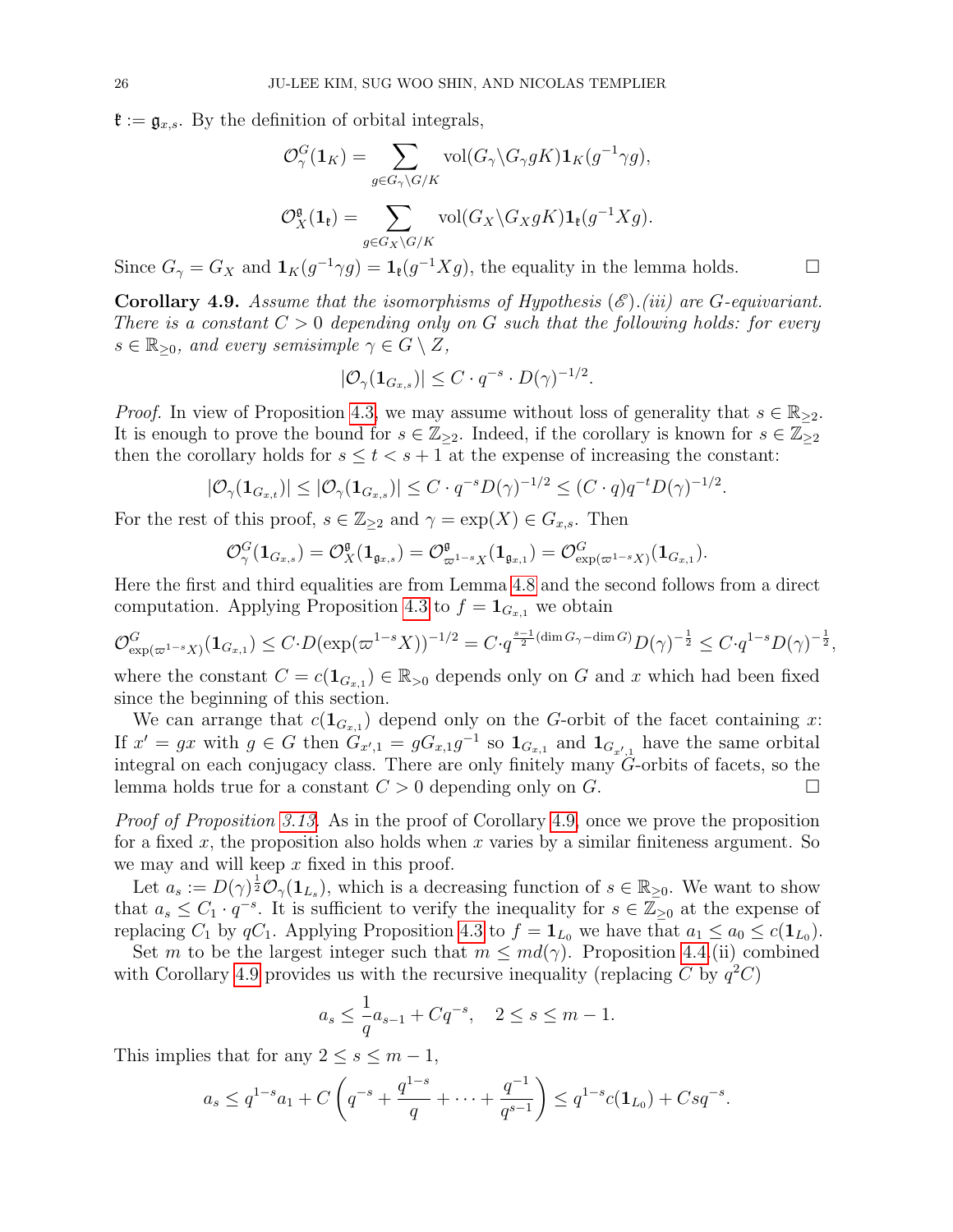We have in particular

$$
a_{m+1} \le a_m \le a_{m-1} \le (c(\mathbf{1}_{L_0})q + Cm) q^{1-m}.
$$

Next, Proposition [4.4.](#page-19-0)(i) shows that for  $s \geq m+2$ , we have the inequality  $a_s \leq \frac{1}{a}$  $\frac{1}{q}a_{s-1}.$ Hence

$$
a_s \le q^{m+1-s} a_{m+1} \le (c(\mathbf{1}_{L_0})q + Cm) q^{2-s}.
$$

Proposition [3.13](#page-15-0) is verified with  $C_1 := (c(1_{L_0})q + C)q^2$ , which is indeed a constant depending only on  $G$ .

### 5. Automorphic Plancherel equidistribution with error terms

<span id="page-26-0"></span>In this section our asymptotic formula for supercuspidal characters and orbital integrals is applied to produce an equidistribution theorem for a family of automorphic representations. The theorem can be informally summarized as follows: Consider the set of  $L^2$ -discrete automorphic representations with supercuspidals at a fixed finite place (suitably weighted). As the formal degree of the supercuspidal at the fixed place moves toward infinity, the local components (away from the fixed place) of the automorphic representations are equidistributed with respect to the Plancherel measure. We prove the theorem in the case where a suitable condition at infinite places simplifies the trace formula so that the technical difficulties with general terms in the trace formula do not blur the close relationship between the asymptotic formula for supercuspidal characters and the equidistribution.

5.1. Preliminaries. In the rest of the article the following global setup will be in effect. Let G be a connected reductive group over a totally real number field  $F$ . (We used the symbol G differently in the preceding sections.) Put  $F_{\infty} := F \otimes_{\mathbb{Q}} \mathbb{R}$ . Write  $\mathcal{A}_{\text{disc}}(G)$  for the set of discrete automorphic representations of  $G(\mathbb{A}_F)$  up to isomorphism (i.e. without multiplicity). The automorphic multiplicity of  $\pi \in \mathcal{A}_{disc}(G)$  is denoted  $m_{disc}(\pi)$ . Let S be a nonempty finite set of finite places of F. Fix a Haar measure  $\mu_S$  on  $G(F_S)$ . Recall that the unitary dual  $G(F_S)^\wedge$  is equipped with a positive Borel measure  $\hat{\mu}_S^{\text{pl}}$  $S<sub>S</sub>$ , the Plancherel measure.

Write Ram(G) for the set of finite places v of F such that G is ramified over  $F_v$ . For each finite place  $v \notin \text{Ram}(G)$  let  $K_v^{\text{hs}}$  be a hyperspecial subgroup of  $G(F_v)$ . We choose  $K_v^{\text{hs}}$ such that at all but finitely many  $v \notin \text{Ram}(G)$ , the group  $K_v^{\text{hs}}$  consists of the  $\mathcal{O}_{F_v}$ -points of some reductive integral model of G over  $\mathcal{O}_F[1/N]$  for a sufficiently large integer N.

Let v be a place of F. Write  $\mu_v^{\text{can}}$  for the canonical measure on  $G(F_v)$  (denoted by  $L(M^{\vee}(1)) \cdot |\omega_G|$  in [\[Gro97\]](#page-44-18)), and if  $G(F_v)$  has compact center, denote by  $\mu_v^{\text{EP}}$  the Euler- $E(W_1, V_1) \cdot |\omega_G|$  in [Gro97]), and if  $G(Y_v)$  has compact center, denote by  $\mu_v$  the Edier-<br>Poincaré measure on  $G(F_v)$ , cf. [\[Gro97,](#page-44-18) §5, §7]. Assuming  $G(F_\infty)$  has compact center, put  $\mu_{\infty}^{\text{EP}} := \prod_{v | \infty} \mu_v^{\text{EP}}$ . Similarly  $\mu_S^{\text{EP}} := \prod_{v \in S} \mu_v^{\text{EP}}$  and  $\mu^{\text{can},\Sigma} := \prod_{v \notin \Sigma} \mu_v^{\text{can}}$ . When G is unramified over  $F_v$  it is known that  $\mu_v^{\text{can}}$  assigns volume 1 to hyperspecial subgroups. From  $§5.3$  $§5.3$  on we will fix a finite set of places S and consider the (possibly negative) measure

$$
\mu^{\text{can,EP}} := \left(\prod_{v \notin S \cup S_{\infty}} \mu_v^{\text{can}}\right) \mu_S^{\text{EP}} \mu_{\infty}^{\text{EP}}.
$$

(This is different from the convention of [\[ST16\]](#page-45-5); there we used  $\mu_v^{\text{can}}$  at all finite places. Also note that  $\mu^{\text{can,EP}}$  depends on the set S.) Define the volume of the adelic quotient

$$
\tau'(G,S):=\mu^{\mathrm{can},\mathrm{EP}}(G(F)\backslash G(\mathbb{A}_F)),
$$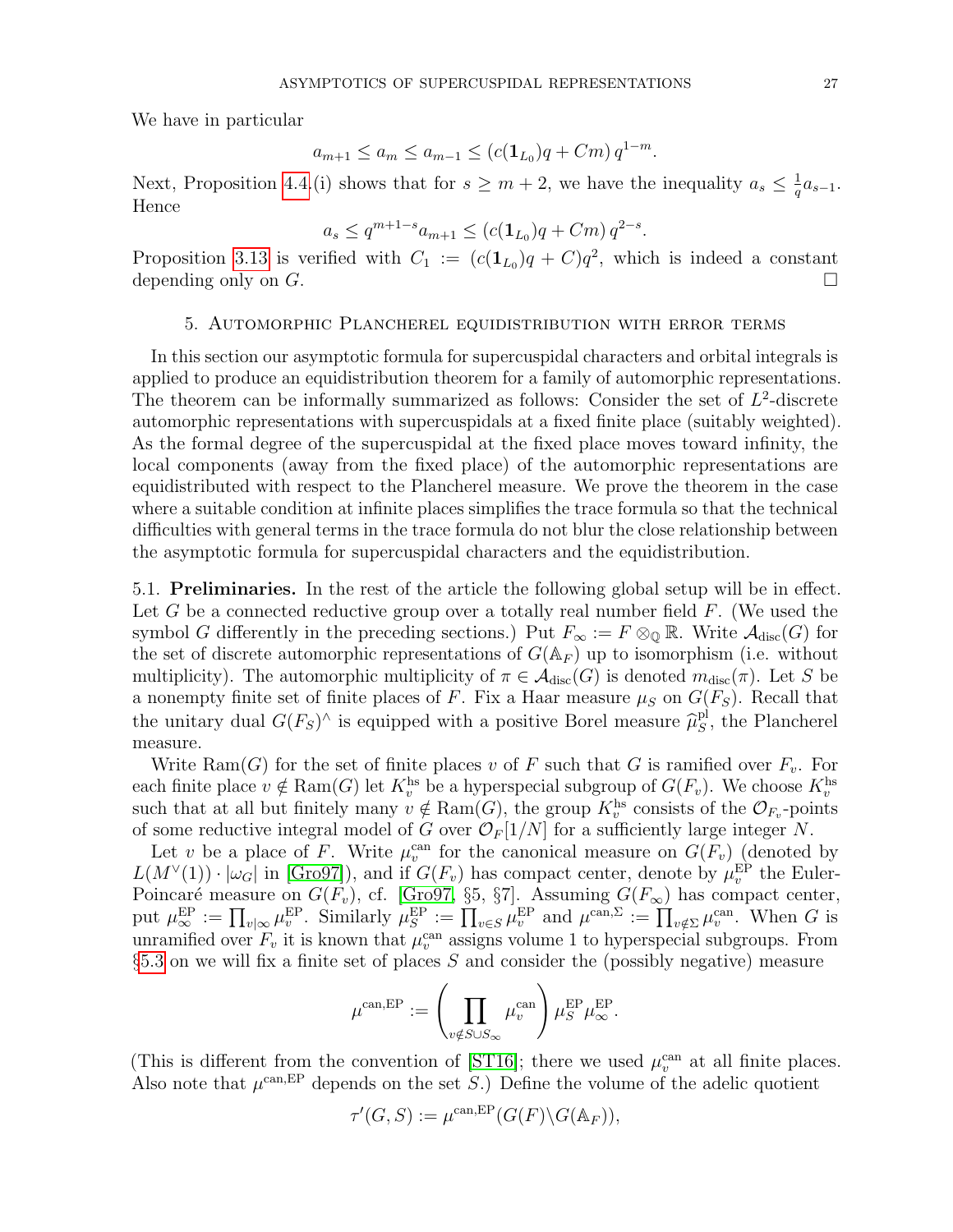relative to the counting measure on the discrete subgroup  $G(F)$ . This volume is finite if  $G(F_{\infty})$  has compact center, which will always be the case by part (iii) of the assumptions made in the next subsection.<sup>[6](#page-27-1)</sup> The Tamagawa volume of  $G(F) \backslash G(\mathbb{A}_F)$  is denoted by  $\tau(G)$ .

<span id="page-27-0"></span>5.2. The simple trace formula. As the trace formula is going to play a central role in the proof, we recall some basic facts. Let  $T_{ell}, T_{disc} : \mathcal{H}(G(\mathbb{A}_F)) \to \mathbb{C}$  designate the invariant distributions consisting of contributions from the elliptic conjugacy classes and the discrete automorphic spectrum, respectively. Arthur's trace formula is the equality of the two invariant distributions  $I_{\text{geom}}$  and  $I_{\text{spec}}$  on the geometric and spectral sides. In general  $I_{\text{geom}}$  (resp.  $I_{\text{spec}}$ ) is the sum of  $T_{\text{ell}}$  (resp.  $T_{\text{disc}}$ ) and other very complicated terms, but we will always be in the situation where the simple trace formula applies, i.e.  $T_{\text{ell}} = I_{\text{geom}} = I_{\text{spec}} = T_{\text{disc}}.$ 

Suppose that  $\phi \in \mathcal{H}(G(\mathbb{A}_F))$  admits a decomposition  $\phi = \phi^{S \cup S_{\infty}} \phi_S \phi_{\infty}$  according to  $G(\mathbb{A}_F) = G(\mathbb{A}_F^{S \cup S_{\infty}})G(F_S)G(F_{\infty})$  such that  $\phi_{\infty}$  is an Euler-Poincaré function on  $G(F_{\infty})$ as in [\[CD90,](#page-43-13) Thm 3.(ii)] up to a nonzero scalar. For the rest of the paper we make the following overarching assumptions.

- (i)  $G(F_S)$  has compact center,
- (ii) the function  $\phi_S$  is cuspidal in the sense that orbital integrals vanish on non-elliptic regular semisimple conjugacy classes of  $G(F<sub>S</sub>)$ , and
- (iii)  $G(F_{\infty})$  contains a compact maximal torus.

By (iii), the real group  $G(F_{\infty})$  admits discrete series spectrum and the function  $\phi_{\infty}$  is nonzero. Condition (ii) is equivalent to the condition that the trace of any (fully) induced representation from any proper parabolic subgroups vanishes against  $\phi_S$ . Typical examples of such  $\phi_S$  are matrix coefficients of supercuspidal representations (§[3\)](#page-9-0) and Kottwitz's Euler-Poincaré functions, cf. §[6](#page-38-0) below.

For a semisimple  $\gamma \in G(F)$  write  $G_{\gamma}$  for its centralizer and  $I_{\gamma}$  for the neutral component of  $G_\gamma$ . Put  $\iota(\gamma) := [G_\gamma(F) : I_\gamma(F)] \in \mathbb{Z}_{\geq 1}$ . Let  $\mu_{G(\mathbb{A}_F)}$  (resp.  $\mu_{I_\gamma(\mathbb{A}_F)}$ ) denote a Haar measure on  $G(\mathbb{A}_F)$  and  $I_{\gamma}(\mathbb{A}_F)$ , respectively. The elliptic part of the trace formula is the expansion

(5.1) 
$$
T_{\text{ell}}(\phi, \mu_{G(\mathbb{A}_F)}) := \sum_{\gamma \in G(F)/\sim \atop \text{elliptic}} \iota(\gamma)^{-1} \mu_{I_{\gamma}}(I_{\gamma}) \mathcal{O}_{\gamma}(\phi, \mu_{G(\mathbb{A}_F)}/\mu_{I_{\gamma}(\mathbb{A}_F)}),
$$

where the sum runs over the set of F-elliptic conjugacy classes in  $G(F)$ , and  $\mu_{I_{\gamma}}(I_{\gamma})$  is the volume of  $I_{\gamma}(F)\backslash I_{\gamma}({\mathbb A}_F)$  for the quotient measure of  $\mu_{I_{\gamma}({\mathbb A}_F)}$ . (Note that  $I_{\gamma}(F_{\infty})$  has compact center by ellipticity of  $\gamma$  and assumption (iii) above.) The discrete part of the trace formula is

(5.2) 
$$
T_{\text{disc}}(\phi, \mu_{G(\mathbb{A}_F)}) := \sum_{\pi \in \mathcal{A}_{\text{disc}}(G)} m_{\text{disc}}(\pi) \text{tr } \pi(\phi, \mu_{G(\mathbb{A}_F)}),
$$

where  $m_{disc}(\pi)$  denotes the multiplicity of  $\pi$  in the discrete automorphic spectrum. Under the above hypotheses Arthur [\[Art88,](#page-43-22) Cor 7.3, Cor 7.4] provides us with the simple trace formula

<span id="page-27-2"></span>(5.3) 
$$
T_{\text{ell}}(\phi, \mu_{G(\mathbb{A}_F)}) = T_{\text{disc}}(\phi, \mu_{G(\mathbb{A}_F)}).
$$

<span id="page-27-1"></span><sup>&</sup>lt;sup>6</sup>To have finite volume in general, one has to take a further quotient of  $G(F)\backslash G(\mathbb{A}_F)$  by the R-split part of the center of  $G(F_{\infty})$ .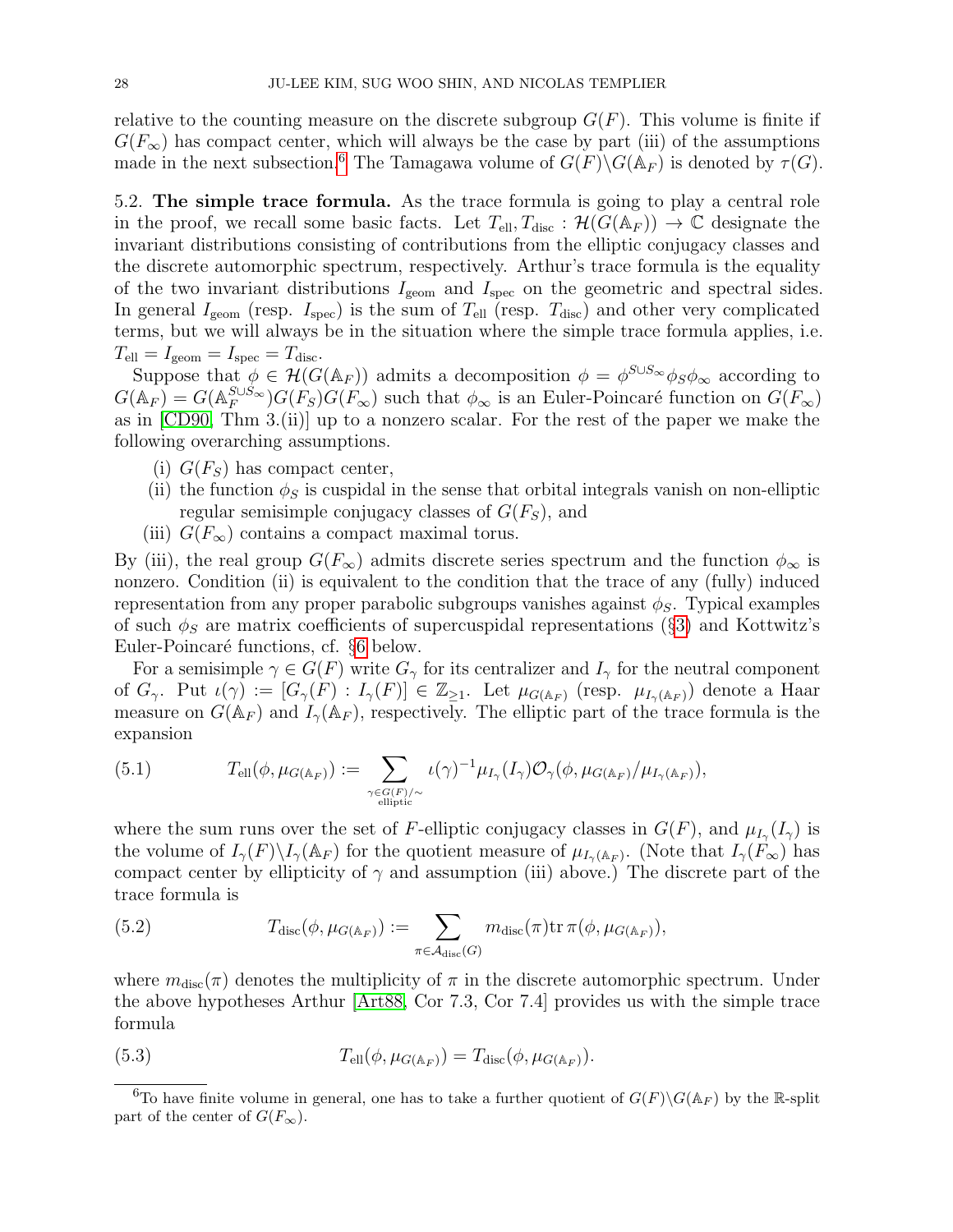Indeed the assumption at  $v_1$  (resp. at  $v_1$  and  $v_2$ ) in Corollary 7.3 (resp. 7.4) of that paper is satisfied by any  $v_1 \in S$  (resp. any  $v_1 \in S$  and any  $v_2 \in S_{\infty}$ ) by (ii) and (iii) above. Here we use the property of Euler-Poincaré functions [\[Art89,](#page-43-23) p.270, p.281] that their orbital integrals vanish outside elliptic conjugacy classes.

<span id="page-28-0"></span>5.3. Counting measures for automorphic representations. Let G be a connected reductive group over a totally real field F as in the preceding subsection. Let  $S_0$ ,  $S$ ,  $\mathfrak{S}$ ,  $\xi$ ,  $\Pi_{\infty}(\xi)$ ,  $K_{S_0}$ , and  $K^{\mathfrak{S}}$  be as in the introduction. (We allow  $S_0$  to be empty.) Throughout this section G is assumed to be unramified away from the finite set of places  $\mathfrak{S}$ . This is always ensured by increasing the set  $S_0$  if necessary. We make the following additional hypothesis, which is technically helpful as it was in [\[ST16\]](#page-45-5).

• The highest weight of  $\xi$  is regular.

Write Irr<sup>Yu</sup>( $G(F_S)$ ) for the set of  $\sigma_S = \otimes_{v \in S} \sigma_v$  such that  $\sigma_v \in \text{Irr}^{\text{Yu}}(G(F_v))$ . Given  $\sigma_S \in \text{Irr}^{\text{Yu}}(G(F_S))$ , define

$$
\mathcal{F} = \mathcal{F}(\xi, \sigma_S, K_{S_0})
$$

to be the multi-set of  $\pi \in \mathcal{A}_{disc}(G)$  whose multiplicity is zero unless  $\pi^{\mathfrak{S}}$  is unramified,  $\pi_S \simeq \sigma_S$ , and  $\pi_\infty \in \Pi_\infty(\xi)$ , in which case the multiplicity of  $\pi$  is

$$
a_{\mathcal{F}}(\pi) := m_{\text{disc}}(\pi) \dim(\pi_{S_0})^{K_{S_0}}.
$$

By Harish-Chandra's finiteness theorem,  $a_{\mathcal{F}}(\pi) \neq 0$  only for finitely many  $\pi$ . We may replace  $m_{\text{disc}}(\pi)$  by the multiplicity in the cuspidal spectrum since every automorphic representation with a supercuspidal component (or with  $\pi_{\infty}$  in discrete series) is cuspidal. For each  $\sigma_{\infty} \in \Pi_{\infty}(\xi)$  let  $f_{\sigma_{\infty}}$  be a pseudo-coefficient for  $\sigma_{\infty}$ . Set

$$
f_{\xi} := \sum_{\sigma_{\infty} \in \Pi_{\infty}(\xi)} f_{\sigma_{\infty}}.
$$

Then tr  $\pi_{\infty}(f_{\xi}) \neq 0$  if and only if  $\pi_{\infty} \in \Pi_{\infty}(\xi)$ , in which case the trace equals 1. (The only if part follows from the results of Vogan–Zuckerman on Lie algebra cohomology.) Moreover  $f_{\xi}$  is an Euler-Poincaré function up to a nonzero constant, cf. [\[Kot92,](#page-44-3) Lem 3.2]. Write  $f_{\sigma_S} \in C_c^{\infty}(G(F_S))$  for the product of explicit supercuspidal coefficients  $f_{\sigma_v}$  (see §[3.2\)](#page-9-4).

<span id="page-28-1"></span>**Lemma 5.1.** Let  $\phi^{\mathfrak{S}} \in \mathcal{H}^{ur}(G(\mathbb{A}_F^{\mathfrak{S}}))$ . Put  $\phi := \phi^{\mathfrak{S}} f_{\sigma_S} \mathbf{1}_{K_{S_0}} f_{\xi}$ . Then

$$
\sum_{\pi \in \mathcal{F}(\xi, \sigma_S, K_{S_0})} \text{tr} \,\pi^{\mathfrak{S}}\left(\phi^{\mathfrak{S}}, \mu^{\text{can}, \mathfrak{S}}\right) = \mu_{S_0}^{\text{can}}(K_{S_0})^{-1} T_{\text{ell}}(\phi, \mu^{\text{can}, \text{EP}}).
$$

Proof. It follows from the definition that the left hand side equals

$$
\sum_{\pi \in \mathcal{A}_{\text{disc}}(G)} m_{\text{disc}}(\pi) \text{tr} \, \pi^{\mathfrak{S}}(\phi^{\mathfrak{S}}) \text{tr} \, \pi_{S}(f_{\sigma_{S}}) \frac{\text{tr} \, \pi_{S_{0}}(\mathbf{1}_{K_{S_{0}}})}{\mu_{S_{0}}^{\text{can}}(K_{S_{0}})} \text{tr} \, \pi_{\infty}(f_{\xi}),
$$

which is none other than  $\mu_{S_0}^{\text{can}}(K_{S_0})^{-1}T_{\text{disc}}(\phi)$ . We conclude by [\(5.3\)](#page-27-2).

 $\Box$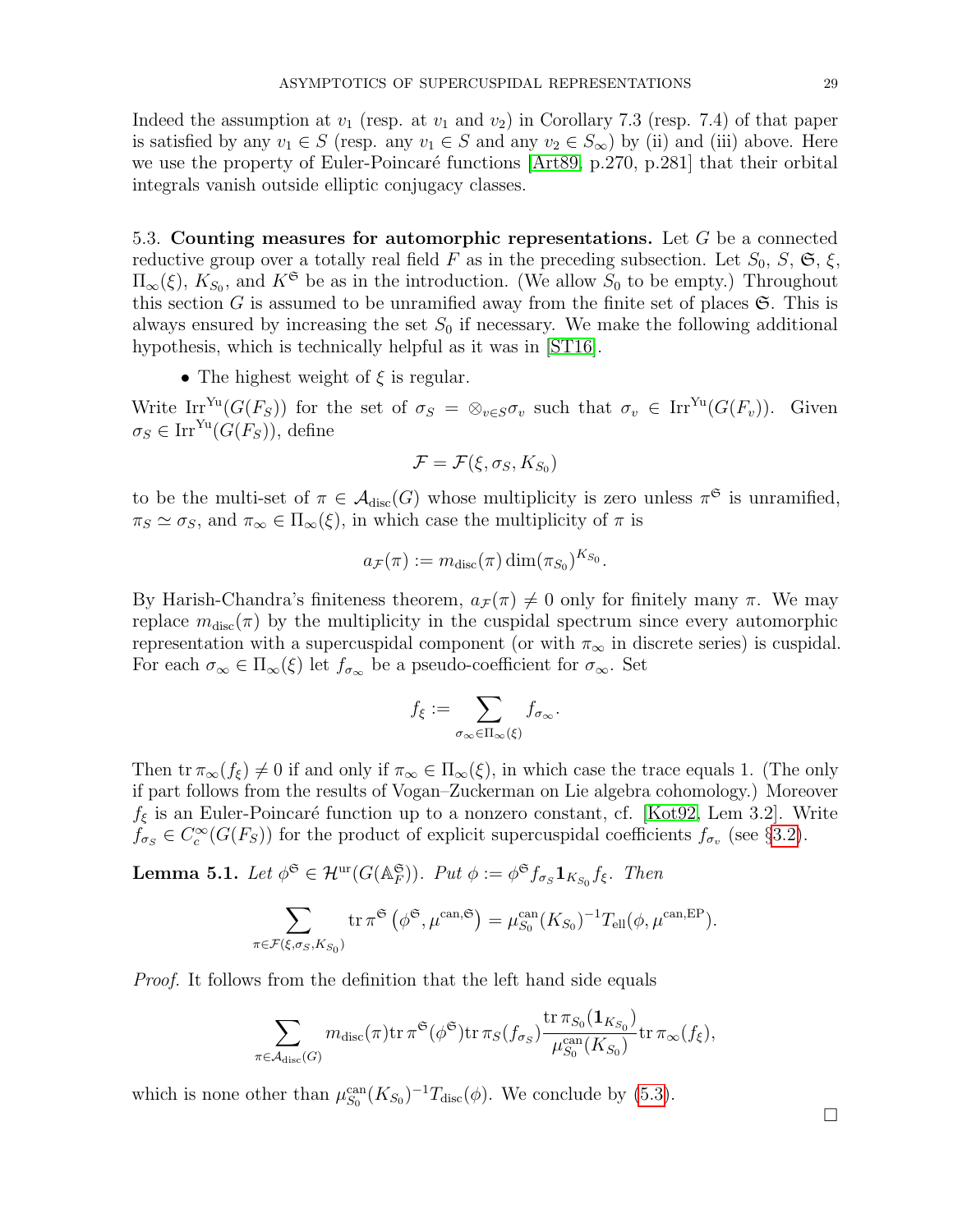<span id="page-29-0"></span>5.4. Bounds on the geometric side. Here we recollect various bounds on the terms appearing on the geometric side, mostly from [\[ST16\]](#page-45-5). Given each semisimple element  $\gamma \in G(F)$ , fix a maximal torus  $T_{\gamma}$  in G over  $\overline{F}$  containing  $\gamma$  and write  $\Phi_{\gamma}$  for the set of roots of  $T_\gamma$  in G outside  $I_\gamma$ , namely the set of roots  $\alpha$  in G such that  $\alpha(\gamma) \neq 1$ . Thus  $\Phi_\gamma$ is nonempty if and only if  $\gamma \notin Z(F)$ . Define  $S_{\gamma}$  for the following set of finite places of F:

$$
S_{\gamma} := \{ v : |1 - \alpha(\gamma)| \neq 1 \text{ for some } \alpha \in \Phi_{\gamma} \}.
$$

Evidently  $S_{\gamma}$  is independent of the choice of  $T_{\gamma}$ . In the same way we defined Ram(G), we have the set Ram $(I_{\gamma})$ . For each  $v \notin \text{Ram}(G)$ , we have a maximal split torus  $A_v$  in  $G \otimes_F F_v$  such that  $K_v^{\text{hs}}$  is in a good relative position to  $A_v$ .

Let  $\Sigma \supset \mathrm{Ram}(G) \cup S_{\infty}$  be a finite set of places of F. Choose  $\underline{\kappa} = (\kappa_v)_{v \notin \Sigma}$  with  $\kappa_v \in \mathbb{Z}_{\geq 0}$ such that  $\kappa_v \neq 0$  for only finitely many v. Define

$$
Q:=\prod_v q_v^{\min(1,\kappa_v)},\qquad Q^{\underline{\kappa}}:=\prod_v q_v^{\kappa_v},
$$

where v runs over places of F outside  $\Sigma$ . For simplicity we will write  $Q^{a+bk}$  to mean  $Q^a(Q^{\underline{\kappa}})^b$ . Put  $U_v^{\leq \kappa_v} := \bigcup_{\|\lambda\| \leq \kappa_v} K_v^{\text{hs}} \lambda(\varpi_v) K_v^{\text{hs}},$  where  $v \notin \Sigma$  and  $\lambda \in X_*(A_v)$ . Here  $||\cdot||$  is an  $\Omega_G$ -invariant norm on  $X_*(A_v)$ , which depends on the choice of an R-basis of  $X_*(A_v)_{\mathbb{R}}$ .

Write  $d(G_{\infty})$  for the cardinality of  $\Pi_{\infty}(\xi)$ , which is independent of  $\xi$ . Let  $q(G_{\infty})$  denote the real dimension of  $G(F_{\infty})$  modulo (any) maximal compact subgroup. Given a constant  $C \geq 1$  and  $\star \in \{alg, \text{reg}\}\$ , we define a set

$$
\operatorname{Irr}_{C}^{\star}(G(F_{\infty})) := \{ \xi \in \operatorname{Irr}^{\star}(G(F_{\infty})) : \max(\xi)/\min(\xi) \le C \},
$$

where  $\max(\xi)$  and  $\min(\xi)$  are given as follows. Let T be a maximal torus in G over C and choose a Borel subgroup B containing T. Let  $\lambda_{\xi} \in X^*(T)$  denote the B-dominant weight of  $\xi$ . Write  $\Phi^+$  for the set of B-positive roots of T in G, and  $\rho$  for the half sum of roots in  $\Phi^+$ . Then max( $\xi$ ) (resp. min( $\xi$ )) is the maximum (resp. minimum) value of the natural pairing  $\langle \alpha, \lambda_{\xi} + \rho \rangle$  as  $\alpha$  runs over  $\Phi^+$ . The value is independent of the choice of T and B. (We introduce  $\text{Irr}_{C}^{\star}(G(F_{\infty}))$  so that we can vary  $\xi$  in a controlled manner in that set.)

- **Proposition 5.2.** (i) There exists  $A_1 > 0$  depending only on G such that the following holds for any  $\Sigma$  and  $\underline{\kappa} = (\kappa_v)$  as above: Choose  $U_{\Sigma}$  to be a compact subset of  $G(F_{\Sigma})$ . Write  $\mathcal{Y}(\underline{\kappa})$  for the set of  $G(\mathbb{A}_F)$ -conjugacy classes of  $\gamma \in G(F)_{\text{ss}}$  which meet  $\prod_{v \notin \Sigma} U_v^{\leq \kappa_v} \times U_{\Sigma}$ . Then  $|\mathcal{Y}(\underline{\kappa})| = O(Q^{A_1 \underline{\kappa}})$ .
	- (ii) Let  $\xi \in \text{Irr}^{\text{alg}}(G(F_{\infty}))$ . If  $\gamma \notin G(F_{\infty})_{\text{ell}}$  then  $\mathcal{O}^{G(F_{\infty})}_{\gamma}(f_{\xi}) = 0$ . Moreover,

$$
\mathcal{O}_z^{G(F_\infty)}(f_\xi,\mu_\infty^{\rm EP})=(-1)^{q(G_\infty)}\omega_\xi(z)d(G_\infty)\dim\xi,\quad\text{if }z\in Z(F_\infty).
$$

For every  $C \geq 1$ ,  $\xi \in \text{Irr}_C^{\text{alg}}(G(F_{\infty}))$  and  $\gamma \in G(F_{\infty})_{\text{ss}}$  with  $\gamma \notin Z(F_{\infty})$ , we have

$$
D_{\infty}(\gamma)^{1/2} |\mathcal{O}_{\gamma}^{G(F_{\infty})}(f_{\xi}, \mu_{\infty}^{\rm EP})| = O_C(\dim(\xi)^{1-\nu_{\infty}}),
$$

where  $\nu_{\infty} \in \mathbb{R}_{>0}$  depends only on  $G(F_{\infty})$  and the implicit constant is independent of  $\gamma$  and  $\xi$ . One can choose  $\nu_{\infty}$  to be the minimum of 1 – (dim<sub>R</sub>  $I_{\gamma}$  –  $r k_{\mathbb{R}}I_{\gamma}/(\dim_{\mathbb{R}} G_{\infty} - r k_{\mathbb{R}} G_{\infty})$  as  $\gamma$  runs over noncentral elements in  $G(F_{\infty})_{ss}$ .

(iii) Let  $v \notin S_\gamma \cup \mathrm{Ram}(G)$ . Suppose that  $\gamma \in G(F_v)_{ss}$  is conjugate to an element of  $K_v^{\text{hs}}$ . Then  $I_\gamma$  is unramified over  $F_v$ , and  $\mathcal{O}_\gamma(\mathbf{1}_{K_v^{\text{hs}}}, \mu_v^{\text{can}}) = 1$ .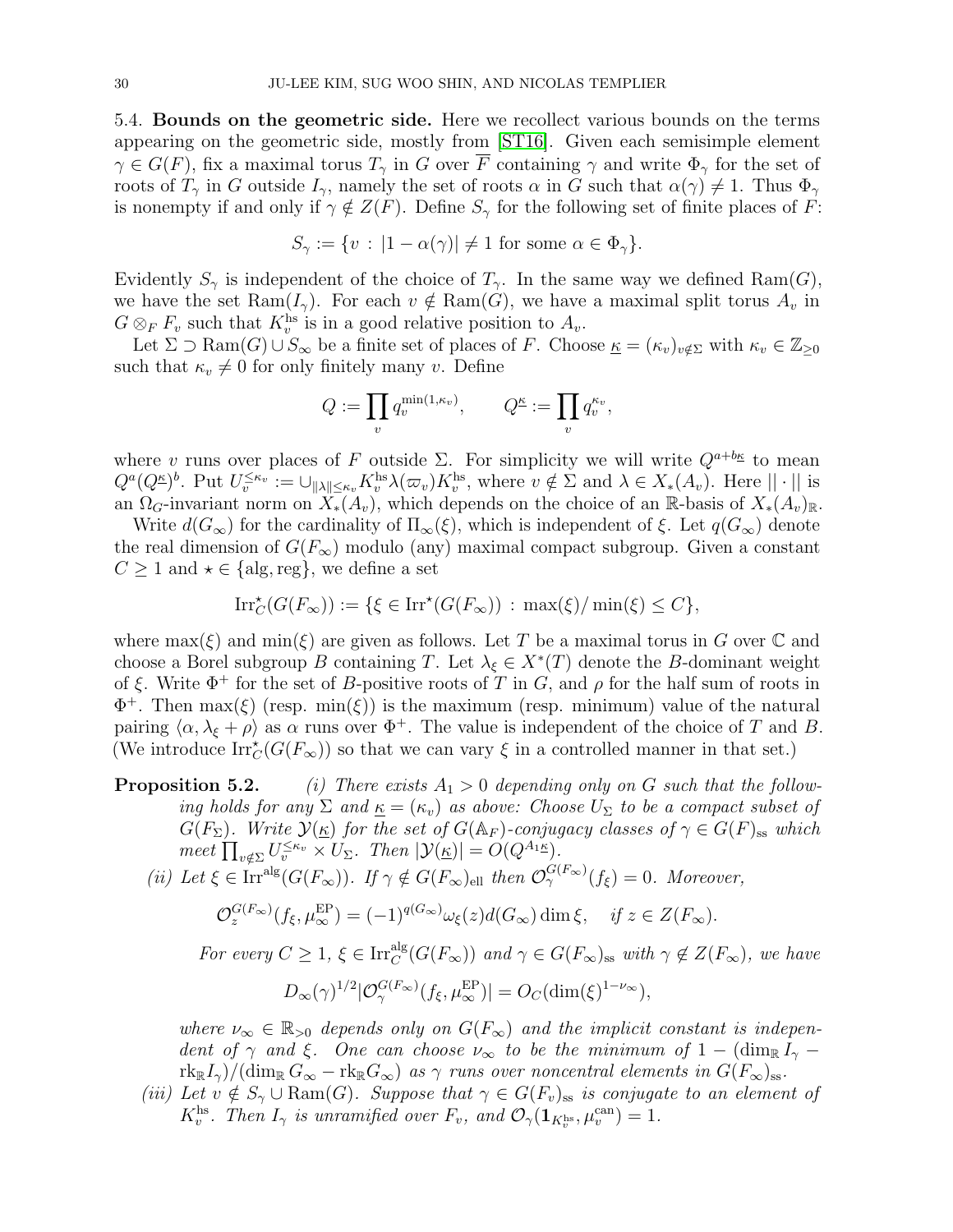(iv) There exists a lower bound  $p_0 > 0$  and  $A_3, B_3 > 0$  depending only on G such that for every finite place v whose residue characteristic is greater than  $p_0$ , for every  $\gamma \in G(F_v)_{ss}$ , and for every  $\lambda \in X_*(A_v)$  with  $\|\lambda\| \leq \kappa_v$ ,

$$
D(\gamma)^{1/2} \mathcal{O}_{\gamma}(\mathbf{1}_{K_v^{\text{hs}} \lambda(\varpi_v) K_v^{\text{hs}}}, \mu_v^{\text{can}}) \le q_v^{A_3 + B_3 \kappa_v}.
$$

*Proof.* Part (i) follows from [\[ST16,](#page-45-5) Prop 8.7]. (Take  $S_0$  and  $S_1$  there to be our  $\Sigma\setminus S_\infty$  and  $\{v \notin \Sigma : \kappa_v \neq 0\}$ , respectively. The proposition there assumes that the nonzero values of  $\kappa_v$  are all equal, but the same proof works when  $\kappa_v$  are different. Finally observe that  $A_3$ can be absorbed into  $B_3$  in that proposition.)

Letus prove (ii). It is a standard fact ([\[Kot92,](#page-44-3) p.659]) for a discrete series representation  $\pi_{\infty}$  that  $\mathcal{O}_{\gamma}(f_{\pi_{\infty}})$  vanishes unless  $\gamma$  is elliptic semisimple, in which case

$$
\mathcal{O}_{\gamma}(f_{\pi_{\infty}}) = (-1)^{q(G_{\infty})} \text{tr}\,\xi(\gamma)
$$

if the Euler-Poincaré measures are used on  $G(F_{\infty})$  and  $I_{\gamma}(F_{\infty})$ . This implies everything but the last bound in (ii) as  $f_{\xi}$  is the sum of  $f_{\sigma_{\infty}}$  over  $\sigma_{\infty} \in \Pi_{\infty}(\xi)$ . It remains to bound  $D_{\infty}^G(\gamma)^{1/2}|\text{tr }\xi(\gamma)| = O(\dim(\xi)^{1-\nu_{\infty}})$  with  $\nu_{\infty}$  described as in the proposition. We get the bound from [\[ST16,](#page-45-5) Lem 6.10.(ii)], observing that  $m(\xi)$  there is equal to min( $\xi$ ) and that  $\dim(\xi)/\min(\xi)^{|\Phi^+|}$  is bounded both above and below (in terms of C).

We get (iii) from [\[Kot86,](#page-44-21) Prop 7.1, Cor 7.3]. Finally (iv) is proved by motivic integration in [\[ST16,](#page-45-5) Thm 14.1].

Write  $\text{Mot}_{I_{\gamma}}$  for the Artin-Tate motive associated to  $I_{\gamma}$  by Gross [\[Gro97\]](#page-44-18). We have the decomposition  $\text{Mot}_{I_{\gamma}} = \bigoplus_{d \in \mathbb{Z}_{\geq 1}} \text{Mot}_{I_{\gamma},d}(1-d)$ , where  $\text{Mot}_{I_{\gamma},d}$  is an Artin motive, and  $(1-d)$  denotes the Tate twist. For any Artin-Tate motive M over F, denote by  $L(\text{Mot}_{I_{\gamma}})$ (resp.  $L_v(\text{Mot}_{I_\gamma})$ ) the global (resp. local) L-function evaluated at  $s=0$ . Write  $\Omega_{I_\gamma}$  for the absolute Weyl group of  $I_{\gamma}$ . There is a certain local cohomological invariant  $c_v(I_{\gamma}) \in \mathbb{Q}_{>0}$ defined in [\[Gro97,](#page-44-18) (8.1)]. We do not need the definition but only the property that

<span id="page-30-1"></span>(5.4) 
$$
c_v(I_\gamma) = |H^1(F_v, I_\gamma)| \ge 1 \text{ if } v \nmid \infty, \quad c_v(I_\gamma) \ge |\Omega_{I_\gamma}|^{-1}, \text{ if } v \mid \infty.
$$

Let  $\gamma \in G(F)_{\text{ell}}$  so that  $I_{\gamma}$  has F-anisotropic center. (This ensures that  $\mu_{I_{\gamma}}^{\text{can,EP}}$  $\frac{\text{can,EP}}{I_\gamma}(I_\gamma)$  is finite, cf. [\[Gro97,](#page-44-18) Prop 9.4].) We have the identity [\[Gro97,](#page-44-18) Thm 9.9]

<span id="page-30-0"></span>(5.5) 
$$
|\mu_{I_{\gamma}}^{\text{can,EP}}(I_{\gamma})| = \frac{|L(\text{Mot}_{I_{\gamma}})|}{\prod_{v \in S} |L_v(\text{Mot}_{I_{\gamma}})|} \frac{\tau(I_{\gamma}) \cdot |\Omega_{I_{\gamma}}|}{\prod_{v \in S \cup S_{\infty}} c_v(I_{\gamma})}.
$$

<span id="page-30-3"></span>**Lemma 5.3.** Let  $\gamma$  vary over the set  $G(F)_{\text{ell}}$  and retain the above notation. Let  $S_{\text{iso}}$ denote the set of finite places v of F such that Z contains a nontrivial  $F_v$ -split torus. (So  $S \cap S_{\text{iso}} = \emptyset.$ 

(i) There exist constants  $0 < c_1 < c_2$  such that for all  $\gamma \in G(F)_{ss}$ ,

- <span id="page-30-2"></span> $|L_v(\text{Mot}_{I_{\gamma}})|^{-1} \leq c_2 q_v^{\frac{1}{2}(\dim I_{\gamma}-\text{rk}I_{\gamma})} \quad \forall v \notin S_{\text{iso}} \cup S_{\infty},$  $|L_v(\text{Mot}_{I_\gamma})|^{-1} \geq c_1 q_v^{\frac{1}{2}(\dim I_\gamma - \text{rk}I_\gamma)} \quad \forall v \notin S_{\text{iso}} \cup S_\infty \text{ such that } I_\gamma \text{ is unramified at } v.$
- (ii) There exist constants  $c_0, c_3, A_2 > 0$  depending only on G such that the following holds: for all S such that G is unramified at all places in S, we have

$$
\frac{|\mu_{I_{\gamma}}^{\operatorname{can},\operatorname{EP}}(I_{\gamma})|}{|\mu_G^{\operatorname{can},\operatorname{EP}}(G)|} \leq c_0 c_3^{|S|} \cdot q_S^{\frac{1}{2}(\dim I_{\gamma}-\operatorname{rk} I_{\gamma})-\frac{1}{2}(\dim G - \operatorname{rk} G)} \prod_{v \in \operatorname{Ram}(I_{\gamma})} q_v^{A_2}, \quad \forall \gamma \in G(F)_{\mathrm{ss}}.
$$

 $\Box$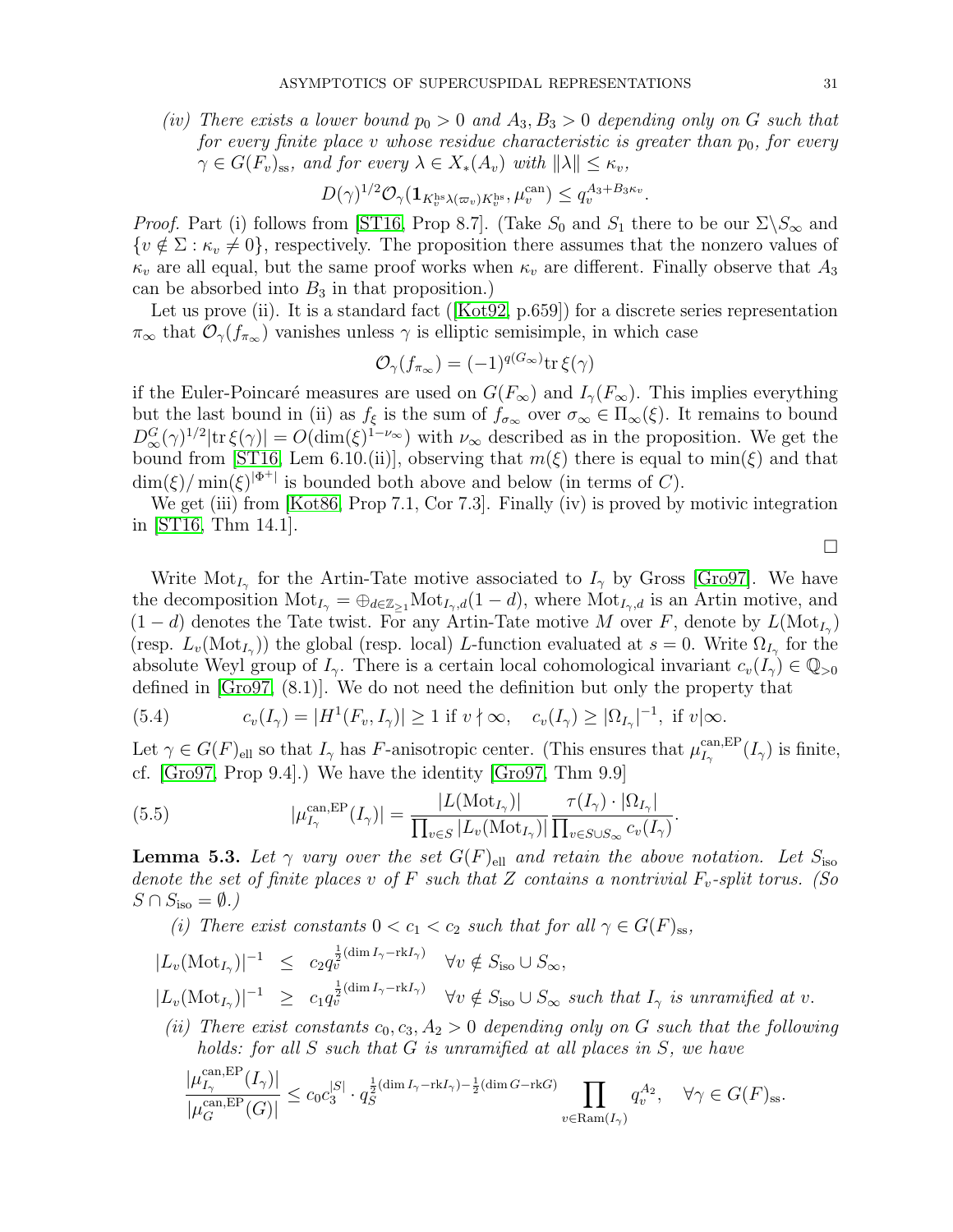Proof. (i) Observe that

$$
|L_v(\text{Mot}_{I_\gamma})|^{-1} = \prod_{d \ge 1} |L_v(\text{Mot}_{I_\gamma,d}(1-d))|^{-1} = \prod_{d \ge 1} \prod_{i \in I_d} |1 - a_{d,i}|,
$$

where  $I_d$  is a finite index set, and  $a_{d,i} \in \mathbb{C}$  has absolute value  $q^{d-1}$  for all i. (Since  $v \notin S_{\text{iso}}$  we always have  $a_{d,i} \neq 1$ .) For each d and i we have the obvious bounds  $q^{d-1} - 1 \leq |1 - a_{d,i}| \leq q^{d-1} + 1$ . Part (i) is now easily deduced from the following facts [\[Gro97,](#page-44-18) §1], cf. [\[ST16,](#page-45-5) Prop 6.3]:

- $|I_d| \leq \dim \text{Mot}_{I_{\gamma},d}$  with equality when  $I_{\gamma}$  is unramified at v,
- $\sum_{d\geq 1} |I_d| \leq \dim \mathrm{Mot}_{I_{\gamma}} = \mathrm{rk} I_{\gamma},$
- $\sum_{d\geq 1} (d-1) \dim \text{Mot}_{I_{\gamma},d} = \frac{1}{2}$  $\frac{1}{2}(\dim I_{\gamma}-\mathrm{rk}I_{\gamma}).$

(ii) From [\(5.5\)](#page-30-0) (applied one more time with  $\gamma = 1$ ) we have the bound

$$
\frac{|\mu_{I_{\gamma}}^{\text{can,EP}}(I_{\gamma})|}{|\mu_G^{\text{can,EP}}(G)|} = O\left(|L(\text{Mot}_{I_{\gamma}})| \prod_{v \in S} \frac{c_v(G)|L_v(\text{Mot}_G)|}{|L_v(\text{Mot}_{I_{\gamma}})|}\right).
$$

Using (i) we bound

$$
|L_v(\text{Mot}_G)|/|L_v(\text{Mot}_{I_\gamma})| = O\left(c_2 q_v^{\frac{1}{2}(\dim I_\gamma - \text{rk}I_\gamma) - \frac{1}{2}(\dim G - \text{rk}G)}\right).
$$

Note that the implicit constants in both  $O(\cdot)$  depend only on G, not on  $\gamma$  or S. (This is obvious in the latter. For the former, it is enough to observe that  $|\Omega_{I_{\gamma}}|$  and  $\tau(I_{\gamma})$ are uniformly bounded as  $\gamma$  varies. The Weyl group is bounded by  $|\Omega_{I_{\gamma}}| \leq |\Omega_{G}|$ . The Tamagawa measure formula [\[Kot88\]](#page-44-8) tells us that  $\tau(I_{\gamma}) \leq |Z(\widehat{I}_{\gamma})^{\text{Gal}(F/F)}|$ , and the latter is uniformly bounded by  $ST16$ , Cor 8.12.) From  $(5.4)$  and  $[Kot86, Thm 1.2]$ , we have

$$
c_v(G) = |H^1(F_v, G)| = |\pi_0(Z(\widehat{G})^{\text{Gal}(\overline{F}_v/F_v)})|, \qquad v \nmid \infty.
$$

Since  $Gal(\overline{F}/F)$  acts on  $Z(\widehat{G})$  through a finite quotient, say  $Gal(F'/F)$ , if we take  $c'_2 \in \mathbb{Z}_{\geq 1}$ be the maximum of  $|\pi_0(Z(\widehat{G})^H)|$  as H runs over all subgroups of Gal(F'/F), then clearly  $c_v(G) \leq c'_2$ . Note that  $c'_2$  is independent of v. Finally we have

$$
|L(\mathrm{Mot}_{I_{\gamma}})| = O\left(\prod_{v \in \mathrm{Ram}(I_{\gamma})} q_v^{A_2}\right)
$$

for a uniform constant  $A_2 > 0$ , with an implicit constant of  $O(\cdot)$  which is uniform for all  $\gamma$ , by [\[ST16,](#page-45-5) Cor 6.16]. Now the bound of (ii) follows by putting  $c_3 := c_2 c_2'$ . — П

<span id="page-31-0"></span>5.5. **Equidistribution results.** Fix  $S$ ,  $S_0$ , and  $K_{S_0}$ . We keep the notation from the previous subsection with  $\mathfrak{S} = S_{\infty} \cup S_0 \cup S$ . Throughout this subsection we suppose that

- the residue characteristic of every  $v \in S$  is sufficiently large such that Theorem [3.11](#page-15-1) applies to  $G(F_v)$  at each  $v \in S$ ,
- $S \cup S_0$  contains the places of F with small residue characteristics such that the result by Cluckers–Gordon–Halupczok on uniform bound on orbital integrals [\[ST16,](#page-45-5) Thm 14.1] applies to places outside  $S \cup S_0$ .

Note that the lower bound on the residue characteristic for Theorem [3.11](#page-15-1) can be made effective, whereas the lower bound for [\[ST16,](#page-45-5) Thm 14.1] to hold is ineffective by the nature of its proof.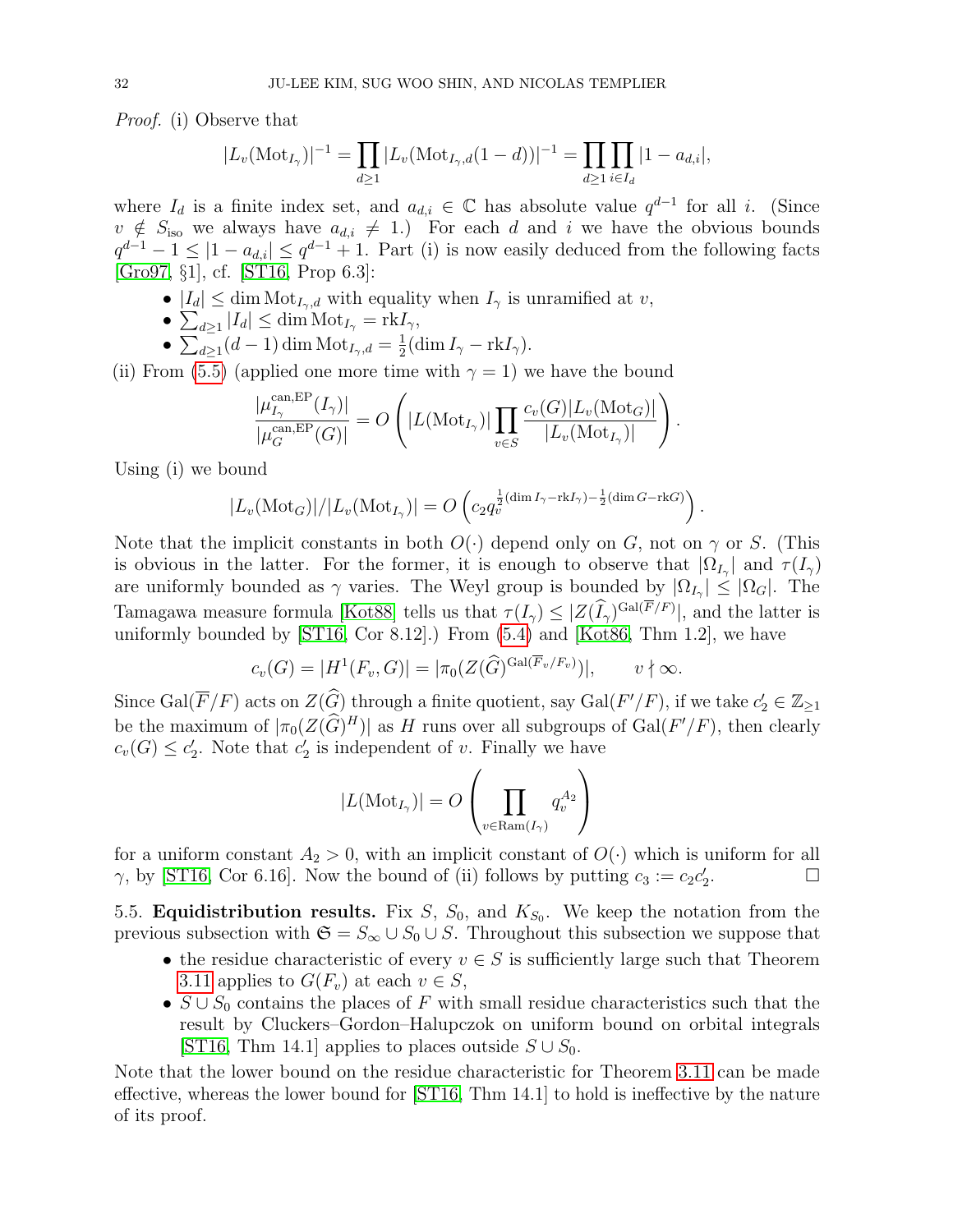Our interest lies in statistics of the family  $\mathcal{F} = \mathcal{F}(\xi, \sigma_S, K_{S_0})$  as  $\xi$  and  $\sigma_S$  vary. Write  $K^{\mathfrak{S}} := \prod_{v \notin \mathfrak{S}} K_v^{\text{hs}}$ . Since we are assuming  $Z(F_S)$  and  $Z(F_{\infty})$  are compact, the intersection  $Z(F) \cap K_{S_0} K^{\mathfrak{S}}$  (taken in  $G(\mathbb{A}_F)$ ) is finite. (The same is true with any compact  $K^{\mathfrak{S}}$ bi-invariant subset of  $G(\mathbb{A}_F^{\mathfrak{S}})$  in place of  $K^{\mathfrak{S}}$ .) As in [\[ST16,](#page-45-5) §2.3], define the truncated Hecke algebra  $\mathcal{H}^{ur, \leq \kappa}(G(\mathbb{A}_F^{\mathfrak{S}}))$  as the space of locally constant bi- $K^{\mathfrak{S}}$ -invariant functions on  $G(\mathbb{A}_F^{\mathfrak{S}})$  whose support is inside the compact subset  $\prod_{v \notin \mathfrak{S}} U_v^{\leq \kappa_v}$ .

<span id="page-32-0"></span>**Theorem 5.4.** There exist constants  $\nu_S, \nu_\infty > 0$  and  $A > 0$  such that for every  $\xi \in \mathcal{E}$  $\text{Irr}_{C}^{\text{reg}}(G(F_{\infty}))$ , for every  $\sigma_{S} \in \text{Irr}^{\text{Yu}}(G(F_{S}))$ , for every  $\underline{\kappa} = (\kappa_{v})_{v \notin \mathfrak{S}}$ , and for every  $\phi^{\tilde{\mathfrak{S}}} \in$  $\mathcal{H}^{\textup{ur},\leq\kappa}(G(\mathbb{A}_F^{\mathfrak{S}}))$  which is the characteristic function of a bi- $K^{\mathfrak{S}}$ -invariant compact subset,

$$
\sum_{\pi \in \mathcal{F}} \operatorname{tr} \pi^{\mathfrak{S}}(\phi^{\mathfrak{S}}) = (-1)^{q(G_{\infty})} d(G_{\infty}) \dim(\xi) \deg(\sigma_{S}) \frac{\tau'(G, S)}{\mu_{S_{0}}^{\operatorname{can}}(K_{S_{0}})} \sum_{z \in Z(F) \cap K_{S_{0}}} \frac{\omega_{\xi}(z)}{\omega_{\sigma_{S}}(z)} \phi^{\mathfrak{S}}(z)
$$

(5.6) 
$$
+ O(\dim(\xi)^{1-\nu_{\infty}} \deg(\sigma_S)^{1-\nu_S} Q^{A_{\underline{\kappa}}}).
$$

The implicit constant in  $O(\cdot)$  depends on G, S,  $S_0$ ,  $K_{S_0}$ , and C (but is independent of  $\xi$ ,  $\sigma_S, \underline{\kappa}, \text{ and } \phi^{\mathfrak{S}}$ ).

<span id="page-32-2"></span>Remark 5.5. The proof shows that  $\nu_{\infty}$  can be chosen to be as in Proposition [5.2.](#page-0-3) We have restricted to the set  $\xi \in \text{Irr}_{C}^{\text{reg}}(G(F_{\infty}))$  to underline the analogy between the finite places S and the infinite places  $S_{\infty}$ . Without the restriction the error bound could be stated in terms of  $\min(\xi)$  as in [\[ST16,](#page-45-5) Thm 9.19]. The same remark applies to Theorem [6.4](#page-39-0) below.

Remark 5.6. If we fix  $\underline{\kappa}$  and  $\phi^{\mathfrak{S}}$  (while allowing  $\xi$  and  $\sigma_S$  to vary) then the same proof shows the asymptotic formula with error bound  $O(\dim(\xi)^{1-\nu_{\infty}} \deg(\sigma_S)^{1-\nu_S})$ . This holds under a weaker assumption on S, namely that the residue characteristic of each  $v \in S$  has to be large enough so that only Theorem [3.11,](#page-15-1) but not [\[ST16,](#page-45-5) Thm 14.1], applies. Hence the lower bound for the residue characteristic can be explicitly given. Thus an explicit lower bound is possible for Corollaries [5.8,](#page-34-0) [5.11,](#page-36-0) and [6.5.](#page-41-1)

Proof. By Lemma [5.1](#page-28-1) the left hand side is equal to

$$
\mu_{S_0}^{\mathrm{can}}(K_{S_0})^{-1} \sum_{\gamma \in G(F)/\sim \atop \text{elliptic}} \iota(\gamma)^{-1} \mu_{I_{\gamma}}^{\mathrm{can}, \mathrm{EP}}(I_{\gamma}) \mathcal{O}_{\gamma}^{G(\mathbb{A}_F)}(\phi^{\mathfrak{S}} f_{\sigma_S} \mathbf{1}_{K_{S_0}} f_{\xi}).
$$

For each  $v \in S$ , write  $U_v$  for the (finite) union of a set of representatives for  $G(F_v)$ conjugacy classes of elliptic maximal tori in  $G(F_v)$ . Take  $U_v$  to be an elliptic maximal torus in  $G(F_v)$  for infinite places  $v \in S_{\infty}$ . Thus  $U_v$  is compact in both cases. Clearly the summand in the preceding formula vanishes unless  $\gamma \in \mathcal{Y}(\underline{\kappa})$ , where  $\mathcal{Y}(\underline{\kappa})$  is as in Proposition [5.2](#page-0-3) taking  $\Sigma = \mathfrak{S}$  and  $U_{\Sigma} = K_{S_0} \times \prod_{v \in S \cup S_{\infty}} U_v$ .

The contribution from central elements  $z \in Z(F)$  is computed as in the first line on the right hand side of [\(5.6\)](#page-30-2). For this it is enough to observe that  $\mu_G^{\text{can,EP}}(G) = \tau'(G, S)$ by definition,  $f_{\sigma_S}(z) = \omega_{\sigma_S}^{-1}(z) \deg(\sigma_S)$  by Harish-Chandra's Plancherel theorem, and  $f_{\xi}(z) = (-1)^{q(G_{\infty})}\omega_{\xi}(z)$  dim  $\xi$  by Proposition [5.2.](#page-0-3) This implies that the contribution of  $\gamma \in Z(F)$  in the above sum equals the main term in the right hand side of [\(5.6\)](#page-30-2). Hence it suffices to show that for some uniform constants  $\nu_S, \nu_\infty, A > 0$ ,

<span id="page-32-1"></span>(5.7) 
$$
\sum_{\substack{\gamma \in \mathcal{Y}(\kappa) \\ \text{s.t. } \gamma \notin Z(F)}} \left| \mu_{I_{\gamma}}^{\text{can,EP}}(I_{\gamma}) \mathcal{O}_{\gamma}^{G(\mathbb{A}_F)}(\phi^{\mathfrak{S}} f_{\sigma_S} \mathbf{1}_{K_{S_0}} f_{\xi}) \right| = O(\dim \xi^{1-\nu_{\infty}} \deg(\sigma_S)^{1-\nu_S} Q^{A_{\mathbb{K}}}).
$$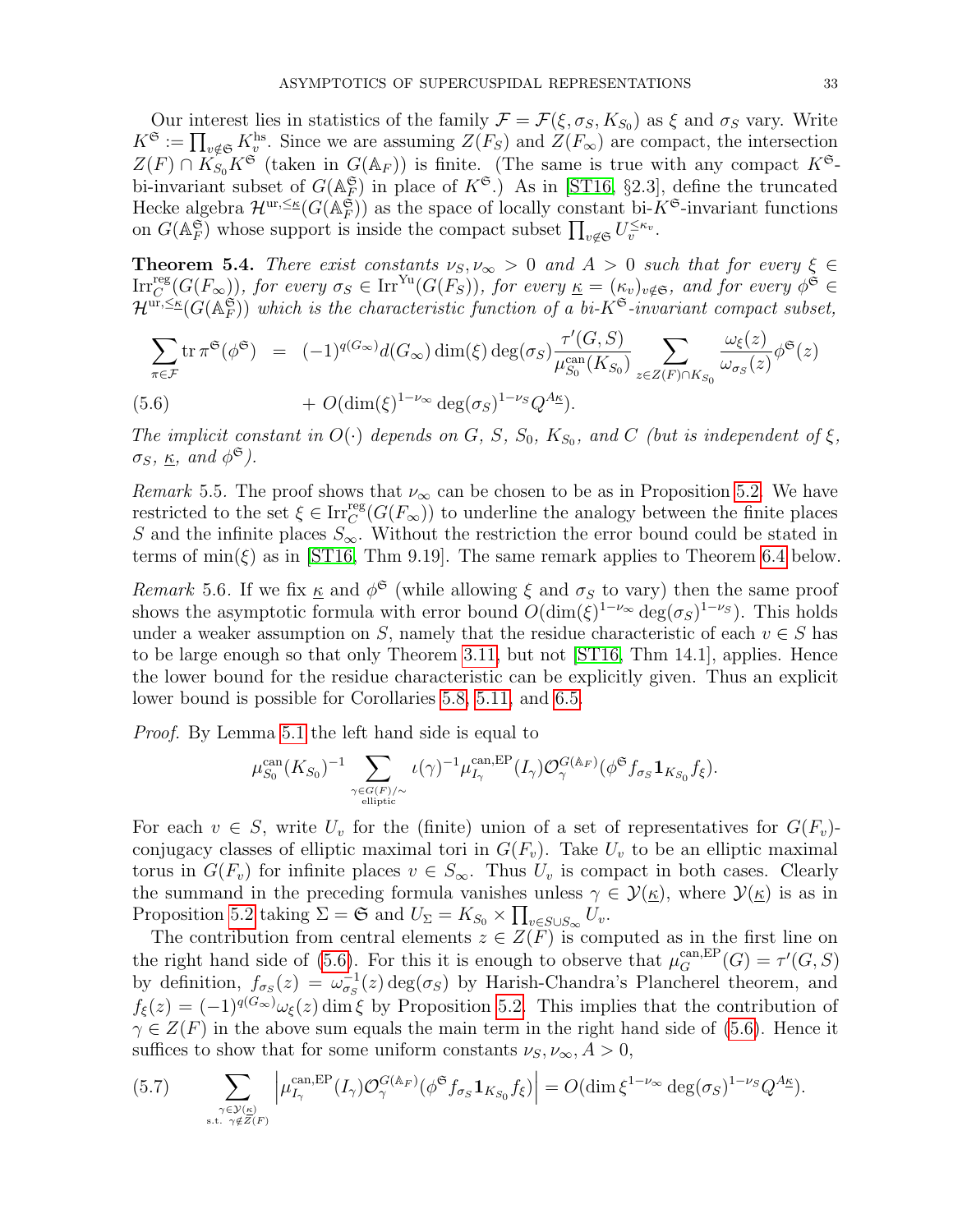We will bound the summand for each  $\gamma \in \mathcal{Y}(\underline{\kappa})$ . Without loss of generality we assume that  $\gamma$  belongs to  $\prod_{v \notin S} U_v^{\leq \kappa_v} \times K_{S_0} \times \prod_{v \in S \cup S_{\infty}} U_v$ . Define  $\Phi_{\gamma}$  and  $S_{\gamma}$  as in the last subsection (with  $\mathfrak{S} = \overline{S_0} \cup S \cup S_{\infty}$ ). Write  $S'_{\gamma}$  for the set of  $v \in S_{\gamma}$  with  $v \notin \Sigma$ . The subset of  $v \in S'_{\gamma}$  with  $\kappa_v = 0$  is written by  $S'_{\gamma,0}$ .

According to Lemma [5.3](#page-30-3) (iii), the group  $I_{\gamma}$  is unramified at v if  $v \notin \text{Ram}(G), v \notin S_{\gamma}$ , and  $\kappa_v = 0$ . (The last condition ensures that the v-component of  $\phi^{\mathfrak{S}}$  is supported on  $K_v^{\text{hs}}$ so that  $\gamma$  is conjugate to  $K_v^{\text{hs}}$ .) Hence

$$
\text{Ram}(I_{\gamma}) \subset \text{Ram}(G) \cup S_{\gamma} \cup \{v \notin \Sigma : \kappa_v \neq 0\} \subset S \cup S_0 \cup S'_{\gamma} \cup \{v \notin \Sigma : \kappa_v \neq 0\}.
$$

Now Lemma [5.3,](#page-30-3) Proposition [5.2,](#page-0-3) Theorem [3.11](#page-15-1) and Proposition [4.3](#page-18-1) tell us that there exist positive constants  $c_0, c_S, c_{S_0}, c_{\infty}, A_2, A_3, B_3, \nu_S, \nu_{\infty}$  such that

<span id="page-33-2"></span>(5.8) 
$$
|\mu_{I_{\gamma}}^{\text{can,EP}}(I_{\gamma})| \leq c_0 c_3^{|S|} \prod_{v \in \text{Ram}(G) \cup S_{\gamma} \cup \{v \notin \Sigma : \kappa_v \neq 0\}} q_v^{A_2} \leq c_0 q_S^{A_2} q_{S_0}^{A_2} q_{S_{\gamma}}^{A_2} Q^{A_2},
$$
  
\n
$$
D^{\mathfrak{S}}(\gamma)^{1/2} |\mathcal{O}_{\gamma}(\phi^{\mathfrak{S}})| \leq q_{S_{\gamma}'}^{A_3} Q^{A_3 + B_3 \underline{\kappa}},
$$
  
\n(5.9)  $D_S(\gamma)^{1/2} |\mathcal{O}_{\gamma}(f_{\sigma_S})| \leq c_S \deg(\sigma_S)^{1-\nu_S},$   
\n $D_{S_0}(\gamma)^{1/2} |\mathcal{O}_{\gamma}(1_{K_{S_0}})| \leq c_{S_0},$   
\n $D_{\infty}(\gamma)^{1/2} |\mathcal{O}_{\gamma}(f_{\xi})| \leq c_{\infty} \dim(\xi)^{1-\nu_{\infty}}.$ 

At this point, the main remaining task is to bound  $q_{S'_{\gamma}}$  and  $q_{S'_{\gamma,0}}$  independently of  $\gamma$ .

We introduce some invariants of the group G over F. Write  $d_G$  for the dimension of G,  $w_G$  for the order of the absolute Weyl group, and  $s_G$  for the minimal degree over F of an extension field over which G splits.

Define  $\delta_{\infty}$  to be the supremum of  $\prod_{v \in S_{\infty}} |1 - \alpha(\gamma_{\infty})|_v$  as  $\gamma_{\infty}$  runs over  $\prod_{v \in S_{\infty}} U_v$ , and as  $\alpha$  runs over the set of absolute roots for the compact maximal torus  $\prod_{v \in S_{\infty}} U_v$  in  $G(F_{\infty})$ . (It makes no difference if we impose  $\alpha(\gamma_{\infty}) \neq 1$ .) Then  $\delta_{\infty} < \infty$  as the supremum of a continuous function on a compact set is finite. Likewise define

<span id="page-33-1"></span>(5.10) 
$$
\delta_v := \sup_{\gamma_v, \alpha} |1 - \alpha(\gamma_v)|_v, \qquad v \in S \cup S_0,
$$

as  $\gamma_v$  runs over the *v*-component of  $K_{S_0}$  if  $v \in S_0$ , and as  $\gamma_v$  runs over elliptic semisimple elements of  $G(F_v)$  if  $v \in S$ , and  $\alpha$  runs over the set of absolute roots of a maximal torus containing  $\gamma_v$  in G. By definition  $\delta_v$  with  $v \in S \cup S_0$  depends only on G, S,  $S_0$ , and  $K_{S_0}$ . We see that  $\delta_v < \infty$  for  $v \in S \cup S_0$  by continuity and compactness as for  $\delta_{\infty}$ . (For instance when  $v \in S_0$ , there are only finitely many  $G(F_v)$ -conjugacy classes of elliptic maxial tori, which are compact as  $G(F_v)$  has compact center. For each compact maximal torus, the value  $|1 - \alpha(\gamma)|_v$  is bounded as  $\alpha$  varies over the set of absolute roots and  $\gamma$  on the maximal torus.) For our purpose below, we may and will arrange that  $\delta_v, \delta_{\infty} \geq 1$  by redefining each of them to be 1 if smaller than 1.

Noting that  $|1 - \alpha(\gamma)|_v = 1$  at  $v \notin S_\gamma \cup S_\infty$  with  $\alpha \in \Phi_\gamma$ , we deduce from the product formula that

<span id="page-33-0"></span>(5.11) 
$$
1 = \prod_{v} |1 - \alpha(\gamma)|_v \le \delta_\infty \prod_{v \in S_\gamma} |1 - \alpha(\gamma)|_v, \quad \forall \alpha \in \Phi_\gamma.
$$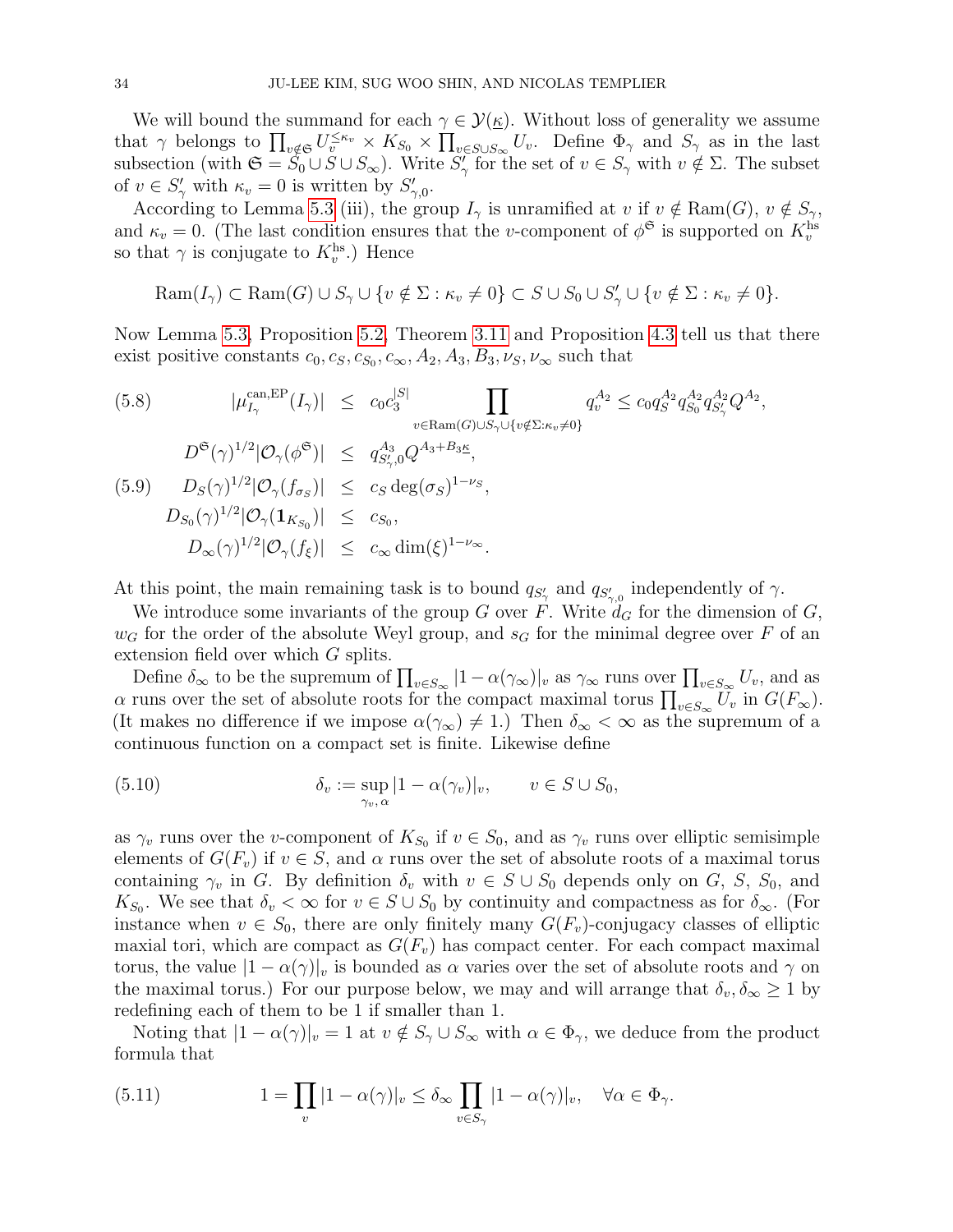By [\[ST16,](#page-45-5) Lem 2.18], for some  $B_1 > 0$  which is independent of  $\gamma$  and  $\underline{\kappa}$ ,

<span id="page-34-1"></span>(5.12) 
$$
\prod_{v \in S'_{\gamma} \backslash S'_{\gamma,0}} |1 - \alpha(\gamma)|_v \le Q^{B_1 \underline{\kappa}}, \quad \forall \alpha \in \Phi_{\gamma}.
$$

For each  $v \in S'_{\gamma,0}$ , we have  $|1-\alpha(\gamma)|_v \leq 1$  for every  $\alpha \in \Phi_{\gamma}$ . By the definition of  $S'_{\gamma,0}$ , there exists  $\alpha \in \Phi_{\gamma}$  such that  $|1 - \alpha(\gamma)|_{v} < 1$ . The argument as in the proof of [\[ST16,](#page-45-5) Prop

8.7] (also see the proof of Theorem 9.19 there) shows that a fortiori  $|1 - \alpha(\gamma)|_v \leq q_v^{-\frac{1}{w_G s_G}}$ . Hence

(5.13) 
$$
\prod_{\alpha \in \Phi_{\gamma}} |1 - \alpha(\gamma)|_{v} \leq q_{v}^{-\frac{1}{w_{G} s_{G}}}, \quad v \in S'_{\gamma,0}.
$$

Taking the product of [\(5.11\)](#page-33-0) over  $\alpha \in \Phi_{\gamma}$  and applying the estimates [\(5.10\)](#page-33-1) at  $v \in S_{\gamma} \backslash S_{\gamma}'$ (which is contained in  $S \cup S_0$ ), [\(5.12\)](#page-34-1) at  $v \in S'_\gamma \backslash S'_{\gamma,0}$ , and [\(5.13\)](#page-34-2) at  $v \in S'_{\gamma,0}$ , we see that

<span id="page-34-2"></span>
$$
1 \leq q_{S'_{\gamma,0}}^{-\frac{1}{w_G s_G}} \left(Q^{B_1 \underline{\kappa}} \delta_\infty \prod_{v \in S_\gamma \backslash S'_\gamma} \delta_v\right)^{|\Phi_\gamma|} \leq q_{S'_{\gamma,0}}^{-\frac{1}{w_G s_G}} \left(Q^{B_1 \underline{\kappa}} \delta_\infty \prod_{v \in S \cup S_0} \delta_v\right)^{d_G}.
$$

Therefore  $q_{S'_{\gamma,0}} = O(Q^{w_G s_G d_G B_1 \underline{\kappa}})$ , implying that

$$
q_{S'_{\gamma}} \le Q \cdot q_{S'_{\gamma},0} = O(Q^{1+w_G s_G d_G B_1 \kappa}).
$$

To summarize so far, the absolute value of each summand in [\(5.7\)](#page-32-1) is bounded by, if we set  $C := c_0 c_3^{|S|}$  $S_3^{|S|} c_S c_{S_0} c_{\infty} (q_S q_{S_0})^{A_2}$ , the following:

$$
Cq_{S'_{\gamma}}^{A_2}q_{S'_{\gamma},0}^{A_3}Q^{A_2+A_3+B_3\underline{\kappa}}\deg(\sigma_S)^{1-\nu_S}\dim(\xi)^{1-\nu_{\infty}}.
$$

Applying the above bounds on  $q_{S'_{\gamma}}$  and  $q_{S'_{\gamma},0}$ , the summand admits a bound of the form  $O(Q^{A_4+B_4\underline{\kappa}}\deg(\sigma_S)^{1-\nu_S}\dim(\xi)^{1-\nu_\infty})$ . The number of nonzero summands is bounded as  $O(Q^{A_1}\xi)$  by Proposition [5.2.](#page-0-3) All in all, the absolute value of the left hand side of [\(5.7\)](#page-32-1) is

$$
O(Q^{A_4 + (A_1 + B_4)\kappa} \deg(\sigma_S)^{1-\nu_S} \dim(\xi)^{1-\nu_\infty}).
$$

The proof is complete by taking  $A = A_4 + A_1 + B_4$ . (Observe that  $Q \le Q^{\kappa}$ .)

Remark 5.7. An affirmative answer to the question in Remark [3.12](#page-15-3) would immediately improve Theorem [5.4](#page-32-0) with the hypotheses relaxed accordingly, by exactly the same argument.

Consider the set of pairs  $(\xi, \sigma_S) \in \text{Irr}_C^{\text{reg}}(G(F_\infty)) \times \text{Irr}^{\text{Yu}}(G(F_S))$ . We partition the set into  $\mathcal{P}_=$  and  $\mathcal{P}_{\neq}$  according as whether  $\omega_{\xi} = \omega_{\sigma_S}$  or not on  $Z(F) \cap K_{S_0}K^{\mathfrak{S}}$ . Recall that  $Z(F) \cap K_{S_0}K^{\mathfrak{S}}$  is finite.

<span id="page-34-0"></span>Corollary 5.8. We have the limit multiplicity formulas

$$
\lim_{\substack{(\xi,\sigma_S)\in\mathcal{P}_{\neq}\atop\dim(\xi)|\deg(\sigma_S)|\to\infty}}\frac{m(\xi,\sigma_S,K_{S_0})}{d(G_{\infty})\dim(\xi)\deg(\sigma_S)} = 0,
$$
\n
$$
\lim_{\substack{(\xi,\sigma_S)\in\mathcal{P}_{=}\atop\dim(\xi)|\deg(\sigma_S)|\to\infty}}\frac{m(\xi,\sigma_S,K_{S_0})}{d(G_{\infty})\dim(\xi)\deg(\sigma_S)} = (-1)^{q(G_{\infty})}\frac{\tau'(G,S)}{\mu_{S_0}^{\text{can}}(K_{S_0})}|Z(F)\cap K_{S_0}K^{\mathfrak{S}}|.
$$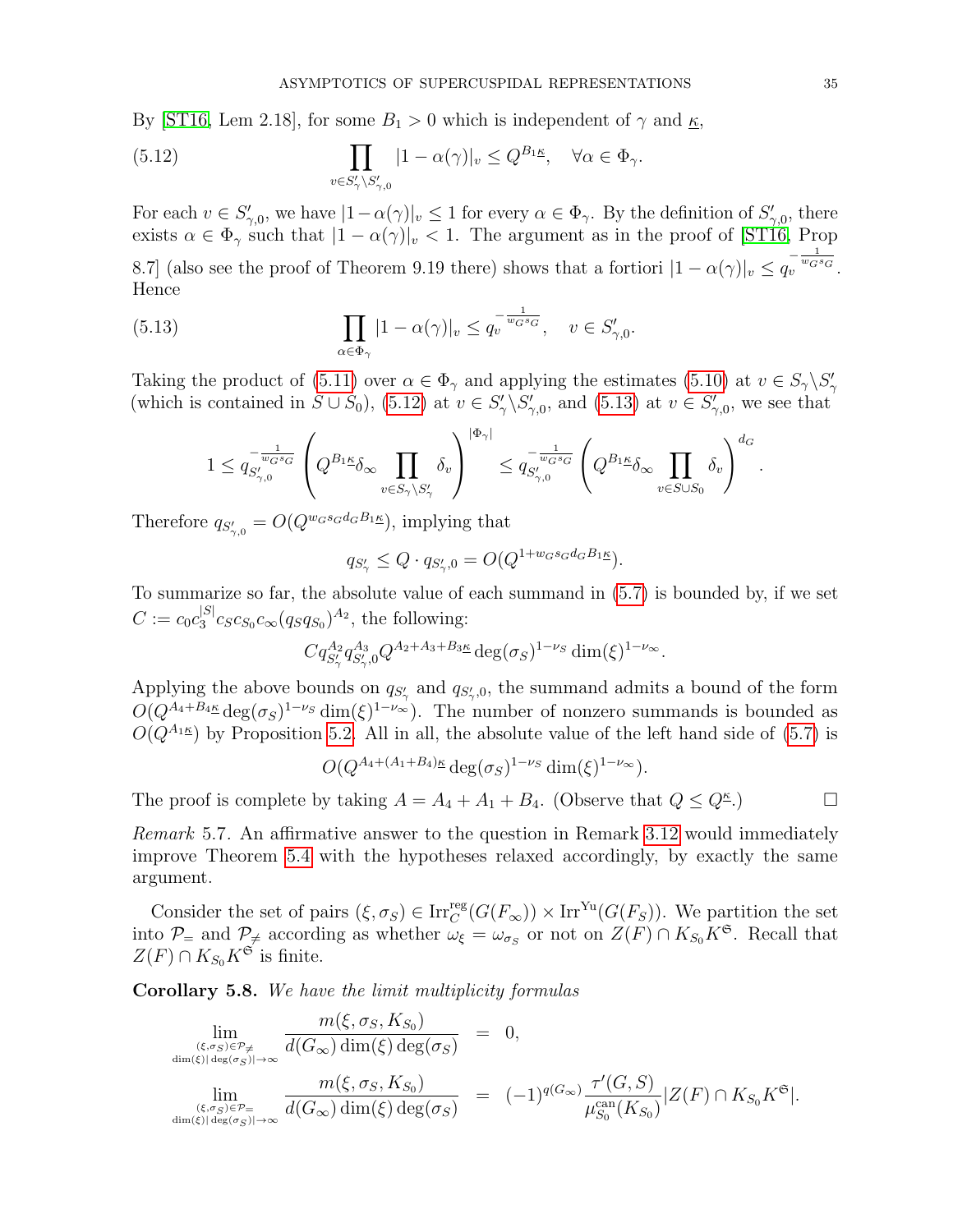Remark 5.9. It is clear from the definition that  $m(\xi, \sigma_S, K_{S_0}) \geq 0$ . This is consistent with the signs in the second formula above. Indeed the sign of the measure  $\mu_{\infty}^{\text{EP}}\mu_{S}^{\text{EP}}$  is the same as that of  $\tau'(G, S)$  since the canonical measure  $\mu_v^{\text{can}}$  is a positive measure for  $v \notin S \cup S_{\infty}$ . The signs of  $\mu_{\infty}^{\text{EP}}$  and  $\mu_{S}^{\text{EP}}$  are the same as those of  $(-1)^{q(G_{\infty})}$  and  $\deg(\sigma_{S})$ , respectively.

*Proof.* We start by claiming that  $\dim(\xi) \deg(\sigma_S) \to \infty$  if and only if  $\dim(\xi)^{\nu_\infty} \deg(\sigma_S)^{\nu_S}$ tends to infinity. To see this, we partition the set of all  $\sigma_S$  into two sets where  $|\deg(\sigma_S)| \geq 1$ and  $|\deg(\sigma_S)| < 1$ . The claim is obvious in the first set. (Recall that  $\nu_{\infty}, \nu_S > 0$  and note that  $\dim(\xi) > 1$ .) In the second set, the claim follows from the fact [\[HC99,](#page-44-22) Thm 7] that  $deg(\sigma_S)$  is bounded below by a positive constant. (More precisely  $deg(\sigma_S)$  is an integral multiple of a constant depending only on a Haar measure on  $G(F_S)$ .

Now the corollary readily follows from the preceding theorem by plugging in  $\kappa_v = 0$  for all  $v \notin \mathfrak{S}$  and  $\phi^{\mathfrak{S}} = \mathbf{1}_{K^{\mathfrak{S}}}$ .  $\mathfrak{S} = \mathbf{1}_K$  $\mathfrak{S}$ .

We can restate Theorem [5.4](#page-32-0) in terms of  $m(\xi, \sigma_S, K_{S_0})$ , assuming G is split and semisimple for simplicity. The L<sup>1</sup>-norm of  $\phi^{\mathfrak{S}} \in \mathcal{H}^{\text{ur}}(\widetilde{G}(\mathbb{A}_F^{\mathfrak{S}}))$  is given by  $\|\phi^{\mathfrak{S}}\|_1 :=$  $\int_{G(\mathbb{A}_F^{\mathfrak{S}})} \left|\phi^{\mathfrak{S}}(g)\right| d\mu^{\operatorname{can},\mathfrak{S}}.$ 

<span id="page-35-0"></span>Corollary 5.10. Suppose that  $G$  is a split semisimple group over  $F$ . There exist constants  $\epsilon, A > 0$  such that for every  $(\xi, \sigma_S) \in \mathcal{P}_=$  and for every  $\phi^{\mathfrak{S}} = \mathbf{1}_{K^{\mathfrak{S}} g K^{\mathfrak{S}}} \in \mathcal{H}^{\mathrm{ur}}(G(\mathbb{A}_F^{\mathfrak{S}}))$  with some  $g \in G(\mathbb{A}_F^{\mathfrak{S}})$ ,

$$
\sum_{\pi \in \mathcal{F}(\xi,\sigma_S,K_{S_0})} \text{tr}\,\pi^{\mathfrak{S}}(\phi^{\mathfrak{S}}) = \frac{m(\xi,\sigma_S,K_{S_0})}{|Z(F) \cap K_{S_0}K^{\mathfrak{S}}|} \sum_{z \in Z(F) \cap K_{S_0}} \phi^{\mathfrak{S}}(z) + O(m(\xi,\sigma_S,K_{S_0})^{1-\nu} ||\phi^{\mathfrak{S}}||_1^A).
$$

The implicit constant in  $O(\cdot)$  depends on G, S,  $S_0$ ,  $K_{S_0}$ , and C (but is independent of  $\xi$ ,  $\sigma_S$ , and  $\phi^{\mathfrak{S}}$ ).

Proof. Since G has finite center, the center is contained in every maximal compact subgroup. So  $Z(F) \cap K_{S_0} = Z(F) \cap K_{S_0} K^{\mathfrak{S}}$  and  $\omega_{\sigma_S} = \omega_{\xi}$  on  $Z(F) \cap K_{S_0}$  for  $(\xi, \sigma_S) \in \mathcal{P}_=$ . Our task is to turn the right hand side of [\(5.6\)](#page-30-2) to the right hand side as in the corollary. Let  $\underline{\kappa} = (\kappa_v)_{v \notin \mathfrak{S}}$  be chosen such that  $\phi^{\mathfrak{S}} \in \mathcal{H}^{\text{ur}, \leq \underline{\kappa}}(G(\mathbb{A}_F^{\mathfrak{S}})).$  We know that

$$
\left| m(\xi, \sigma_S, K_{S_0}) - (-1)^{q(G_{\infty})} d(G_{\infty}) \dim(\xi) \deg(\sigma_S) \frac{\tau'(G, S)|Z(F) \cap K_{S_0} K^{\mathfrak{S}}|}{\mu_{S_0}^{\text{can}}(K_{S_0})}\right|
$$
  
=  $O(\dim(\xi)^{1-\nu_{\infty}} \deg(\sigma_S)^{1-\nu_S})$ 

from Theorem [5.4,](#page-32-0) cf. the proof of Corollary [5.8.](#page-34-0) So it is enough to show that for some constants  $A, B' > 0$  (whose independence is as in the corollary),

(i) 
$$
\sum_{z \in Z(F) \cap K_{S_0}} \phi^{\mathfrak{S}}(z) = O(Q^{B'_{\underline{\kappa}}}),
$$
  
(ii)  $Q^{A_{\underline{\kappa}}} \leq ||\phi^{\mathfrak{S}}||_1^{A'}$ .

Part (i) is equivalent to  $|Z(F) \cap K_{S_0}(K^{\mathfrak{S}} g K^{\mathfrak{S}}) K_{\infty}| = O(Q^{A'_{\mathfrak{S}}})$  for any maximal compact subgroup  $K_{\infty} \subset G(F_{\infty})$ . This immediately follows from [\[ST16,](#page-45-5) Prop 8.7].

It remains to check (ii). We adopt the notation about truncated Hecke algebras from [\[ST16,](#page-45-5) §2.3]. By Cartan decomposition we may write  $g = (g_v)_{v \notin \mathfrak{S}} \in G(\mathbb{A}_F^{\mathfrak{S}})$  with  $g_v = \mu_v(\varpi_v)$  for the cocharacter  $T_v$  of a maximal  $F_v$ -split torus  $T_v$  of G and a uniformizer  $\overline{\omega}_v$  of  $F_v$ . We take  $\underline{\kappa} = (\kappa_v)_{v \notin \mathfrak{S}}$  such that  $\kappa_v = ||\mu_v||_{\mathcal{B}}$  for a suitable R-basis  $\mathcal{B} = \{e_1, ..., e_r\}$ of  $X_*(T) \otimes_{\mathbb{Z}} \mathbb{R}$ , where  $X_*(T)$  is the cocharacter group of a maximal torus T over F. (Thus  $r = \dim T = \text{rk}G$ .) Of course  $\kappa_v = 0$  for all but finitely many v. Choose a Borel subgroup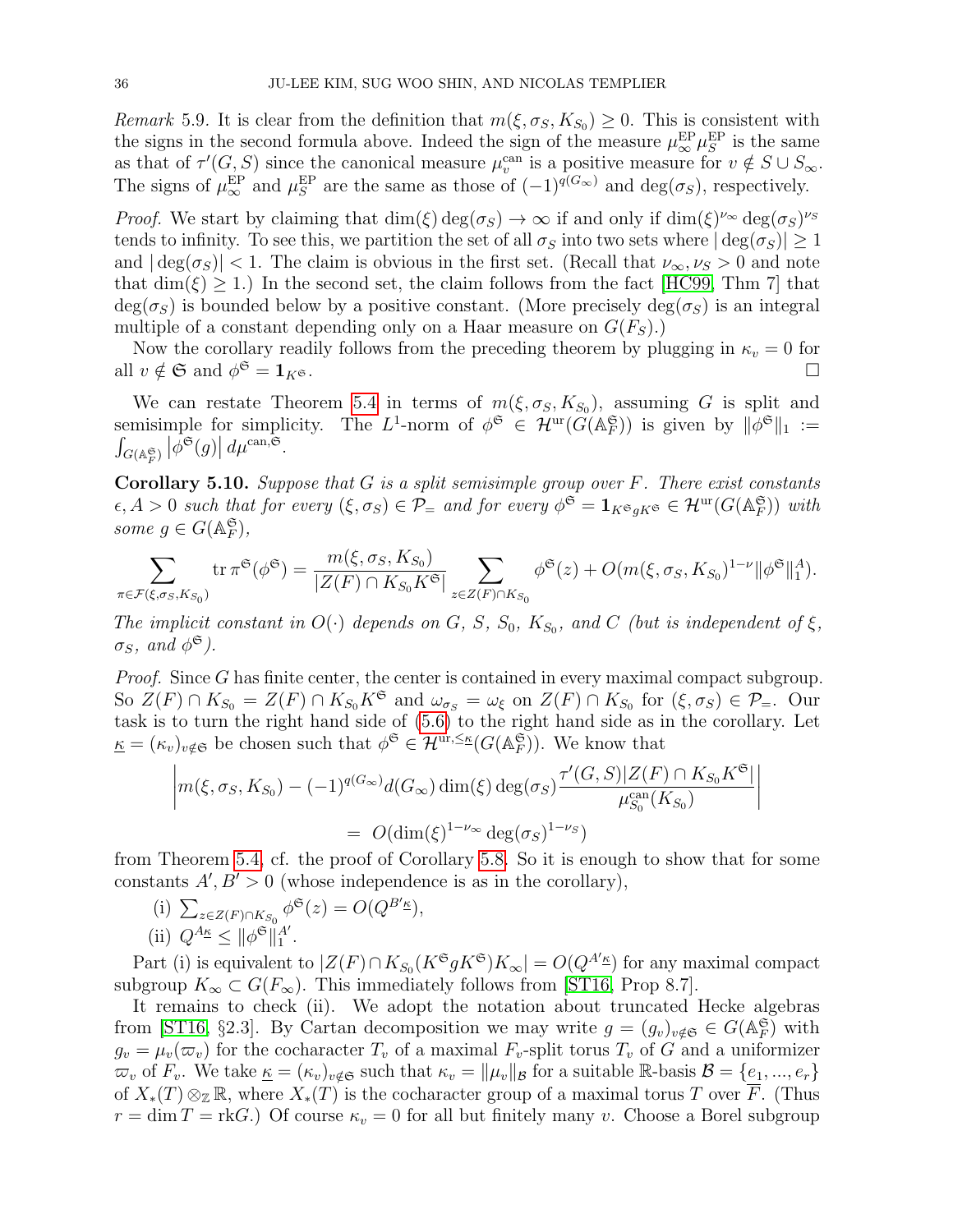containing T so that we have a set of positive coroots  $\Phi^{\vee,+}$  for T. We take B to consist of simple coroots in  $\Phi^{\vee,+}$ . Similarly we choose a Borel subgroup  $B_v \supset T_v$  and a set of positive coroots  $\Phi_v^{\vee,+}$  for  $T_v$ . Without loss of generality we assume that  $\mu_v$  is  $B_v$ -dominant. Set  $\rho_v^{\vee} := \sum_{\alpha^{\vee} \in \Phi_v^{\vee}, +} \alpha^{\vee}$ . The equality  $\kappa_v = ||\mu_v||_{\mathcal{B}}$  means that  $\kappa_v = \langle \mu_v, i\alpha^{\vee} \rangle$  for some  $\alpha^{\vee} \in \Phi^{\vee,+}$ , where i is an inner automorphism of G sending T to  $T_v$ . Hence for each  $v \notin \mathfrak{S}$ , we see that  $\langle \mu_v, \beta_v^{\vee} \rangle = \kappa_v$  for some coroot  $\beta_v \in \Phi_v^{\vee,+}$ .

We claim that there exists a constant  $c > 1$  such that for every  $v \notin \mathfrak{S}$  we have

$$
\|\mathbf{1}_{K_v g_v K_v}\|_1 \geq c^{-1} q^{\langle \mu_v, \rho^\vee \rangle}
$$

.

Indeed [\[Gro98,](#page-44-23) Prop 7.4] tells us that  $\|\mathbf{1}_{K_vg_vK_v}\|_1/q^{\langle\mu_v,\rho^\vee\rangle}$  is equal to  $|(G/P_{\mu_v})(\mathbb{F}_{q_v})|/q_v^{\dim(G/P_{\mu_v})}$ for a suitable parabolic subgroup  $P_{\mu\nu}$  of G. Of course there are finitely many parabolic subgroups (up to conjugation). We see that the quotient (which is a quotient of two polynomials in  $q_v$ ) tends to one as  $q_v \to \infty$ . The claim follows.

For each v such that  $\mu_v \neq 0$  (so  $K_v g_v K_v \neq K_v$ ) we have  $\|\mathbf{1}_{K_v g_v K_v}\|_1 \geq 2 = c^{\log 2/\log c}$ . Setting  $c' := \log c / \log 2 \in \mathbb{R}_{>0}$ , we have (whether  $\mu_v = 0$  or not)

$$
\|\mathbf{1}_{K_v g_v K_v}\|_1^{1+c'} \geq q^{\langle \mu_v, \rho^\vee \rangle}, \quad \forall v \notin \mathfrak{S}.
$$

Since  $\mu_v$  is  $B_v$ -dominant, it is clear that  $\langle \mu_v, \rho^\vee \rangle \ge \langle \mu_v, \beta_v^\vee \rangle = \kappa_v$ . In conclusion

$$
\|\phi^{\mathfrak{S}}\|_1^{1+c'}\geq Q^{\underline{\kappa}}.
$$

The proof of (ii) is complete.  $\Box$ 

Let us record a sample application to the existence of certain automorphic representations. For simplicity we assume that  $G$  is split over  $F$ . We fix a reductive model over the ring of integers  $\mathcal{O}_F$ , giving rise to hyperspecial subgroups  $K_v^{\text{hs}}$  at each finite place v.

<span id="page-36-0"></span>**Corollary 5.11.** Suppose that G is a split reductive group over F. Fix  $\xi \in \text{Irr}^{\text{reg}}(G(F_{\infty}))$ and S a nonempty finite set of finite places. Suppose that the residue characteristic of each  $v \in S$  is sufficiently large in the sense at the start of §[5.5.](#page-31-0) Then there exists  $d_0 > 0$  with the following property: For every  $\pi_S^0 \in \text{Irr}^{\text{Yu}}(G(F_S))$  with  $|\deg(\pi_S^0)| \geq d_0$  and  $\omega_{\pi_S^0} = \omega_{\xi}$  on  $Z(F) \cap K_{S_0}K^{\mathfrak{S}}$ , there exists a cuspidal automorphic representation  $\pi$  of  $G(\mathbb{A}_F)$  such that

- $\bullet$   $\pi_S \simeq \pi_S^0$ ,
- $\pi_{\infty} \in \Pi_{\infty}(\xi),$
- $\pi^{S,\infty}$  is unramified.

*Proof.* In the preceding corollary, it is enough to take  $S_0$  to be sufficiently large and contain all places of small residue characteristics, and set  $K_{S_0} := \prod_{v \in S_0} K_v^{\text{hs}}$ . Then fix  $\xi$  and let  $deg(\sigma_S)$  go to infinity.

According to Corollary [5.8,](#page-34-0) it is reasonable to restrict our attention to  $(\xi, \sigma_S) \in \mathcal{P}_=$  when studying equidistribution problems on the following counting measure for the multi-set  $\mathcal{F} = \mathcal{F}(\xi, \sigma_S, K_{S_0})$ , where  $\delta_{\pi^S}$  denotes the Dirac delta measure supported at  $\pi^S$  on the unramified unitary dual  $G(\mathbb{A}_F^{\mathfrak{S}})^{\wedge,\text{ur}} := \prod_{v \notin \mathfrak{S}} G(F_v)^{\wedge,\text{ur}}$ :

$$
\widehat{\mu}_{\mathcal{F}}^{\text{count}} := \frac{1}{|\mathcal{F}|} \sum_{\pi \in \mathcal{F}} \delta_{\pi^{\mathfrak{S}}}.
$$

Of course this makes sense if  $|\mathcal{F}| \neq 0$ . To obtain a clean formula we will further assume that  $Z(F) \cap K_{S_0} = Z(F) \cap K_{S_0}K^{\mathfrak{S}}$ . (Alternatively we may instead restrict to the pairs  $(\xi, \sigma_S) \in \mathcal{P}_=$  such that  $\omega_{\xi} = \omega_{\sigma_S}$  on  $Z(F) \cap K_{S_0}$ .)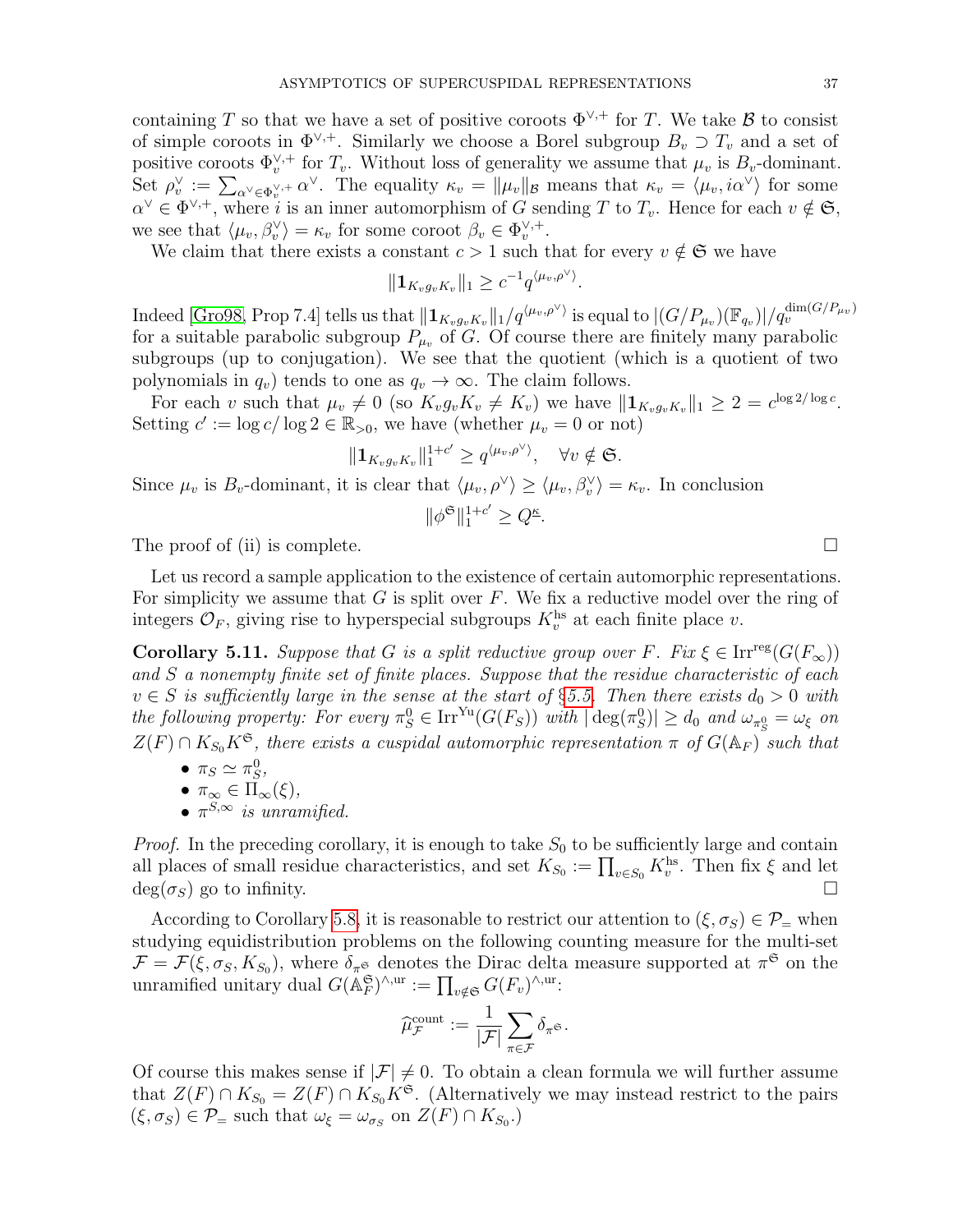Given  $z \in Z(F)$  let  $\omega_z$  denote the function on  $G(\mathbb{A}_F^{\mathfrak{S}})^{\wedge,\text{ur}}$  whose value on each representation is its central character evaluated at z. Define a measure  $\hat{\mu}_z^{\text{pl},\text{ur}},$  on  $G(\mathbb{A}_F^{\mathfrak{S}})^{\wedge,\text{ur}}$  to be  $\omega_z \cdot \hat{\mu}^{\text{pl,ur},\mathfrak{S}},$  where  $\hat{\mu}^{\text{pl,ur},\mathfrak{S}} := \prod_{v \notin \mathfrak{S}} \hat{\mu}^{\text{pl,ur}}_v$  is the product of the Plancherel measure  $\hat{\mu}^{\text{pl,ur}}_v$  on the unramified unitary dual of  $G(F_v)$ .<sup>[7](#page-37-0)</sup> Recall that  $\phi^{\mathfrak{S}}$  defines a function  $\widetilde{\phi}^{\mathfrak{S}} : \pi \mapsto \text{tr } \pi(\phi^{\mathfrak{S}})$ on  $\prod_{v \notin \mathfrak{S}} G(F_v)^{\wedge, \text{ur}}$ . Note that we can integrate  $\phi^{\mathfrak{S}}$  against the (possibly infinite) sum measure  $\widehat{\mu}_{Z(F)\cap}^{\text{pl},\text{ur},\mathfrak{S}}$ pl,ur, $\mathcal{S}_{Z(F)\cap K_{S_0}} := \sum_{z\in Z(F)\cap K_{S_0}} \widehat{\mu}_z^{\text{pl},\text{ur}}, \mathcal{S}$ . Indeed  $\widehat{\mu}_z^{\text{pl},\text{ur}}, \mathcal{S}(\phi^{\mathfrak{S}})$  is nonzero for only finitely many  $z \in Z(F) \cap K_{S_0}$  since  $Z(F)$  intersects an open compact subset of  $Z(\mathbb{A}_F)$  at only finitely many points.

Corollary 5.12. Assume that 
$$
Z(F) \cap K_{S_0} = Z(F) \cap K_{S_0} K^{\mathfrak{S}}
$$
. For every  $\phi^{\mathfrak{S}} \in \mathcal{H}^{\text{ur}}(G(\mathbb{A}_F^{\mathfrak{S}})),$ 

$$
\lim_{\dim(\xi)\deg(\sigma_S)\to\infty \atop (\xi,\sigma_S)\in\mathcal{P}=\mu} \widehat{\mu}^{\mathrm{count}}_{\mathcal{F}(\xi,\sigma_S,K_{S_0})}(\widehat{\phi}^{\mathfrak{S}})=\frac{\widehat{\mu}^{\mathrm{pl},\mathrm{ur},\mathfrak{S}}_{Z(F)\cap K_{S_0}}(\widehat{\phi}^{\mathfrak{S}})}{|Z(F)\cap K_{S_0}K^{\mathfrak{S}}|}
$$

.

(The counting measure is defined when  $\dim(\xi)|\deg(\sigma_S)| \gg 1$  by Corollary [5.8.](#page-34-0))

*Proof.* Choose 
$$
\underline{\kappa} \ge 0
$$
 such that  $\phi^{\mathfrak{S}} \in \mathcal{H}^{ur, \leq \underline{\kappa}}(G(\mathbb{A}_F^{\mathfrak{S}}))$ . By (5.6),  $\widehat{\mu}_{\mathcal{F}(\xi, \sigma_S, K_{S_0})}^{\text{count}}(\widehat{\phi}^{\mathfrak{S}})$  equals

$$
(-1)^{q(G_{\infty})}\frac{\tau'(G, S)d(G_{\infty})\dim(\xi)\deg(\sigma_S)}{\mu_{S_0}^{\text{can}}(K_{S_0})|\mathcal{F}(\xi, \sigma_S, K_{S_0})|}\sum_{z\in Z(F)\cap K_{S_0}}\phi^{\mathfrak{S}}(z)+O\left(\frac{\deg(\sigma_S)^{1-\nu_S}\dim\xi^{1-\nu_{\infty}}}{|\mathcal{F}(\xi, \sigma_S, K_{S_0})|}Q^{A_{\underline{K}}}\right).
$$

By Plancherel theorem,  $\sum_{z \in Z(F) \cap K_{S_0}} \phi^{\mathfrak{S}}(z) = \widehat{\mu}_{Z(F) \cap K}^{pl,ur, \mathfrak{S}}$  $Z(F) \cap K_{S_0}(\phi^{\mathfrak{S}})$ . We apply Corollary [5.8](#page-34-0) to finish the proof.  $\Box$ 

Remark 5.13. In particular if  $Z(F) \cap K_{S_0} = \{1\}$  (e.g. if  $Z(F)$  is trivial) then we have

$$
\lim_{\dim(\xi)+\deg(\sigma_S)\to\infty\atop(\xi,\sigma_S)\in\mathcal{P}=\widetilde{\mu}}\widehat{\mu}^{\mathrm{count}}_{\mathcal{F}(\xi,\sigma_S,K_{S_0})}(\widehat{\phi}^{\mathfrak{S}})=\widehat{\mu}^{\mathrm{pl},\mathrm{ur},\mathfrak{S}}(\widehat{\phi}^{\mathfrak{S}}).
$$

This confirms Conjecture 1 in [\[SST16\]](#page-45-7), or more precisely its analogue as explained in the remark below it. In our case the limiting measure is the product of the unramified Plancherel measures so (i) and (ii) of the conjecture are true. Part (iii) is essentially [\[ST16,](#page-45-5) Prop 5.3], from which (iv) follows immediately.

Remark 5.14. The results above should carry over to the case where neither  $G(F_S)$  nor  $G(F_{\infty})$  has compact center, at least if G is a cuspidal group in the sense that the center of  $\text{Res}_{F/\mathbb{Q}}G$  has the same split Q-rank and split R-rank. This requires some modification in the statements (e.g. pseudo-coefficients of a supercuspidal representation have compact support only modulo center) but would not lead to any significant change in the proof. Alternatively one could work with the trace formula with fixed central character (one could use [\[Dal19,](#page-43-24) §6] for instance), in which case representations and test functions also have fixed central characters which are inverses of each other.

5.6. Possible generalizations. It is sensible to ask whether the method of this paper applies to non-supercuspidal discrete series representations  $\pi$  but there are difficulties. In that case we still have a somewhat explicit construction of pseudo-coefficients for  $\pi$ , cf. [\[SS97,](#page-45-17) §3.4] but they are not as simple as in §[3.2](#page-9-4) to be useful. In the trace formula, if we impose a pseudo-coefficient of  $\pi$  at a local place v then one still has the simple trace

<span id="page-37-0"></span><sup>&</sup>lt;sup>7</sup>Since we consider only those  $\widehat{\phi}^{\mathfrak{S}}$  coming from  $\mathcal{H}^{\text{ur}}(G(\mathbb{A}_F^{\mathfrak{S}}))$ , the formulas remain valid if we use the Plancherel measure on the whole unitary dual.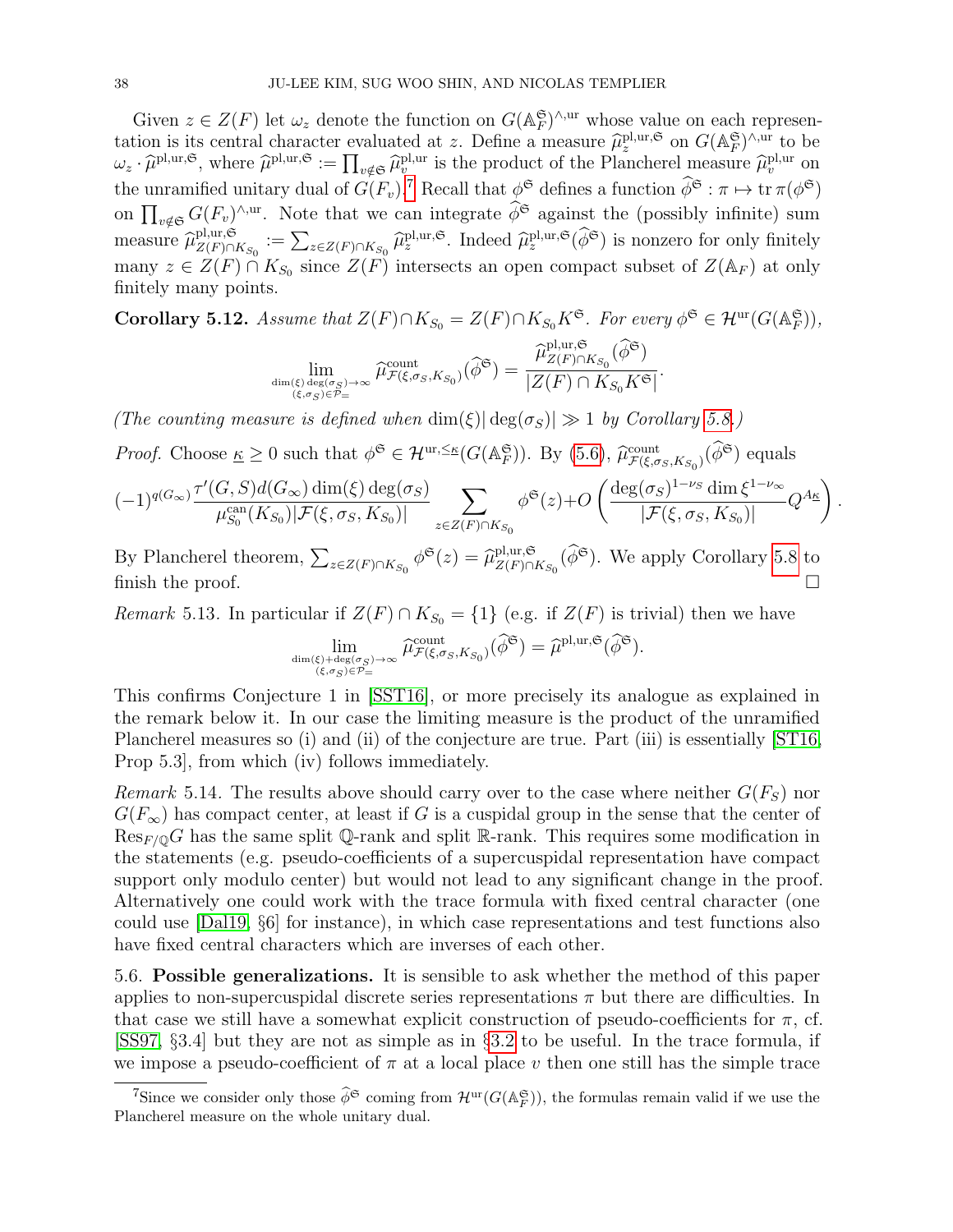formula, but the spectral side picks up automorphic representations whose  $v$ -components are not only  $\pi$  but possibly nontempered representations in a finite list. This means that one has to control these spectral error terms. Alternatively one could allow more general test functions at v but then the trace formula will have more terms to be dealt with (unless the global reductive group is anisotropic modulo center).

### 6. Steinberg representations and horizontal families

<span id="page-38-0"></span>The results in this section do not rely on Sections [2](#page-6-0) through [4.](#page-17-0) However the reader will see a strong analogy both in the statements and proofs between the vertical families in the last section and the horizontal families in this one.

Let  $\xi$ , S,  $S_0$ ,  $S_{\infty}$ , and  $\mathfrak{S}$  be as in §[5.3,](#page-28-0) cf. §[1.2.](#page-2-0) In particular the finite sets S,  $S_0$ , and  $S_{\infty}$  are mutually disjoint, and G is unramified outside G. We will fix  $S_0$  and assume that

- $S \cap \text{Ram}(G) = \emptyset$  (so that  $\text{Ram}(G) \subset S_0$ ),
- the residue characteristic of every  $v \in S$  is sufficiently large.

Throughout this section we keep a large residue characteristic assumption as in §[5.5:](#page-31-0)

•  $S \cup S_0$  contains the places of F with small residue characteristics such that the result by Cluckers–Gordon–Halupczok on uniform bound on orbital integrals [\[ST16,](#page-45-5) Thm 14.1] applies to places outside  $S \cup S_0$ .

We also assume that (to use Lemma [6.2](#page-39-1) relying on strong approximation)

• the simply connected cover of  $G^{\text{der}}$  has no F-simple factor that is  $F_v$ -anisotropic for every  $v \in S$ .

Let  $\mathcal{F}(\xi, \text{St}_S, K_{S_0})$  denote the multi-set of  $\pi \in \mathcal{A}_{\text{disc}}(G)$ , with  $m_{\text{disc}}(\pi) \dim(\pi_{S_0})^{K_{S_0}}$  as the multiplicity of  $\pi$ , which satisfies the following conditions: first,  $\pi_{\infty} \in \Pi_{\infty}(\xi)$ ; second,  $\pi_v$  is isomorphic to the Steinberg representation for all  $v \in S$ ; third,  $\pi_v$  is unramified for all finite places  $v \notin S \cup S_0$ . In this section we study  $\mathcal{F}(\xi, \text{St}_S, K_{S_0})$  as we vary the set S. The situation is somewhat complementary to that in the previous section. We refer to  $\mathcal{F}(\xi, \operatorname{St}_S, K_{S_0})$  as a horizontal family.<sup>[8](#page-38-1)</sup>

Kottwitz [\[Kot88\]](#page-44-8) constructed Euler-Poincaré functions for  $p$ -adic groups. For any place  $v \in S$ , we denote it by  $\phi_v^{\text{EP}} \in C_c^{\infty}(G(F_v))$ . We have that [\[Kot88,](#page-44-8) Thm 2]

(6.1) 
$$
O_{\gamma}(\phi_v^{\text{EP}}) = \begin{cases} 1, & \gamma \in G(F_v)_{\text{ell}}, \\ 0, & \gamma \in G(F_v)_{\text{ss}} \backslash G(F_v)_{\text{ell}}. \end{cases}
$$

We will assume that

<span id="page-38-3"></span>• G is a simple<sup>[9](#page-38-2)</sup> algebraic group, i.e. every proper normal subgroup of G over an algebraic closure of  $F$  is finite.

In that case Casselman's theorem, cf. [\[Cas,](#page-43-25) Thm 2] and [\[Kot88,](#page-44-8) Thm 2'], tells us that an irreducible unitary representation  $\pi_v$  with  $\text{tr } \pi_v(\phi_v^{\text{EP}}) \neq 0$  can occur only in the following two cases (which may not be mutually exclusive):

- (i)  $\pi_v$  is the trivial representation and  $\operatorname{tr} \pi_v(\phi_v^{\text{EP}}) = 1$ , or
- (ii)  $\pi_v \simeq \text{St}_v$  and  $\text{tr } \pi_v(\phi_v^{\text{EP}}) = (-1)^{q(G_v)}$ , where  $q(G_v)$  is the semisimple rank of  $G_{F_v}$ . In particular  $f_{\text{St}_v} := (-1)^{q(G_v)} \phi_v^{\text{EP}}$  is a pseudo-coefficient for  $\text{St}_v$ .

<span id="page-38-1"></span><sup>&</sup>lt;sup>8</sup>Even though  $\xi$  is allowed to vary "vertically" (as in the last section), the main novel feature is to allow S to vary, so the family deserves the name.

<span id="page-38-2"></span><sup>&</sup>lt;sup>9</sup>Such a group is often said to be absolutely almost simple, e.g. in [\[Gro11\]](#page-44-0).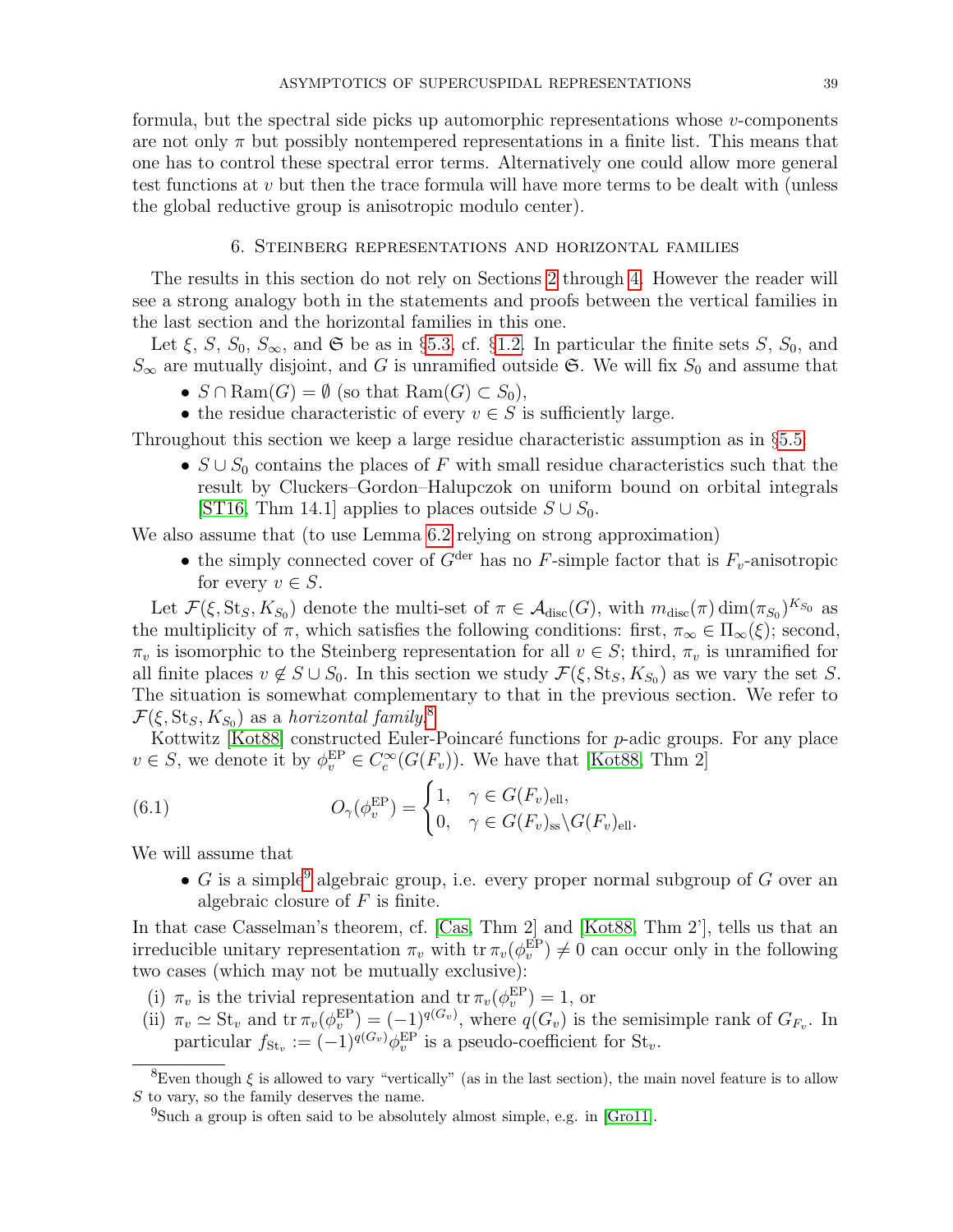Set  $f_{\text{St}_S} := \prod_{v \in S} f_{\text{St}_v}, q_S := \prod_{v \in S} q_v$ , and  $q(G_S) := \sum_{v \in S} q(G_v)$ .

Remark 6.1. The formal degree of  $St_v$  is equal to  $(-1)^{q(G_v)}$  for the Euler-Poincaré measure by the Plancherel theorem, (ii) above, and  $\phi_v^{EP}(1) = 1$  recalled above. See also [\[Bor76\]](#page-43-26).

We will state the analogue of Lemma [5.1](#page-28-1) for  $\mathcal{F}(\xi, \text{St}_S, K_{S_0})$  after recalling the following well-known result on one-dimensional automorphic representations.

<span id="page-39-1"></span>**Lemma 6.2.** Let  $H$  be a connected reductive group over a number field  $E$ . Let  $v$  be a place of E, and assume that the simply connected cover of  $H<sup>der</sup>$  has no E-simple factor that is  $E_v$ -anisotropic (in particular,  $H(E_v)$  is not compact modulo center). If  $\pi$  is an automorphic representation of  $H(\mathbb{A}_E)$  with  $\dim \pi_v = 1$  then  $\pi$  is one-dimensional.

*Proof.* Using a z-extension of H ([\[Kot82,](#page-44-24)  $\S1$ ]) we can reduce to the case when the derived subgroup  $H^{\text{der}}$  of H is simply connected. Now the groups  $H^{\text{der}}(E)$  and  $H^{\text{der}}(E_v)$  are subgroups of  $H(\mathbb{A}_E)$  so they act on  $\pi$  viewed as a subspace of the regular representation of  $H(\mathbb{A}_E)$  on automorphic forms of  $H(\mathbb{A}_E)$  (with a fixed central character). The onedimensionality of  $\pi_v$  implies that  $H^{\text{der}}(E_v)$  acts trivially on  $\pi$ . Then any smooth vector of  $\pi$ , as a function  $\phi: H(\mathbb{A}_E) \to \mathbb{C}$ , has the property that  $\phi(h_0hh_v) = \phi(h)$  for  $h_0 \in H^{\text{der}}(E)$ ,  $h \in H(\mathbb{A}_E)$ , and  $h_v \in H^{\text{der}}(E_v)$ . Hence  $\phi(hh') = \phi(h)$  for  $h' \in h^{-1}H^{\text{der}}(E)hH^{\text{der}}(E_v) =$  $h^{-1}H^{\text{der}}(E)H^{\text{der}}(E_v)h$ . By the strong approximation theorem, h' runs over a dense subset of  $H^{\text{der}}(\mathbb{A}_E)$ . Therefore  $\phi$  is constant on left  $H^{\text{der}}(\mathbb{A}_E)$ -cosets, i.e.  $H(\mathbb{A}_E)$  acts through an abelian quotient. Hence  $\pi$  is one-dimensional.

**Lemma 6.3.** Let  $\mathfrak{S} := S_{\infty} \cup S_0 \cup S$  and  $\phi^{\mathfrak{S}} \in \mathcal{H}^{\text{ur}}(G(\mathbb{A}_F^{\mathfrak{S}}))$ . Put  $\phi := \phi^{\mathfrak{S}} f_{\text{St}_S} \mathbf{1}_{K_{S_0}} f_{\xi}$ . Then  $\sum$  $\pi \in \mathcal{F}(\xi, \mathrm{St}_S, K_{S_0})$ tr  $\pi^{\mathfrak{S}}(\phi^{\mathfrak{S}},\mu^{\text{can},\mathfrak{S}})=\mu^{\text{can}}_{S_0}(K_{S_0})^{-1}T_{\text{ell}}(\phi,\mu^{\text{can},\text{EP}}).$ 

*Proof.* We have the simple trace formula [\(5.3\)](#page-27-2) for  $\phi$ . Indeed  $f_{\text{St}_S}$  enjoys property (ii) in §[5.2.](#page-27-0) It suffices to show that the left hand side equals  $\mu_{S_0}^{\text{can}}(K_{S_0})^{-1}T_{\text{disc}}(\phi, \mu^{\text{can,EP}})$ , which expands as

<span id="page-39-2"></span>(6.2) 
$$
\sum_{\pi \in \mathcal{A}_{\text{disc}}(G)} m_{\text{disc}}(\pi) \text{tr} \pi^{\mathfrak{S}}(\phi^{\mathfrak{S}}) \text{tr} \pi_{S}(f_{\text{St}_{S}}) \frac{\text{tr} \pi_{S_{0}}(\mathbf{1}_{K_{S_{0}}})}{\mu_{S_{0}}^{\text{can}}(K_{S_{0}})} \text{tr} \pi_{\infty}(f_{\xi}).
$$

Suppose that the summand for  $\pi$  is nonzero. Then  $\pi_{\infty}$  cannot be one-dimensional by regularity of  $\xi$ . Let  $v \in S$  so that  $tr \pi_v(f_{St_v}) \neq 0$ . If  $G(F_v)$  is compact modulo center then  $St_v$  is the trivial representation, so  $\pi_v \simeq St_v$  by Casselman's theorem above. If  $G(F_v)$  is not compact modulo center then Lemma [6.2](#page-39-1) tells us that  $\pi_v$  cannot be one-dimensional so  $\pi_v \simeq \text{St}_v$  by the same theorem. In either case tr  $\pi_v(f_{\text{St}_v}) = 1$ . We see that [\(6.2\)](#page-39-2) equals the left hand side of the lemma.

<span id="page-39-0"></span>**Theorem 6.4.** There exist real constants  $\nu_{\infty}$ ,  $A > 0$  and an integer  $B \in \mathbb{Z}_{\geq 1}$  such that for every  $\xi \in \text{Irr}_{C}^{\text{reg}}(G(F_{\infty}))$ , for every  $\underline{\kappa} = (\kappa_{v})_{v \notin \mathfrak{S}}$ , and for every  $\phi^{\mathfrak{S}} \in \mathcal{H}^{\text{ur}, \leq \underline{\kappa}}(G(\mathbb{A}_{F}^{\mathfrak{S}}))$  which is the characteristic function of a bi- $K^{\mathfrak{S}}$ -invariant compact subset,

$$
\frac{1}{\tau'(G, S)} \sum_{\pi \in \mathcal{F}(\xi, \text{St}_S, K_{S_0})} \text{tr}\,\pi^{\mathfrak{S}}(\phi^{\mathfrak{S}}) = \frac{(-1)^{q(G_S)+q(G_{\infty})} d(G_{\infty}) \dim \xi}{\mu_{S_0}^{\text{can}}(K_{S_0})} \sum_{z \in Z(F) \cap K_{S_0}} \omega_{\xi}(z) \phi^{\mathfrak{S}}(z) + O(q_S^{-B} \dim(\xi)^{1-\nu_{\infty}} Q^{A_{\underline{\kappa}}}).
$$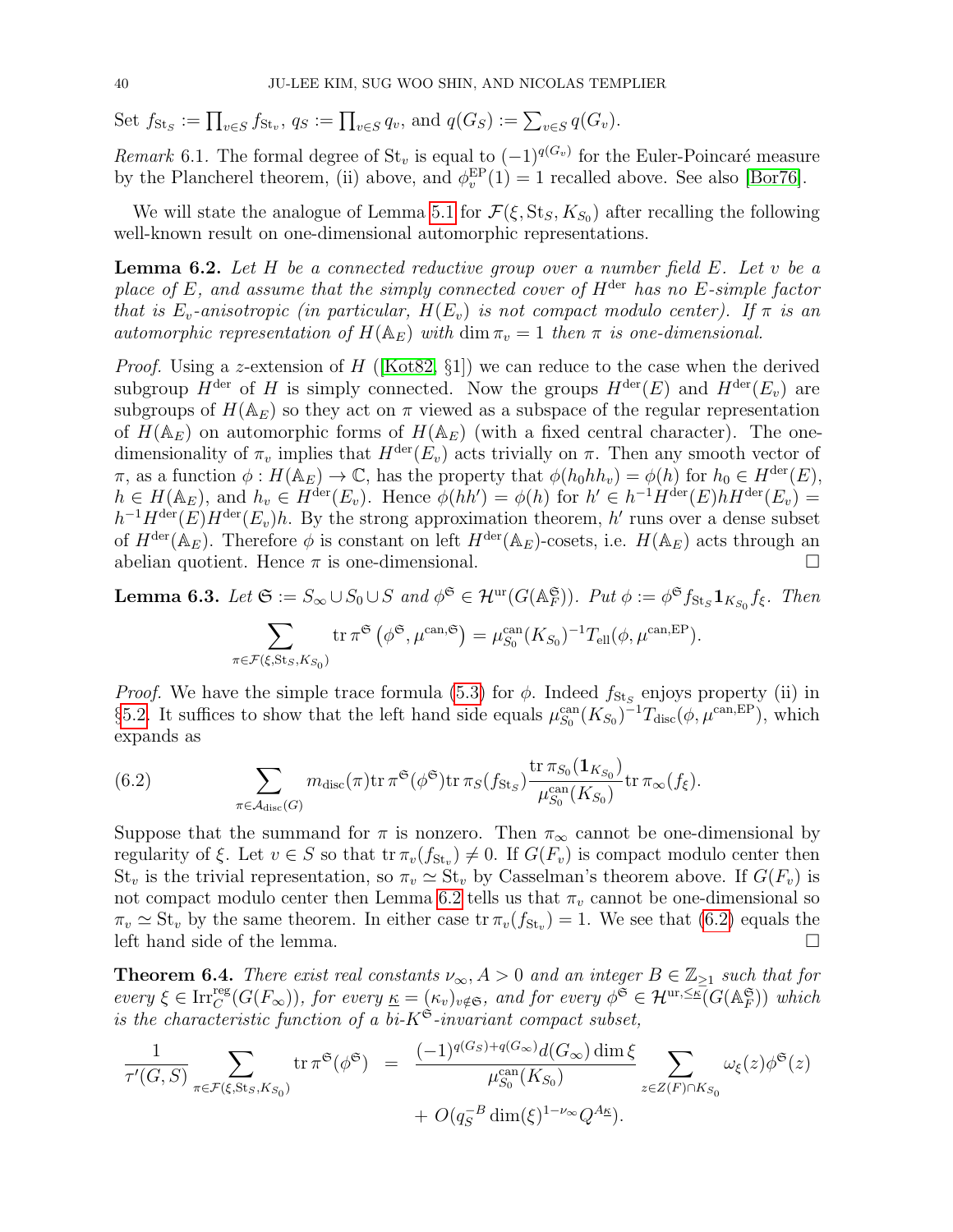The implicit constant in  $O(\cdot)$  depends on G,  $S_0$ ,  $K_{S_0}$ , and C (but is independent of  $\xi$ , S,  $\underline{\kappa}$ , and  $\phi^{\mathfrak{S}}$ ).

Proof. The proof proceeds exactly as for Theorem [5.4.](#page-32-0) The main term coming from  $\gamma \in Z(F)$  is computed similarly. (Note that  $f_{\text{St}_S}(z) = (-1)^{q(G_S)} = \text{deg}(\text{St}_S)$  for  $z \in Z(F_S)$ . So deg( $\sigma_S$ ) in [\(5.6\)](#page-30-2) is replaced by  $(-1)^{q(G_S)}$  here.) The issue is to bound the contribution from noncentral elements. To explain the mild modifications in the argument we freely use the notation from the proof there. It suffices to show the following analogue of [\(5.7\)](#page-32-1) for uniform constants  $\nu_{\infty}, A > 0$  and  $B \in \mathbb{Z}_{\geq 1}$ :

$$
(6.3) \qquad \frac{1}{\tau'(G,S)} \sum_{\substack{\gamma \in \mathcal{Y}(\underline{\kappa}) \\ \gamma \notin Z(F)}} \left| \mu_{I_{\gamma}}^{\mathrm{can}, \mathrm{EP}}(I_{\gamma}) \mathcal{O}_{\gamma}^{G(\mathbb{A}_F)}(\phi^{\mathfrak{S}} f_{\mathrm{St}_S} \mathbf{1}_{K_{S_0}} f_{\xi}) \right| = O(q_S^{-B} \dim(\xi)^{1-\nu_{\infty}} Q^{A_{\underline{\kappa}}}).
$$

The only nontrivial change is to replace [\(5.8\)](#page-33-2) and [\(5.9\)](#page-33-2) with the following inequalities for noncentral elements  $\gamma \in \mathcal{Y}(\underline{\kappa})$  for suitable uniform constants  $c_0, A_5 > 0$ :

<span id="page-40-0"></span>(6.4) 
$$
\frac{|\mu_{I_{\gamma}}^{\text{can,EP}}(I_{\gamma})|}{\tau'(G,S)} \leq c_0 q_S^{-B} Q^{A_5}.
$$

(6.5) 
$$
D_S(\gamma)^{1/2} |\mathcal{O}_{\gamma}(f_{\text{St}_S})| \leq 1.
$$

The bounds for orbital integrals away from S as well as the rest of the proof are exactly the same as in the proof of Theorem [5.4.](#page-32-0) So we content ourselves with justifying the two inequalities, beginning with [\(6.5\)](#page-40-0). (Along the way we obtain a bound on  $q_{S_{\gamma}}$ . Evidently the same bound works for  $q_{S'_{7,0}}$ . Together with [\(5.9\)](#page-33-2), this is used to bound the orbital integral away from  $\mathfrak{S}$ .)

As we recalled in [\(6.1\)](#page-38-3),  $|\mathcal{O}_{\gamma}(f_{\text{St}_{S}})|$  is bounded by 1 and nonzero only on  $\gamma$  that is elliptic in  $G(F_v)$  for all  $v \in S$ . Then  $\gamma$  is contained in an  $F_v$ -anisotropic maximal torus  $T_v$  of  $G(F_v)$  so  $|\alpha(\gamma)|_v = 1$  for all absolute roots  $\alpha$  of  $T_v$  in G by compactness, implying that  $|1-\alpha(\gamma)|_v \leq 1$ . Therefore  $D_S(\gamma) \leq 1$  and [\(6.5\)](#page-40-0) holds.

It remains to check the uniform bound [\(6.4\)](#page-40-0) for noncentral elements  $\gamma$ . If  $\gamma$  is not in the center of G, we have that  $\frac{1}{2}(\dim I_{\gamma} - \text{rk}I_{\gamma}) - \frac{1}{2}$  $\frac{1}{2}$ (dim  $G$  – rkG) is a negative integer. Take B to be the maximum of such integers as  $\gamma$  varies. Our initial assumption tells us that Ram(G)  $\subset S_0$ . At each  $v \in S_0$  we define  $\delta_v < \infty$  as in [\(5.10\)](#page-33-1) or  $\delta_v = 1$ , whichever is bigger. We define  $d_G, s_G, w_G \in \mathbb{Z}_{>0}$  as in the proof of Theorem [5.4.](#page-32-0)

From Lemma [5.3](#page-30-3) and the fact that

<span id="page-40-1"></span>
$$
Ram(I_{\gamma}) \subset Ram(G) \cup S_{\gamma} \cup \{v \notin \mathfrak{S} : \kappa_v \neq 0\} \subset S_0 \cup S_{\gamma} \cup \{v \notin \mathfrak{S} : \kappa_v \neq 0\},\
$$

.

it follows that

$$
\frac{|\mu_{I_{\gamma}}^{\text{can,EP}}(I_{\gamma})|}{\tau'(G,S)} \leq c_0 q_S^{\frac{1}{2}(\dim I_{\gamma}-\text{rk}I_{\gamma})-\frac{1}{2}(\dim G-\text{rk}G)} \prod_{v \in \text{Ram}(I_{\gamma})} q_v^{A_2}
$$
  
(6.6) 
$$
\leq c_0 q_S^{-B} q_{S_0}^{A_2} q_{S_{\gamma}}^{A_2} Q^{A_2} = O(q_S^{-B} q_{S_{\gamma}}^{A_2} Q^{A_2}).
$$

We will bound  $q_{S_{\gamma}}$  independently of  $\gamma$ , by considering the partition

$$
S_{\gamma} = (S_{\gamma} \cap S) \coprod (S_{\gamma} \cap S_0) \coprod (S'_{\gamma} \backslash S'_{\gamma,0}) \coprod S'_{\gamma,0}.
$$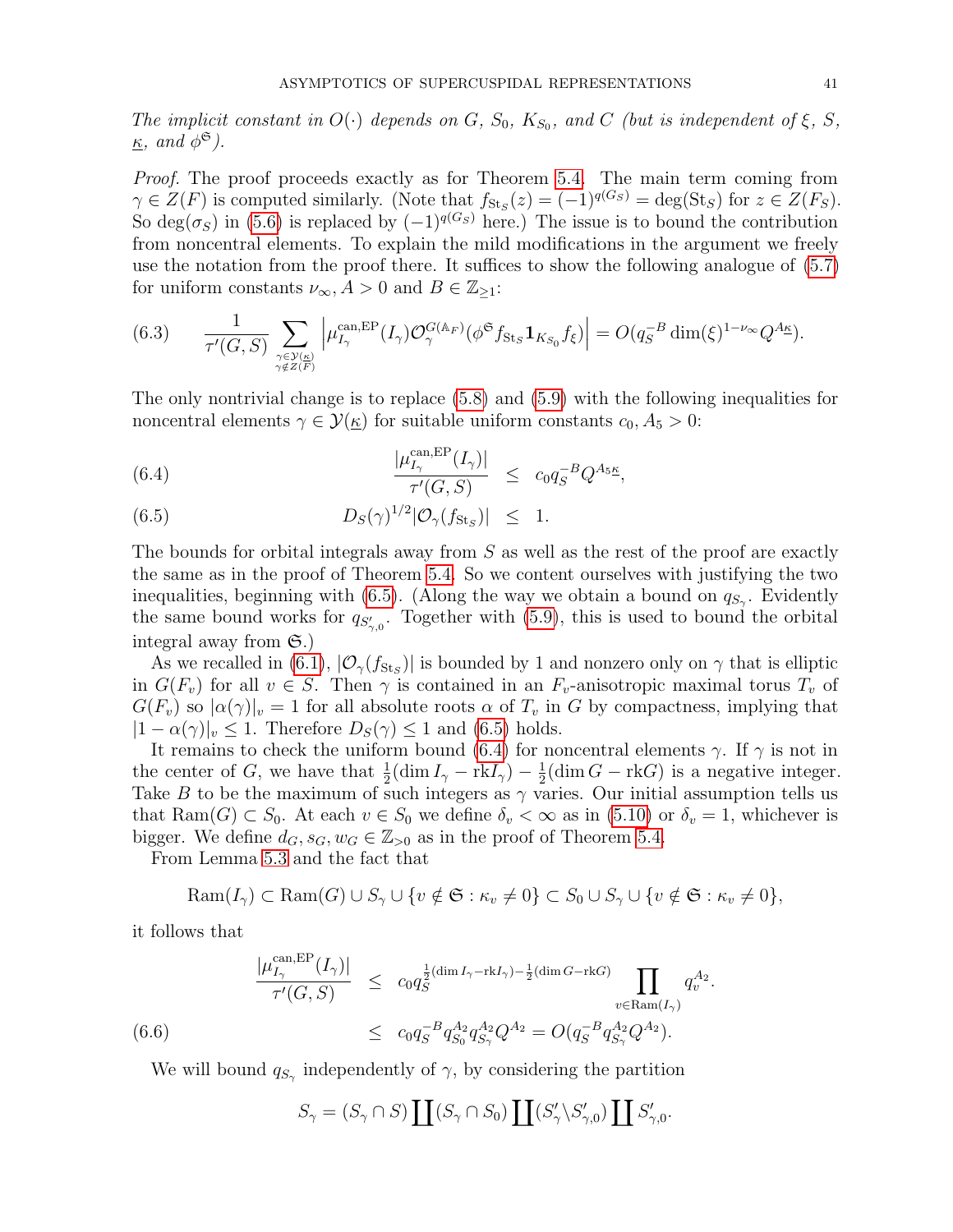When  $v \in S_{\gamma} \cap S$ , we have  $|1 - \alpha(\gamma)|_v \leq 1$  as explained above, and the inequality is strict for some  $\alpha \in \Phi_{\gamma}$ , thus as in [\(5.13\)](#page-34-2), we have

$$
\prod_{\alpha \in \Phi_{\gamma}} |1 - \alpha(\gamma)|_{v} \le q_{v}^{-\frac{1}{w_{G} s_{G}}}, \qquad v \in S_{\gamma} \cap S.
$$

At  $v \in S_\gamma \cap S_0$  we have  $|1-\alpha(\gamma)|_v \leq \delta_v$ . For  $v \in S'_\gamma \backslash S'_{\gamma,0}$  and  $v \in S'_{\gamma,0}$  the bounds of [\(5.12\)](#page-34-1) and [\(5.13\)](#page-34-2) remain valid without change. Applying these bounds to the product formula for  $1 - \alpha(\gamma)$  with  $\alpha \in \Phi_{\gamma}$  (compare with [\(5.11\)](#page-33-0))

$$
1 = \prod_{\alpha \in \Phi_{\gamma}} \prod_v |1 - \alpha(\gamma)|_v \leq \delta_{\infty}^{|\Phi_{\gamma}|} \prod_{\alpha \in \Phi_{\gamma}} \prod_{v \in S_{\gamma}} |1 - \alpha(\gamma)|_v
$$
  

$$
\leq (\delta_{\infty} \prod_{v \in S_0} \delta_v)^{d_G} q_{S_{\gamma}}^{-\frac{1}{w_G s_G}} \left( \prod_{v \in S_{\gamma} \setminus S_{\gamma,0}'} q_v^{\frac{1}{w_G s_G}} \right) Q^{d_G B_1 \underline{\kappa}}.
$$

Increasing  $B_1$  if necessary, we can disregard the second bracketed term (the product over  $v \in S'_\gamma \backslash S'_{\gamma,0}$ . We deduce that  $q_{S_\gamma} = O(Q^{d_G w_G s_G B_1 \underline{\kappa}})$ . Using this bound in [\(6.6\)](#page-40-1) we conclude:

$$
\frac{|\mu_{I_{\gamma}}^{\text{can,EP}}(I_{\gamma})|}{\tau'(G, S)} = O\left(q_S^{-B} q_{S_{\gamma}}^{A_2} Q^{A_2}\right) = O\left(q_S^{-B} Q^{(d_G w_G s_G A_2 B_1 + A_2) \kappa}\right).
$$

Denote by  $\Xi_1$  (resp.  $\Xi_{\neq 1}$ ) the subset of  $\xi \in \text{Irr}_C^{\text{alg}}(G(F_\infty))$  whose central character is trivial (resp. non-trivial).

<span id="page-41-1"></span>Corollary 6.5. We have the limit multiplicity formulas

<span id="page-41-2"></span>
$$
\lim_{q_S \text{ dim}(\xi) \to \infty} \frac{m(\xi, \text{St}_S, K_{S_0})}{d(G_{\infty}) \dim(\xi) \tau'(G, S)} = 0,
$$
\n(6.7) 
$$
\lim_{q_S \text{ dim}(\xi) \to \infty} \frac{(-1)^{q(G_S)} m(\xi, \text{St}_S, K_{S_0})}{d(G_{\infty}) \dim(\xi) \tau'(G, S)} = \frac{(-1)^{q(G_{\infty})} |Z(F) \cap K_{S_0} K^{\mathfrak{S}}|}{\mu_{S_0}^{\text{can}}(K_{S_0})}.
$$

More precisely, for each  $\epsilon > 0$ , there exists  $\delta_{\epsilon} > 0$  with the following property: for every finite set of finite places S such that  $S \cap \text{Ram}(G) = \emptyset$  and for every  $\xi \in \Xi_{\neq 1}$  such that  $q_S \dim(\xi) > \delta_{\epsilon}$  (while  $S_0$  is fixed), we have  $|m(\xi, St_S, K_{S_0})| < \epsilon \cdot d(G_{\infty}) \dim(\xi) \tau'(G, S)$ . The second limit formula is interpreted in a similar way.

Proof. This follows from the preceding theorem exactly as Corollary [5.8](#page-34-0) does from Theorem  $5.4.$ 

<span id="page-41-0"></span>**Example 6.6.** Consider the case when  $G = \text{PGL}(2)$  over a totally real field F and  $S_0 = \emptyset$ . Then  $d(G_{\infty}) = 1$ ,  $q(G_{\infty}) = (-1)^{[F:\mathbb{Q}]}$ , and the right hand side of [\(6.7\)](#page-41-2) is  $(-1)^{[F:\mathbb{Q}]}$ . (When  $F = \mathbb{Q}$ , corresponding to classical holomorphic modular forms of even weight  $k \in \mathbb{Z}_{\geq 2}^{10}$  $k \in \mathbb{Z}_{\geq 2}^{10}$  $k \in \mathbb{Z}_{\geq 2}^{10}$ with trivial Nebentypus character is the representation  $\xi_k = \text{Sym}^{k-2}$  of PGL(2) so that

<span id="page-41-3"></span><sup>&</sup>lt;sup>10</sup>The regularity condition on  $\xi$  excludes  $k = 2$  but we can easily work out the case  $k = 2$ . The simple trace formula is still valid for the same test function  $\phi$ . The only extra work is to bound the extra spectral terms from one-dimensional automorphic representations, cf. Lemma [6.2,](#page-39-1) which do not show up when  $k > 2$ .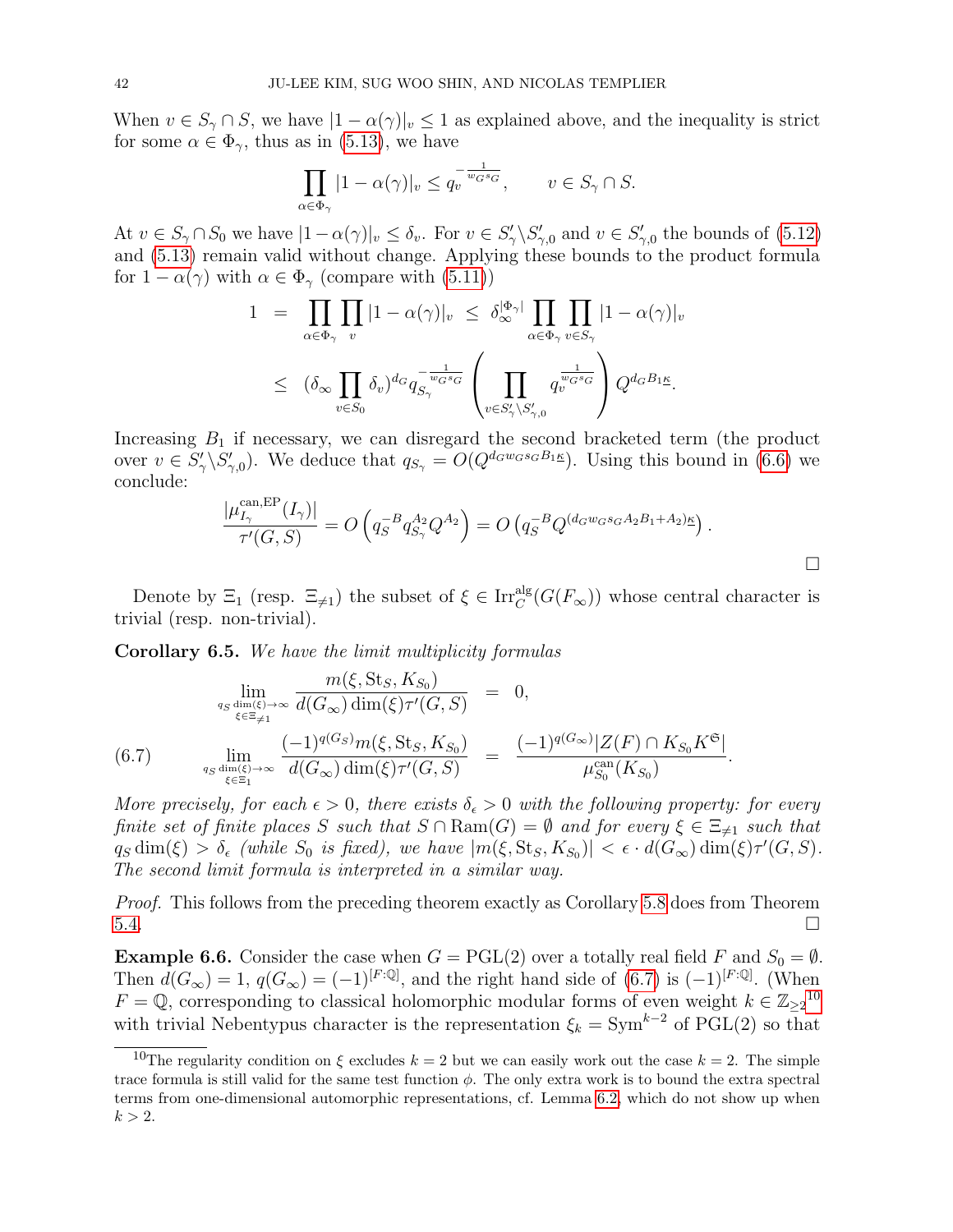$\dim(\xi_k) = k - 1$ . Similarly  $\dim(\xi)$  is computed for general F.) Gross's motive for PGL(2) is  $\mathbb{Q}(-1)$ . We can easily compute  $\tau(G) = 2$  and

$$
\tau'(G, S) = \zeta_F(-1)2^{1-[F:\mathbb{Q}]}\prod_{v\in S}\frac{1-q_v}{2},
$$

where  $\zeta_F$  is the Dedekind zeta function (in particular  $\zeta_{\mathbb{Q}}(-1) = -1/12$ ). Since dim G – rk $G = 2$ , we can take  $B = 1$  in Theorem [6.4](#page-39-0) by its proof and  $\nu_{\infty} = 1$  by Remark [5.5.](#page-32-2) So we have the asymptotic formula

(6.8) 
$$
m(\xi, \text{St}_S, \emptyset) = |\zeta_F(-1)|2^{1-[F:\mathbb{Q}]-|S|} \prod_{v \in S} (q_v - 1) + O(1).
$$

Here the bound  $O(1)$  comes from  $q_S^{-1}$  $\overline{S}^{-1} \prod_{v \in S} (q_v - 1) = O(1)$ . In the special case when  $F = \mathbb{Q}$  and  $\xi_k = \text{Sym}^{k-2}$  is fixed, we have

<span id="page-42-0"></span>
$$
m(\xi_k, \text{St}_S, \emptyset) \sim \frac{(k-1)\phi(q_S)}{12 \cdot 2^{|S|}}
$$
 as  $q_S \to \infty$ ,

where  $\phi(\cdot)$  is Euler's phi-function. The difference from [\[ILS00,](#page-44-9) Cor 2.14] by the factor  $2^{|S|}$ is explained as follows. At each  $v \in S$  there is another square-integrable representation  $St_v'$  such that  $St_v$  and  $St_v'$  differ as representations of  $GL_2(\mathbb{Q}_v)$  by the unique nontrivial unramified quadratic character of  $\mathbb{Q}_v^{\times}$ . The result in loc. cit. can be interpreted as unrammed quadratic character of  $\mathcal{Q}_v$ . The result in *toc. cu.* can be interpreted as  $\sum_{\sigma_S} m(\xi_k, \sigma_S, \emptyset)$ , where the sum runs over  $\sigma_S$  such that  $\sigma_v \in \{St_v, St_v'\}$ . Thus their count is  $2^{|S|}$  times ours. In this special case, observe that our  $O(1)$  in [\(6.8\)](#page-42-0) improves on the error bound  $O((kq_s)^{2/3})$  obtained in loc. cit.

**Corollary 6.7.** Suppose that  $G$  is a split simple reductive group over  $F$ . There exist constants  $\epsilon, A, B > 0$  such that for every  $\xi \in \text{Irr}_{C}^{\text{reg}}(G(F_{\infty}))$  and for every  $\phi^{\mathfrak{S}} = \mathbf{1}_{K^{\mathfrak{S}} g K^{\mathfrak{S}}} \in$  $\mathcal{H}^{\text{ur},\leq\kappa}(G(\mathbb{A}_F^{\mathfrak{S}}))$  with some  $g \in G(\mathbb{A}_F^{\mathfrak{S}})$ ,

$$
\sum_{\pi \in \mathcal{F}(\xi, \text{St}_S, K_{S_0})} \text{tr}\,\pi^{\mathfrak{S}}(\phi^{\mathfrak{S}}) = m(\xi, \text{St}_S, K_{S_0}) \sum_{z \in Z(F) \cap K_{S_0}} \phi^{\mathfrak{S}}(z) + O(m(\xi, \text{St}_S, K_{S_0})^{1-\nu} q_S^{-B} \|\phi^{\mathfrak{S}}\|_1^A).
$$

The implicit constant in  $O(\cdot)$  depends on G, S,  $S_0$ ,  $K_{S_0}$ , and C (but is independent of  $\xi$ and  $\phi^{\mathfrak{S}}$ ).

*Proof.* This is proved in the same way as Corollary [5.10.](#page-35-0)

As an immediate consequence of Theorem 6.4, we deduce the existence of representations with very mild ramification (e.g. one can take 
$$
S
$$
 to be a singleton) and fixed weight.

**Corollary 6.8.** Let G be a split simple reductive group over F. Fix  $\xi \in \text{Irr}^{\text{reg}}(G(F_{\infty}))$ . There exists a constant  $q_0 > 0$  with the following property: for every finite set of places S such that G is unramified away from S, if  $q_S > q_0$  then there exists a cuspidal automorphic representation  $\pi$  such that

- $\pi_{\infty} \in \Pi_{\infty}(\xi)$  (in particular it is a discrete series representation),
- $\pi_v$  is the Steinberg representation at each  $v \in S$ ,
- $\pi$  is unramified at every finite place  $v \notin S$ .

*Proof.* We take  $S_0 = \emptyset$ . Theorem [6.4](#page-39-0) implies that  $\mathcal{F}(\xi, \text{St}_S, \emptyset)$  is nonempty if  $q_S$  is sufficiently large since the main term in the right hand side of the theorem is nonzero. Any  $\pi \in \mathcal{F}(\xi, \text{St}_S, \emptyset)$  is (not only discrete but) cuspidal since it has a Steinberg component, cf.  $\Box$ [\[Lab99,](#page-44-25) Prop 4.5.4].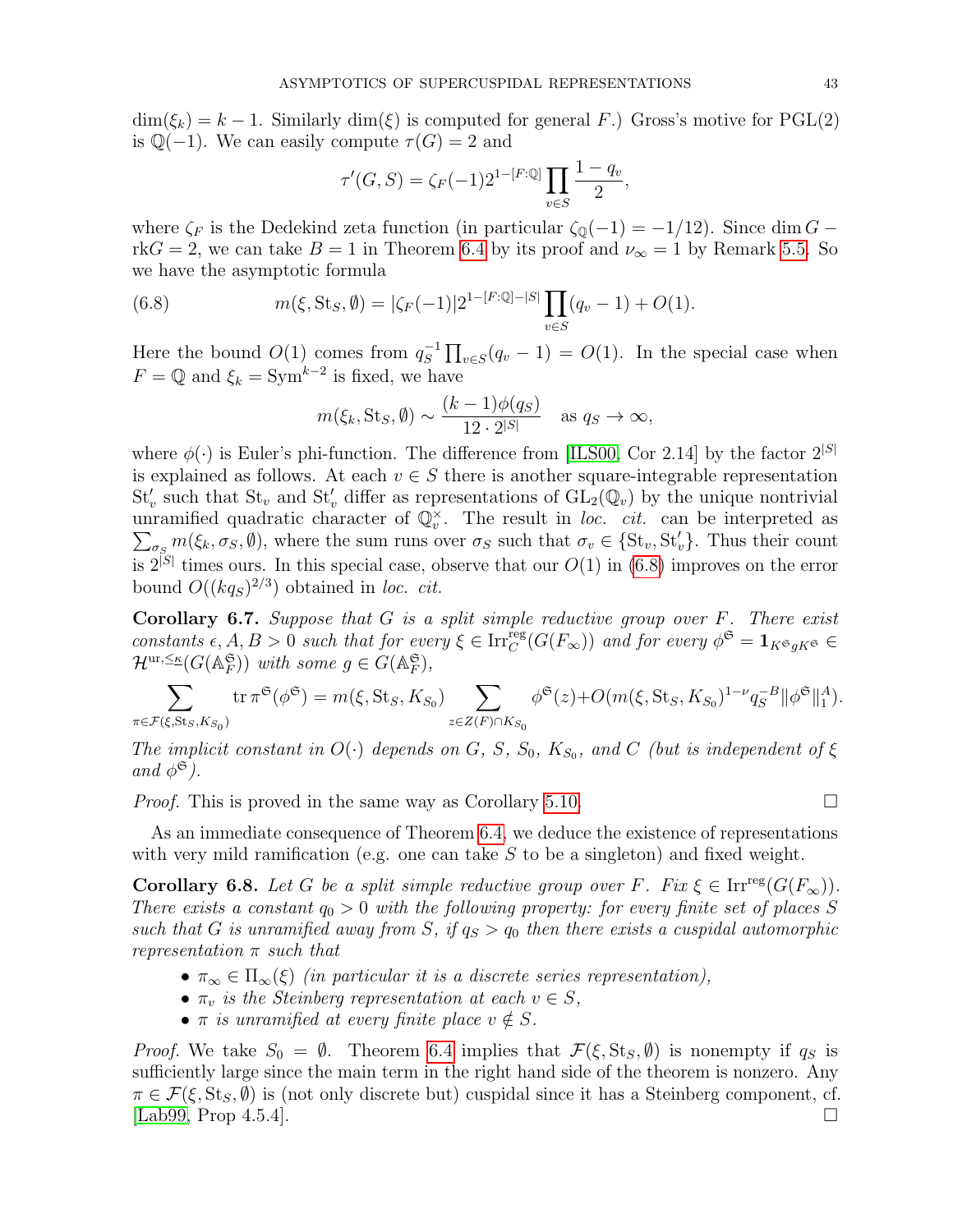### <span id="page-43-0"></span>**REFERENCES**

- <span id="page-43-3"></span>[ABB+11] Miklos Abert, Nicolas Bergeron, Ian Biringer, Tsachik Gelander, Nikolay Nikolov, Jean Raimbault, and Iddo Samet, On the growth of  $L^2$ -invariants for sequences of lattices in Lie groups, Ann. Math., 185 (2017), no. 3, 711–790.
- <span id="page-43-10"></span>[Adl98] J.Adler, Refined anisotropic K-types and supercuspidal representations, Pacific J. Math. 185 (1998), no. 1, 1–32.
- <span id="page-43-20"></span>[AK07] J. Adler and J. Korman, The local character expansion near a tame, semisimple element, Amer. J. Math. 129 (2007), no. 2, 381–403.
- <span id="page-43-16"></span>[AR00] J. Adler, and A. Roche, An intertwining result for p-adic groups, Canad. J. Math. 52 (2000), no. 3, 449–467.
- <span id="page-43-15"></span>[AS08] J. Adler and L. Spice, Good product expansions for tame elements of p-adic groups, Int. Math. Res. Pap. IMRP (2008), no. 1, Art. ID rp. 003, 95 pp.
- <span id="page-43-8"></span>[AS09] , Supercuspidal characters of reductive p-adic groups, Amer. J. Math. 131 (2009), no. 4, 1137–1210. MR 2543925
- <span id="page-43-19"></span>[Art87] James Arthur, The characters of supercuspidal representations as weighted orbital integrals, Proc. Indian Acad. Sci. Math. Sci. 97 (1987), no. 1-3, 3–19 (1988).
- <span id="page-43-22"></span>[Art88] , The invariant trace formula. II. Global theory, J. Amer. Math. Soc. 1 (1988), no. 3, 501–554.
- <span id="page-43-23"></span>[Art89]  $\Box$ , The  $L^2$ -Lefschetz numbers of Hecke operators, Invent. Math. **97** (1989), no. 2, 257–290.
- <span id="page-43-14"></span>[Art93] , On elliptic tempered characters, Acta Math. 171 (1993), no. 1, 73–138.
- <span id="page-43-18"></span>[Art03] , A stable trace formula. III. Proof of the main theorems, Ann. of Math. (2) 158 (2003), no. 3, 769–873.
- <span id="page-43-4"></span>[Art13] , The endoscopic classification of representations, American Mathematical Society Colloquium Publications, vol. 61, American Mathematical Society, Providence, RI, 2013, Orthogonal and symplectic groups.
- <span id="page-43-17"></span>[BKV] Roman Bezrukavnikov, David Kazhdan, and Yakov Vashavsky, On the depth r Bernstein projector, preprint, arXiv:1504.01353.
- <span id="page-43-26"></span>[Bor76] A. Borel, Admissible representations of a semi-simple group over a local field with vectors fixed under an Iwahori subgroup, Invent. Math.  $35$  (1976), 233–259. MR 0444849 (56  $\#3196$ )
- <span id="page-43-7"></span>[Car12] Ana Caraiani, Local-global compatibility and the action of monodromy on nearby cycles, Duke Math. J. 161 (2012), no. 12, 2311-2413. MR 2972460
- <span id="page-43-25"></span>[Cas] W. Casselman, Introduction to the theory of admissible representations of p-adic reductive groups, www.math.ubc.ca/~cass/research/pdf/p-adic-book.pdf.
- <span id="page-43-12"></span>[Clo86] L. Clozel, On limit multiplicities of discrete series representations in spaces of automorphic forms, Invent. Math. 83 (1986), no. 2, 265–284. MR 818353 (87g:22012)
- <span id="page-43-5"></span>[Clo91] , Représentations galoisiennes associées aux représentations automorphes autoduales de  $GL(n)$ , Inst. Hautes Études Sci. Publ. Math. (1991), no. 73, 97–145. MR 1114211 (92i:11055)
- <span id="page-43-6"></span>[Clo13] , Purity reigns supreme, Int. Math. Res. Not. IMRN (2013), no. 2, 328–346. MR 3010691
- <span id="page-43-13"></span>[CD90] L. Clozel and P. Delorme, Le théorème de Paley-Wiener invariant pour les groupes de lie  $r\acute{e}ductifs.$  II, Ann. Sci. Ecole Norm. Sup. **23** (1990), 193–228.
- <span id="page-43-11"></span>[CMS90] L. Corwin, A. Moy and P. Sally Jr., Degrees and formal degrees for division algebras and GLn over a p-adic field, Pacific J. Math. 141 (1990), no. 1, 21–45.
- <span id="page-43-9"></span>[CM04] J. Cogdell and Ph. Michel, On the complex moments of symmetric power L-functions at  $s = 1$ , Int. Math. Res. Not. (2004), no. 31, 1561–1617.
- <span id="page-43-24"></span>[Dal19] R. Dalal, Sato-Tate Equidistribution for Families of Automorphic Representations through the Stable Trace Formula, arXiv:1910.10800
- <span id="page-43-1"></span>[dGW78] D. L. de George and N. R. Wallach, Limit formulas for multiplicities in  $L^2(\Gamma \backslash G)$ , Ann. of Math. (2) **107** (1978), no. 1, 133-150.
- <span id="page-43-2"></span>[DW79]  $\_\_\_\_\_$ , Limit formulas for multiplicities in  $L^2(\Gamma \backslash G)$ . II. The tempered spectrum, Ann. of Math. (2) 109 (1979), no. 3, 477–495.
- <span id="page-43-21"></span>[DeB] S. DeBacker, *Parametrizing nilpotent orbits via Bruhat-Tits theory*, Ann. of Math. (2) 156 (2002), no. 1, 295–332.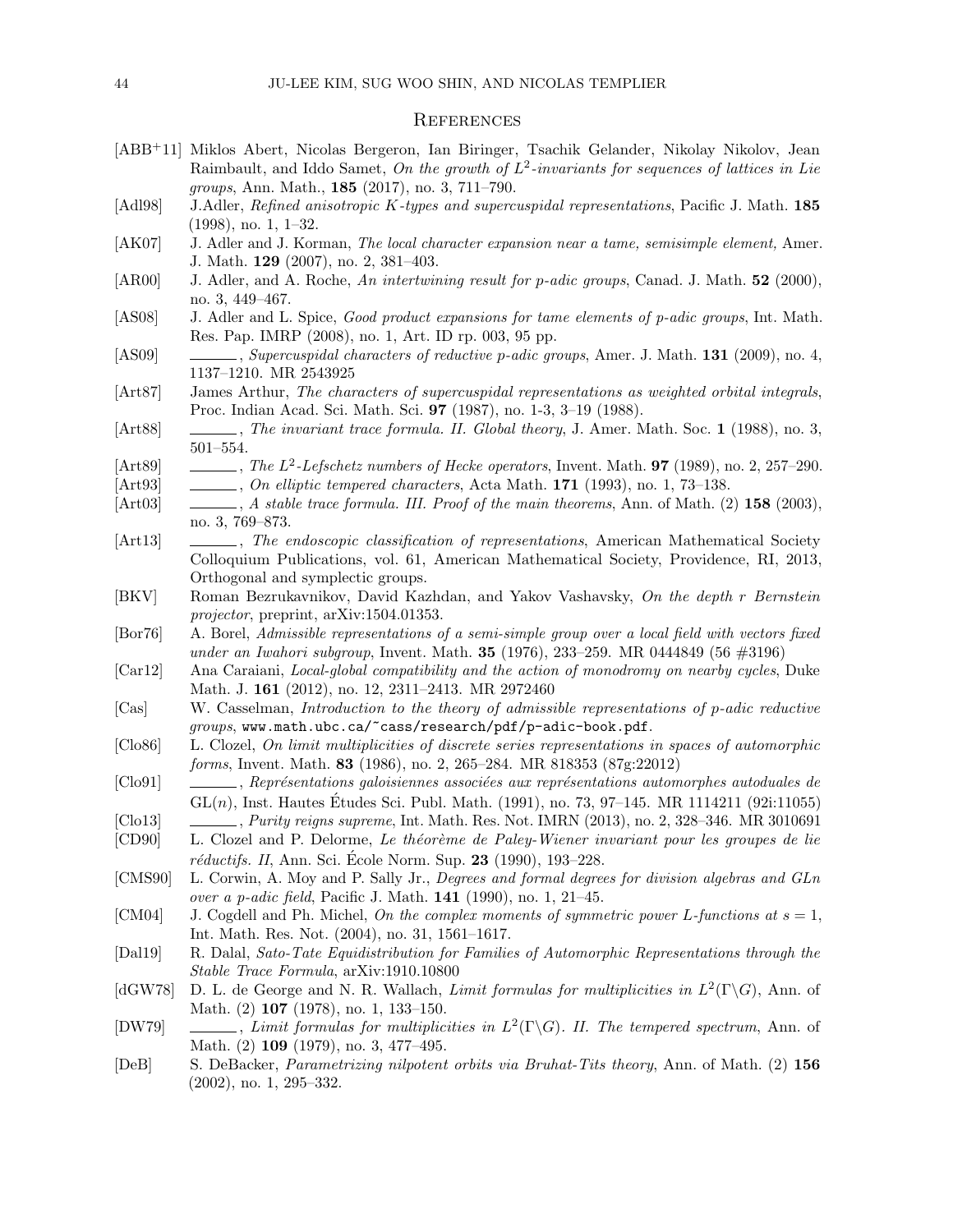- <span id="page-44-15"></span>[DeB02] , Homogeneity results for invariant distributions of a reductive p-adic group, Ann. Sci. Ecole Norm. Sup.  $(4)$  35  $(2002)$ , no. 3, 391—422.
- <span id="page-44-13"></span>[DR] S. DeBacker and M. Reeder, Depth-zero supercuspidal L-packets and their stability, Ann. of Math. (2) **169** (2009), no. 3, 795-–901.
- <span id="page-44-6"></span>[DS] S. DeBacker and L. Spice, Stability of character sums for positive-depth, supercuspidal representations, arXiv:1310.3306, to appear in J. Reine Angew. Math.
- <span id="page-44-5"></span>[DS00] S. DeBacker and P. Sally, Jr., Germs, characters, and the Fourier transforms of nilpotent orbits, The mathematical legacy of Harish-Chandra (Baltimore, MD, 1998), Proc. Sympos. Pure Math., vol. 68, Amer. Math. Soc., Providence, RI, 2000, pp. 191–221. MR 1767897 (2001i:22022)
- <span id="page-44-11"></span>[DKV84] P. Deligne, D. Kazhdan, and M.-F. Vignéras, Représentations des algèbres centrales simples p-adiques, Representations of reductive groups over a local field, Travaux en Cours, Hermann, Paris, 1984, pp. 33–117. MR 771672 (86h:11044)
- <span id="page-44-14"></span>[Fin18a] J. Fintzen, Tame tori in p-adic groups and good semisimple elements, arXiv:1801.04955.
- <span id="page-44-10"></span>[Fin18b] J. Fintzen, Types for tame p-adic groups, arXiv:1810.04198.
- <span id="page-44-20"></span>[Fer07] Axel Ferrari, *Théorème de l'indice et formule des traces*, Manuscripta Math. 124 (2007), no. 3, 363–390. MR 2350551 (2008j:22026)
- <span id="page-44-17"></span>[Glu95] David Gluck, *Sharper character value estimates for groups of Lie type*, J. Algebra 174 (1995), no. 1, 229–266. MR 1332870 (96m:20021)
- <span id="page-44-18"></span> $[Group]$  B.H. Gross, On the motive of a reductive group, Invent. Math. 130 (1997), 287–313.
- <span id="page-44-23"></span> $[Gro98] \quad \_\_\_\_$ , On the Satake isomorphism, Galois representations in arithmetic algebraic geometry (Durham, 1996), London Math. Soc. Lecture Note Ser., vol. 254, Cambridge Univ. Press, Cambridge, 1998, pp. 223–237. MR 1696481 (2000e:22008)
- <span id="page-44-0"></span>[Gro11] , Irreducible cuspidal representations with prescribed local behavior, Amer. J. Math. 133 (2011), no. 5, 1231–1258.
- <span id="page-44-22"></span>[HC99] Harish-Chandra, Admissible invariant distributions on reductive p-adic groups, University Lecture Series, vol. 16, American Mathematical Society, Providence, RI, 1999, Preface and notes by Stephen DeBacker and Paul J. Sally, Jr. MR 1702257 (2001b:22015)
- <span id="page-44-16"></span>[HL04] Michael Harris and Jean-Pierre Labesse, Conditional base change for unitary groups, Asian J. Math. 8 (2004), no. 4, 653–683. MR 2127943 (2006g:11098)
- <span id="page-44-19"></span>[Hum78] James E. Humphreys, Introduction to Lie algebras and representation theory, Graduate Texts in Mathematics, vol. 9, Springer-Verlag, New York, 1978, Second printing, revised. MR 499562 (81b:17007)
- <span id="page-44-9"></span>[ILS00] Henryk Iwaniec, Wenzhi Luo, and Peter Sarnak, Low lying zeros of families of L-functions, Inst. Hautes Etudes Sci. Publ. Math. (2000), no. 91, 55–131 (2001). MR 1828743 (2002h:11081) ´ [Kal] Tasho Kaletha, *Regular supercuspidal representations*, preprint, arXiv:1602.03144.
- <span id="page-44-12"></span><span id="page-44-7"></span>[Kaz86] D. Kazhdan, Cuspidal geometry of p-adic groups, J. Analyse Math. 47 (1986), 1–36.
- <span id="page-44-4"></span>[Kim07] J.-L. Kim, Supercuspidal representations: an exhaustion theorem, J. Amer. Math. Soc. 20 (2007), no. 2, 273–320 (electronic). MR 2276772 (2008c:22014)
- <span id="page-44-2"></span>[KST16] J.-L. Kim, S. W. Shin, and N. Templier, Asymptotics and local constancy of characters of p-adic groups, Proceedings of Simons Symposia, Families of Automorphic Forms and the Trace Formula, Springer Verlag (2016), 259–295.
- <span id="page-44-24"></span>[Kot82] R. E. Kottwitz, Rational conjugacy classes in reductive groups, Duke Math. J. 49 (1982), no. 4, 785–806. MR 683003 (84k:20020)
- <span id="page-44-21"></span>[Kot86] , Stable trace formula: elliptic singular terms, Math. Ann. 275 (1986), no. 3, 365–399. MR 858284 (88d:22027)
- <span id="page-44-8"></span>[Kot88] , Tamagawa numbers, Ann. of Math. (2) 127 (1988), no. 3, 629–646. MR 942522 (90e:11075)
- <span id="page-44-3"></span>[Kot92] , On the  $\lambda$ -adic representations associated to some simple Shimura variaties, Invent. Math. 108 (1992), 653-665.
- <span id="page-44-25"></span>[Lab99] J.-P. Labesse, *Cohomologie, stabilisation et changement de base*, Astérisque, no. 257, 1999.
- <span id="page-44-1"></span>[Mar05] Greg Martin, Dimensions of the spaces of cusp forms and newforms on  $\Gamma_0(N)$  and  $\Gamma_1(N)$ , J. Number Theory 112 (2005), no. 2, 298–331. MR 2141534 (2005m:11069)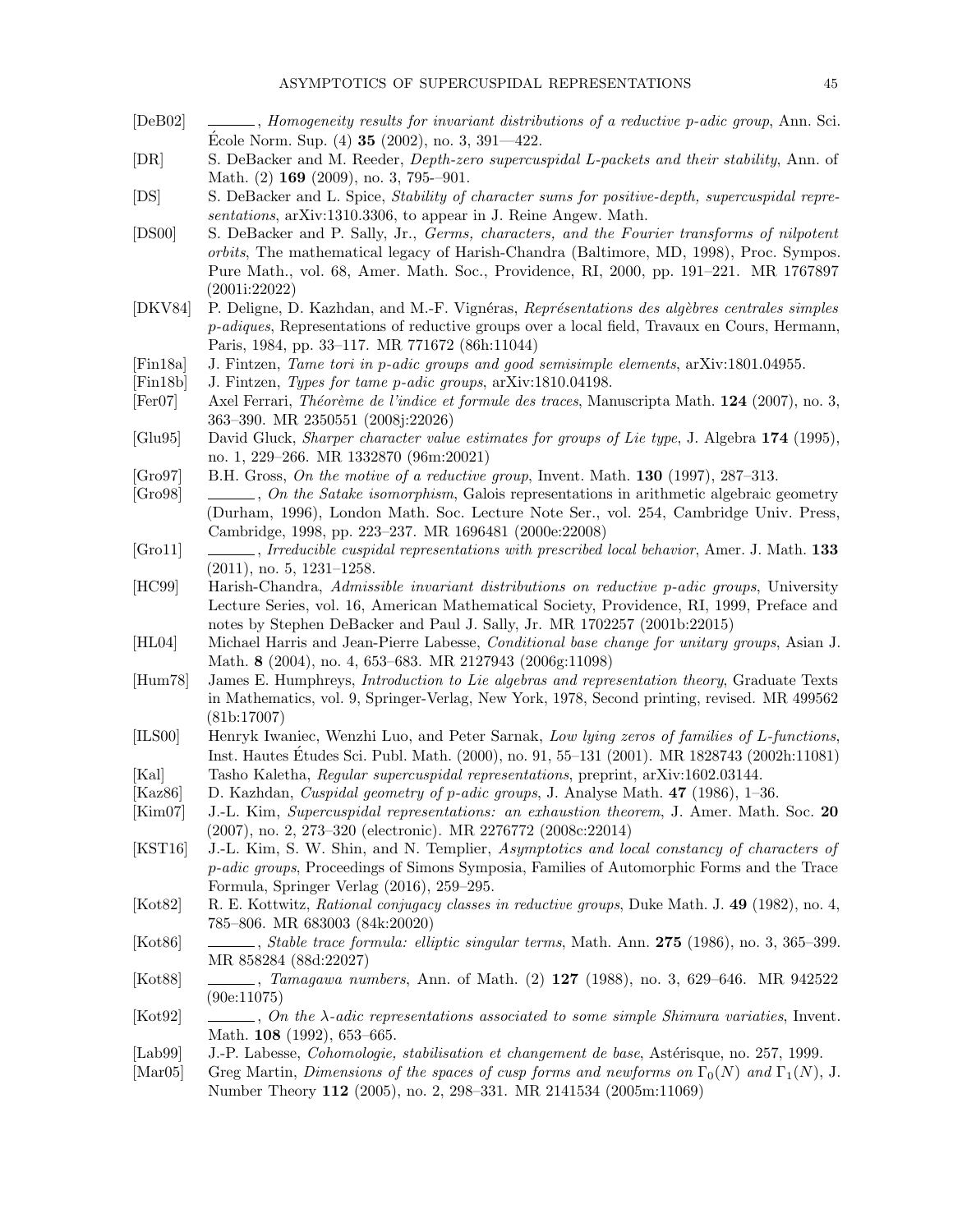- <span id="page-45-10"></span>[Mok15] Chung Pang Mok, Endoscopic classification of representations of quasi-split unitary groups, Mem. Amer. Math. Soc. 235 (2015), no. 1108, vi+248. MR 3338302
- <span id="page-45-3"></span>[MP94] Allen Moy and Gopal Prasad, Unrefined minimal K-types for p-adic groups, Invent. Math. 116 (1994), no. 1-3, 393–408. MR 1253198 (95f:22023)
- <span id="page-45-9"></span>[MT] J. Matz and N. Templier, Sato-Tate equidistribution for families of Hecke–Maass forms on  $SL(n, R)/SO(n)$ , arXiv:1505.07285.
- <span id="page-45-21"></span>[PR94] V. Platonov and A. Rapinchuk, Algebraic groups and number theory, Translated from the 1991 Russian original by Rachel Rowen. Pure and Applied Math., 139. Academic Press, Inc., Boston, MA, 1994, xii+614 pp. MR 1278263
- <span id="page-45-15"></span>[Pra01] Gopal Prasad, Galois-fixed points in the Bruhat-Tits building of a reductive group, Bull. Soc. Math. France 129 (2001), no. 2, 169-174.
- <span id="page-45-14"></span>[Rou77] Guy Rousseau, *Immeubles des groupes réducitifs sur les corps locaux*, U.E.R. Mathématique, Université Paris XI, Orsay, 1977, Thèse de doctorat, Publications Mathématiques d'Orsay, No. 221-77.68.
- <span id="page-45-0"></span>[RS87] J. Rohlfs and B. Speh, On limit multiplicities of representations with cohomology in the cuspidal spectrum, Duke Math. **55** (1987), 199-211.
- <span id="page-45-18"></span>[RY14] Mark Reeder and Jiu-Kang Yu, Epipelagic representations and invariant theory, J. Amer. Math. Soc. 27 (2014), no. 2, 437–477. MR 3164986
- <span id="page-45-12"></span>[Sar05] Peter Sarnak, Notes on the generalized Ramanujan conjectures, Harmonic analysis, the trace formula, and Shimura varieties, Clay Math. Proc., vol. 4, Amer. Math. Soc., Providence, RI, 2005, pp. 659–685. MR 2192019 (2007a:11067)
- <span id="page-45-1"></span>[Sav89] Gordan Savin, Limit multiplicities of cusp forms, Invent. Math. 95 (1989), no. 1, 149–159. MR 969416 (90c:22035)
- <span id="page-45-6"></span>[Ser97] Jean-Pierre Serre, Répartition asymptotique des valeurs propres de l'opérateur de Hecke  $T_p$ , J. Amer. Math. Soc. 10 (1997), no. 1, 75–102.
- <span id="page-45-19"></span> $[Set07] \quad \underline{\hspace{2cm}}$ , Bounds for the orders of the finite subgroups of  $G(k)$ , Group representation theory, EPFL Press, Lausanne, (2007), 405–450.
- <span id="page-45-13"></span>[Sha11] Freydoon Shahidi, Arthur packets and the Ramanujan conjecture, Kyoto J. Math. 51 (2011), no. 1, 1–23. MR 2784745
- <span id="page-45-11"></span>[Shi11] S. W. Shin, Galois representations arising from some compact Shimura varieties, Ann. of Math. (2) 173 (2011), no. 3, 1645–1741. MR 2800722
- <span id="page-45-4"></span>[Shi12] S. W. Shin, Automorphic Plancherel density theorem, Israel J. Math. 192 (2012), 83–120. MR 3004076
- <span id="page-45-22"></span>[Sp08] L. Spice, Topological Jordan decompositions, J. Algebra 319 (2008), no. 8, 3141–3163. MR 2408311
- <span id="page-45-17"></span>[SS97] Peter Schneider and Ulrich Stuhler, Representation theory and sheaves on the Bruhat-Tits building, Inst. Hautes Etudes Sci. Publ. Math. (1997), no. 85, 97–191. MR 1471867 (98m:22023) ´
- <span id="page-45-7"></span>[SST16] P. Sarnak, S. W. Shin, and N. Templier, Families of L-functions and their symmetry, Proceedings of Simons Symposia, Families of Automorphic Forms and the Trace Formula, Springer Verlag (2016), 531–578.
- <span id="page-45-5"></span>[ST16] S. W. Shin and N. Templier, Sato-Tate theorem for families and low-lying zeros of automorphic  $L$ -functions, Invent. Math. 203 (2016), no. 1, 1–177, Appendix A by Robert Kottwitz, and Appendix B by Raf Cluckers, Julia Gordon and Immanuel Halupczok. MR 3437869
- <span id="page-45-20"></span>[Wald08] J.-L. Waldspurger, L'endoscopie tordue n'est pas si tordue, Mem. Amer. Math. Soc. 194 (2008), no. 908.
- <span id="page-45-2"></span>[Wei09] Jared Weinstein, Hilbert modular forms with prescribed ramification, Int. Math. Res. Not. IMRN (2009), no. 8, 1388–1420.
- <span id="page-45-16"></span>[Yu01] Jiu-Kang Yu, Construction of tame supercuspidal representations, J. Amer. Math. Soc. 14 (2001), no. 3, 579–622 (electronic).
- <span id="page-45-8"></span>[Yu09] , Bruhat-Tits theory and buildings, Ottawa lectures on admissible representations of reductive p-adic groups, Fields Inst. Monogr., vol. 26, Amer. Math. Soc., Providence, RI, 2009, pp. 53–77. MR 2508720 (2010b:20051)